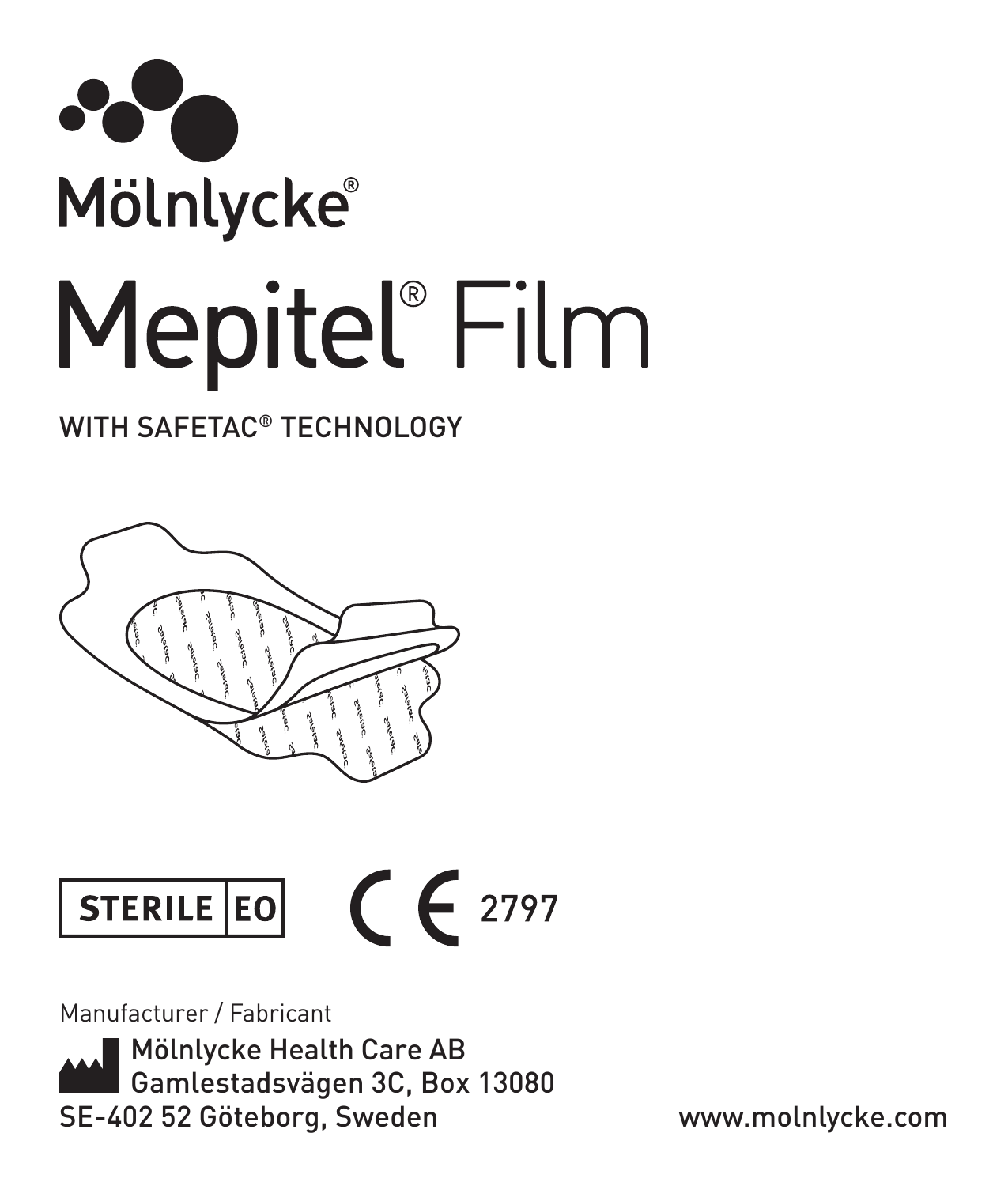

Patent: www.molnlycke.com/virtual-patent-marking/

www.molnlycke.com/symbols



See instructions for use<br>Voyez le mode d'emploi

Australian sponsor address: Mölnlycke Health Care Pty. Ltd. 12 Narabang Way, Belrose, NSW 2085 AUSTRALIA Toll free number : USA 1-800-882-4582 Canada 1-800-494-5134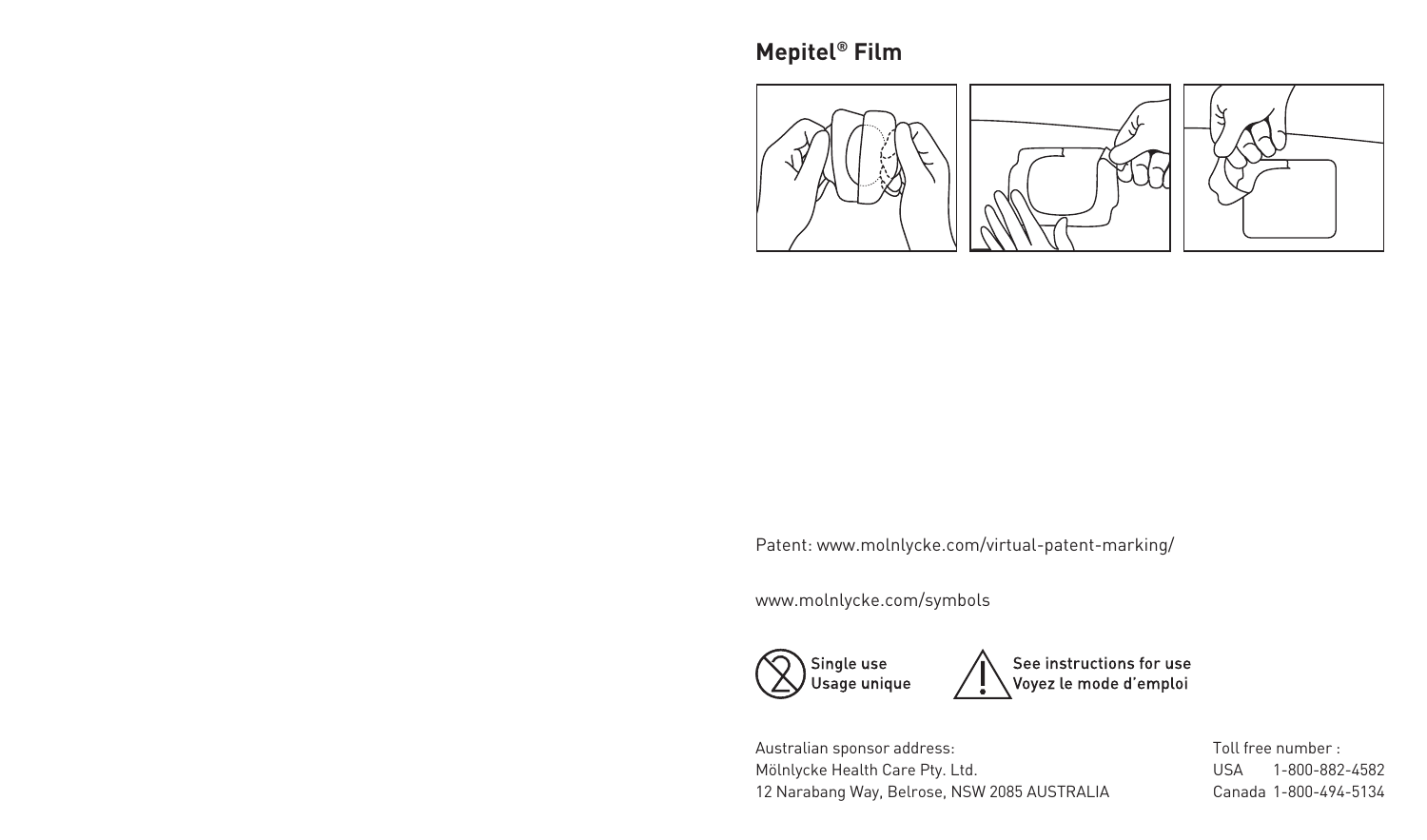| <b>90</b> Medical Device       |           | <b>ED</b> Do not use if package is damaged                        |
|--------------------------------|-----------|-------------------------------------------------------------------|
| Medizinprodukt<br>GD.          | <b>MD</b> | Bei beschädigter Verp. verwerfen                                  |
| Dispositif médical<br>æ        |           | Ne pas utiliser si l'emballage est endommagé                      |
| Producto sanitario<br>es)      |           | CB No utilizar si el envase está dañado                           |
| Medisch hulpmiddel<br>M        |           | <b>n</b> ) Niet gebruiken indien verpakking beschadigd is         |
| Medicinteknisk produkt<br>ல    |           | SV Skall inte användas om förpackningen är skadad                 |
| O<br>Dispositivo medico        |           | Non utilizzare se la confezione è danneggiata<br>o                |
| ß<br>Lääkinnällinen laite      |           | Alä käytä jos pakkaus vaurioitunut                                |
| <b>D</b> Dispositivo médico    |           | Não usar se embalagem danificada                                  |
| ⊕<br>Medicinsk udstyr          |           | <b>CB</b> Brug ikke, hvis pakken er beskadiget                    |
| ιατροτεχνολογικό προϊόν<br>GI) |           | <a>Mnv το χρησιμοποιήσετε αν η συσκευασία είναι κατεστραμμένη</a> |
| Wyrób medyczny<br>Q)           |           | Nie stosować, jeśli opakowanie jest uszkodzone                    |
| 3 Zdravotnický prostředek      |           | B Nepoužívejte, je-li obal poškozen                               |
| Orvostechnikai eszköz<br>GD.   |           | (10 Ne használja, ha a csomagolás sérült                          |
| <b>OD</b> Medisinsk utstyr     |           | <b>00</b> Må ikke brukes hvis forpakningen er skadet              |
| Medicinski pripomoček<br>Ø)    |           | Ne uporabite, če je ovoj poškodovan                               |
| <b>В.</b> Медицинско изделие   |           | <b>(b)</b> Не използвайте, ако опаковката е увредена              |
| <b>D</b> Dispozitiv medical    |           | Nu utilizati dacă ambalajul e deteriorat                          |
| Zdravotnícka pomôcka<br>GD.    |           | So Nepoužívajte, ak je obal poškodený                             |
| æ<br>Tıbbi cihaz               |           | Ambalaj hasarlıysa kullanmayın<br>œ                               |
| Medicinos priemonė<br>o        |           | Nenaudoti, jei pakuotė pažeista<br>⊕                              |
| Medicīniska ierīce             |           | Nelietot, ja iepakojums ir bojāts                                 |
| Meditsiiniseade<br>O           |           | 60 Kahjustatud pakendi korral mitte kasutada                      |
| ПО Медицинское изделие         |           | ПО Не использ., если упак. поврежд.                               |
| GD.<br>Medicinski proizvod     |           | <b>OD</b> Ne koristiti ako je pakiranje oštećeno                  |
| Medicinsko sredstvo<br>o       |           | Si Ne koristiti ako je omot oštećen                               |
| <b>B</b> Lækningatæki          |           | Notist ekki ef pakning er sködduð                                 |
| جھاز طب <i>ی ہ</i>             |           | لا تستعمل إذا آبان غلاف التعليب الداخلي تالفا. @                  |
|                                |           |                                                                   |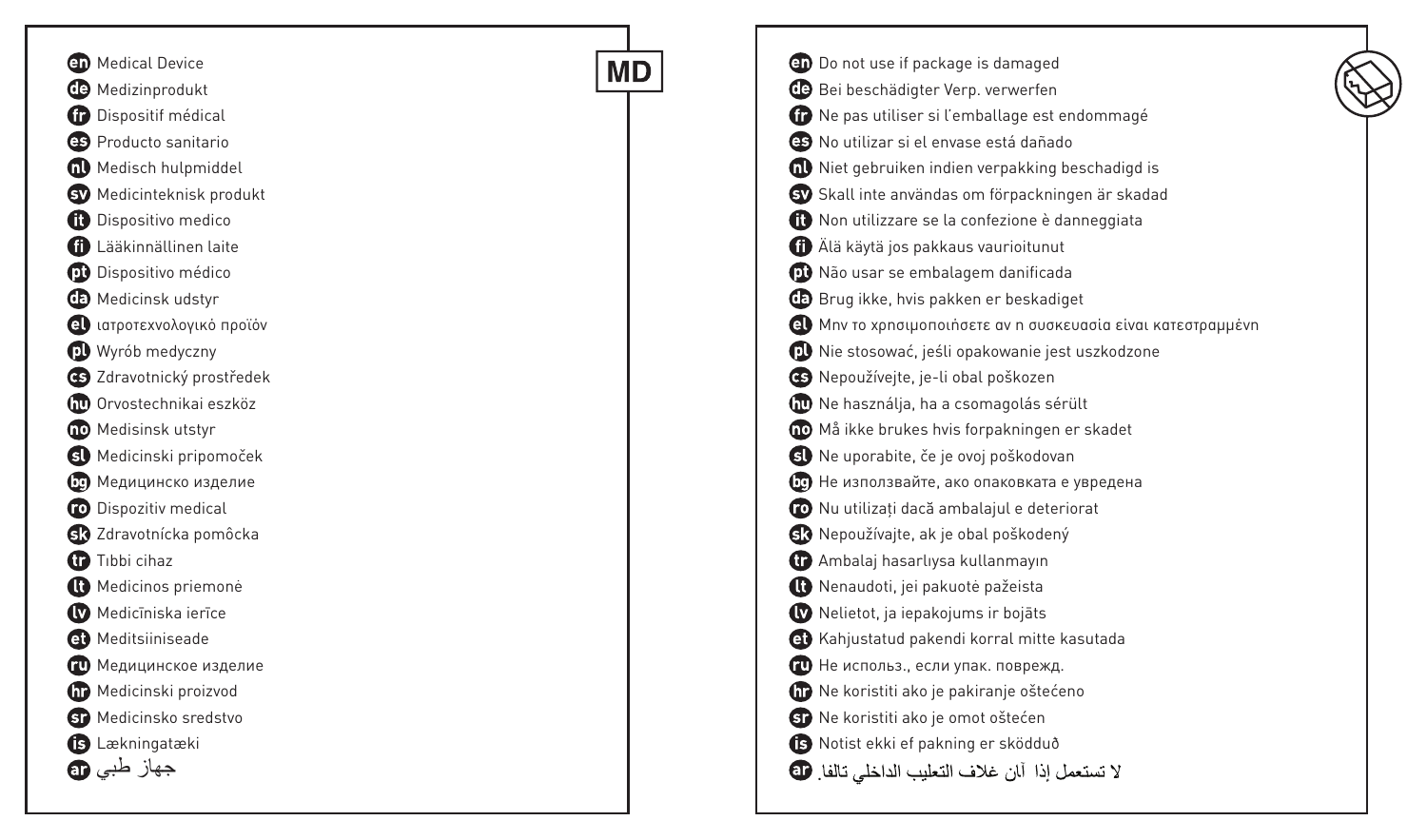Thin, transparent, adhesive, breathable soft silicone film dressing

### **Product description**

Mepitel® Film is a gentle, sterile, transparent, breathable film dressing. The film dressing is supported with a paper frame for ease of application.

Mepitel Film consists of:

- a silicone coated paper frame
- a breathable and waterproof polyurethane film
- a soft silicone (Safetac®)
- an embossed polypropylene film release liner

Material content:

Polyurethane, silicone, polypropylene and paper

### **Indications for use**

Mepitel Film is intended to protect fragile and sensitive skin and minimize risk of skin breakdown. It can be used as secondary dressing, fixating e.g. gauze or nonwoven swabs or as a landing zone for aggressive tapes to secure devices to skin. It can be used as a protective dressing over IV sites when the IV device is secured through adhesive tape or sutures.

### **Warning**

Do not use as primary fixation of life supporting devices.

### **Precautions**

- Do not use Mepitel Film on patient or user with known hypersensitivity to the materials or components of the product.
- Do not reuse. If reused, performance of the product may deteriorate and may cause cross contamination.
- Mepitel Film is not a wound contact layer product, and does not allow the wound exudate to pass through the dressing to a secondary layer.
- If more than one product is used and they are overlapped, the vapour permeability goes down; which can lead to excess moisture not being allowed to pass away from the skin.
- Do not use for primary fixation for IV cannula, port or other devices.
- Sterile. Do not use, if inner package (sterile barrier) is damaged or opened prior to use. Do not re-sterilise.
- If you see any signs of infection, such as fever, or when the wound or surrounding skin becomes red, warm or swollen, consult a healthcare professional for appropriate treatment.

#### **Instructions for use**

en

Mepitel Film can be used by lay persons under supervision of healthcare professionals.

- 1.Cleanse the skin in accordance with clinical practice.
- 2.Dry the skin thoroughly.
- 3.Remove the protection film (printed) and apply the adherent side to the fragile skin (or) primary dressing and smooth out Mepitel Film in place, ensuring a good seal. Do not stretch during application.
- 4.Remove the paper frame.
- 5. For best result, Mepitel Film should overlap the dry surrounding skin by at least 1-2 cm for the smaller sizes (sizes up to 10x12 cm) and 5 cm for the larger sizes in order to fixate the dressing securely. If the product edges start to curl, gently cut off these edges to increase the wear time.

Mepitel Film should be changed when it starts to come off, if damaged or as indicated by clinical practice.

Disposal should be handled according to local environmental procedures.

### **Other information**

If any serious incident has occurred in relation to the use of Mepitel Film, it should be reported to Mölnlycke Health Care.

Mepitel® and Safetac® are registered trademark of Mölnlycke Health Care AB.

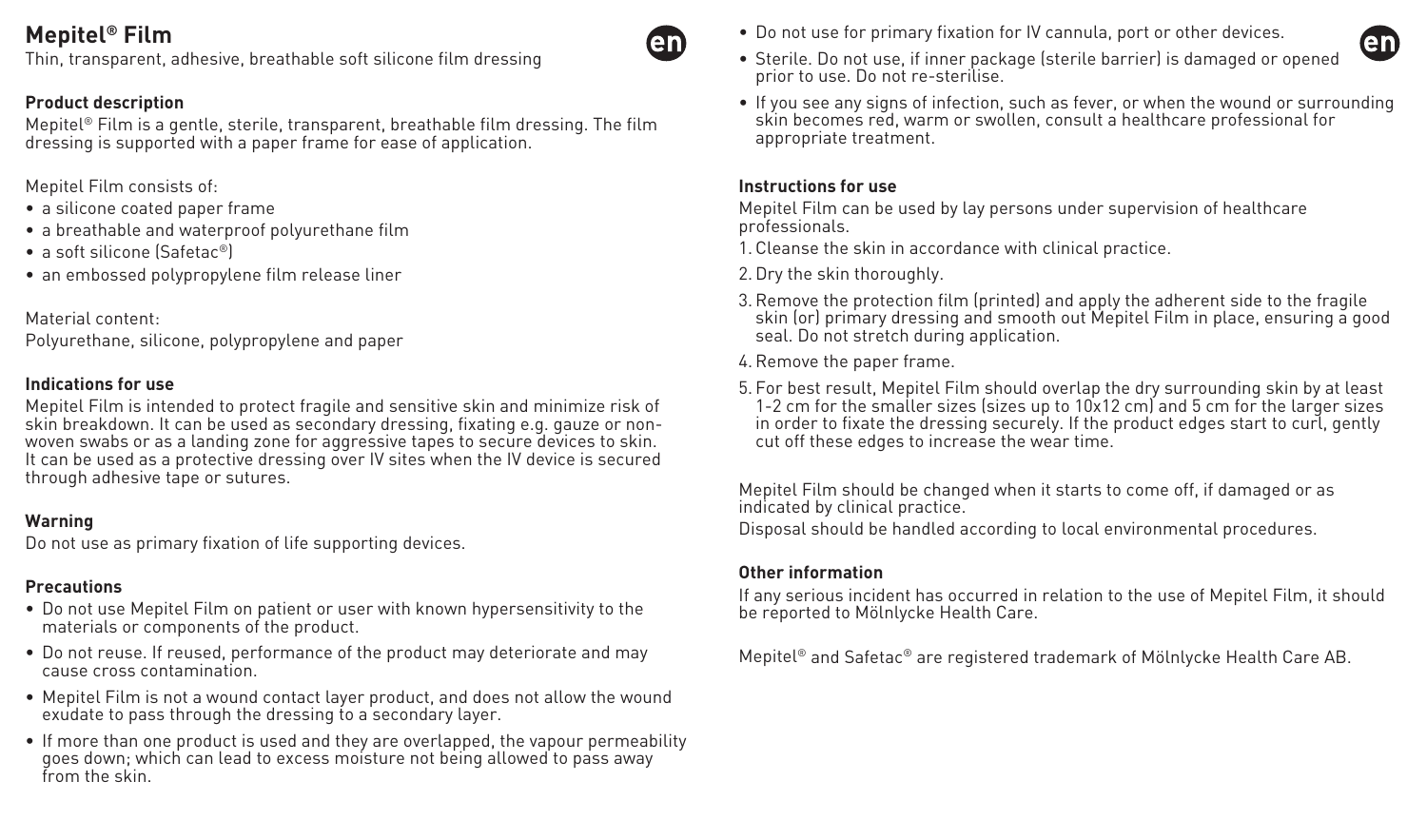Dünner, transparenter, haftender, atmungsaktiver, weicher silikonbeschichteter Folienverband

#### **Produktbeschreibung**

Mepitel® Film ist ein sanfter, steriler, transparenter, atmungsaktiver Folienverband. Der Folienverband lässt sich dank dem Papierrahmen einfach applizieren.

Mepitel Film besteht aus:

- einem silikonbeschichteten Papierrahmen
- einer atmungsaktiven und wasserfesten Polyurethanfolie
- weichem Silikon (Safetac®)
- einer strukturierten Polypropylen-Trennfolie

Materialinhaltsstoffe:

Polyurethan, Silikon, Polypropylen und Papier

#### **Anwendung/Indikation**

Mepitel Film ist zum Schutz fragiler und empfindlicher Haut und zur Minderung des Risikos einer Hautschädigung angezeigt. Er kann als Sekundärverband, zur Fixierung (z. B. von Gaze oder Vliesstoff-Tupfern) oder als Haftgrund für Klebebänder mit aggressiver Adhäsivwirkung zur Befestigung von Vorrichtungen an der Haut verwendet werden. Das Produkt kann als Schutzverband über Infusions-Einstichsstellen verwendet werden, wenn das Infusionsgerät durch Klebeband oder Nähte gesichert ist.

#### **Warnhinweis**

Nicht zur primären Fixierung von lebenserhaltenden Geräten verwenden.

#### **Vorsichtsmaßnahmen**

- Verwenden Sie Mepitel Film nicht bei Patienten oder Anwendern mit einer bekannten Überempfindlichkeit gegenüber den verarbeiteten Materialien oder Bestandteilen des Produkts.
- Nicht wiederverwenden. Die Leistungsfähigkeit des Produkts kann bei wiederholter Anwendung eingeschränkt sein und es können Kreuzkontaminationen auftreten.
- Mepitel Film ist kein Wundkontaktschichtprodukt und leitet das Wundexsudat nicht durch den Verband in eine Sekundärschicht ab.
- Wenn mehr als ein Produkt verwendet wird und die Produkte sich überlappen, sinkt die Dampfdurchlässigkeit, wodurch übermäßige Feuchtigkeit möglicherweise nicht von der Haut abgeleitet wird.
- Nicht zur primären Fixierung von Infusionskanülen, Ports oder anderen Vorrichtungen verwenden.
- Steril. Nicht verwenden, wenn die Sterilverpackung (sterile Barriere) beschädigt bzw. geöffnet ist. Produkt nicht resterilisieren.
- Wenn Sie Anzeichen einer Infektion feststellen, z. B. Fieber oder eine gerötete, warme, geschwollene Wunde bzw. wundumgebende Haut, müssen Sie für eine angemessene medizinische Behandlung medizinisches Fachpersonal hinzuziehen.

#### **Gebrauchsanweisung**

60

Mepitel Film kann unter Aufsicht von medizinischem Fachpersonal auch von Laien verwendet werden.

- 1.Reinigen Sie die Haut gemäß den klinischen Standards.
- 2. Trocknen Sie die Haut gründlich.
- 3. Entfernen Sie die Schutzfolie (bedruckt) und tragen Sie die haftende Seite auf die fragile Haut (oder auf den Primärverband) auf und glätten Sie Mepitel Film an der Applikationsstelle, um eine gute Abdichtung zu gewährleisten. Vermeiden Sie beim Aufbringen eine Überdehnung.
- 4. Entfernen Sie den Papierrahmen.
- 5.Um bestmögliche Resultate zu erzielen, sollte Mepitel Film die trockene, wundumgebende Haut bei kleineren Wunden (bis zu 10 x 12 cm) um mindestens 1-2 cm und bei größeren Wunden um 5 cm überlappen, um den Verband sicher zu fixieren. Wenn die Ränder des Produkts abzurollen beginnen, schneiden Sie die Ränder vorsichtig ab, um die Tragedauer zu verlängern.

Mepitel Film sollte gewechselt werden, wenn sich der Verband abzulösen beginnt, wenn er beschädigt ist oder gemäß klinischen Standards.

Die Entsorgung sollte gemäß den lokalen Umweltschutzbedingungen erfolgen.

### **Weitere Informationen**

Falls ein schwerwiegender Vorfall im Zusammenhang mit Mepitel Film aufgetreten ist, melden Sie dies an Mölnlycke Health Care.

Mepitel® und Safetac® sind eingetragene Warenzeichen der Mölnlycke Health Care AB.

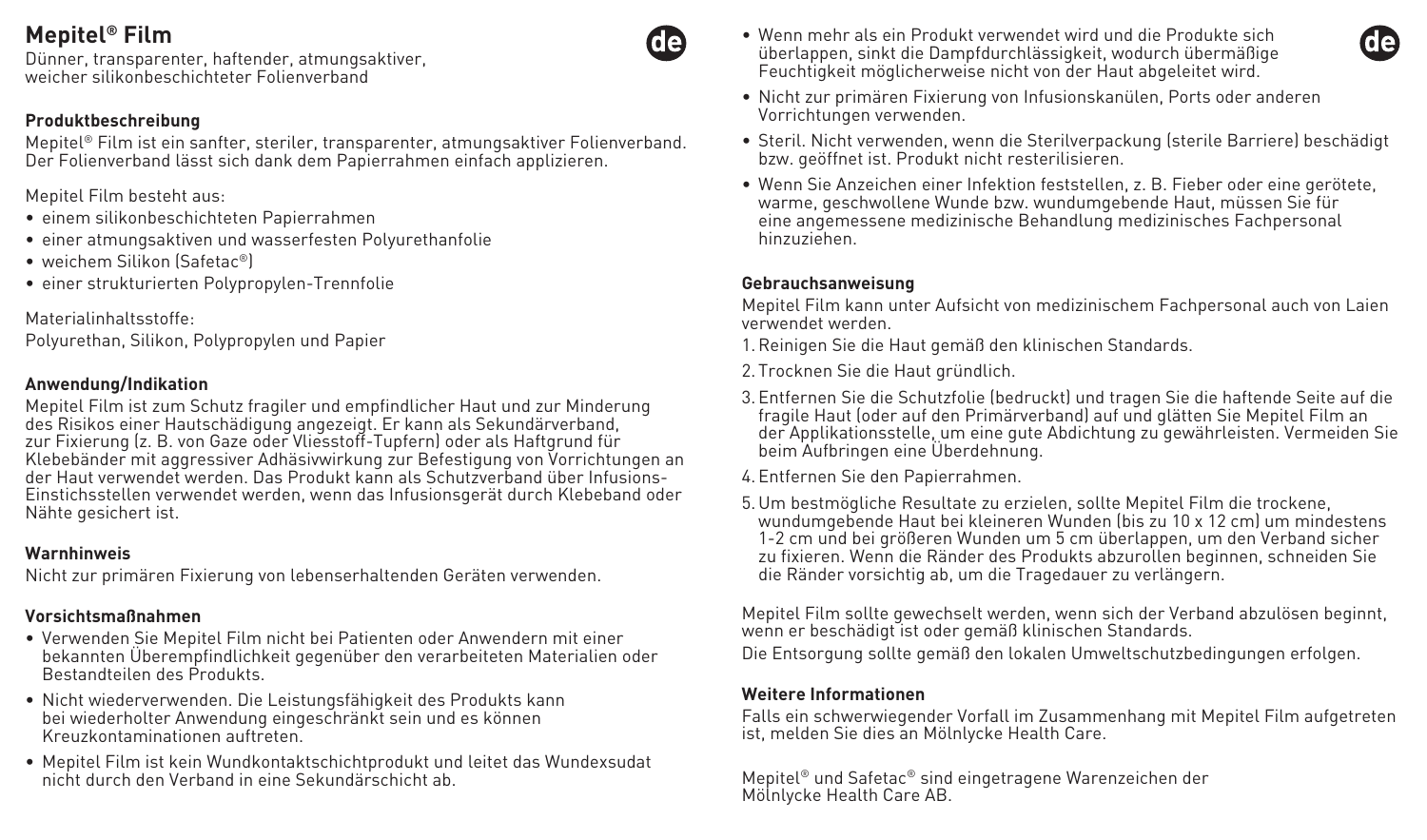Film adhésif siliconé semi-perméable, fin, adhésif et transparent

### **Description du produit**

Mepitel® Film est un pansement film semi-perméable, doux, stérile et transparent. Le pansement film est soutenu par un support en papier qui facilite son application.

Mepitel Film est composé :

- d'un support en papier recouvert de silicone
- d'un film en polyuréthane respirant et imperméable
- de silicone souple (Safetac®)
- d'une protection antiadhésive en polypropylène gaufré pour libérer le pansement

Composition :

Polyuréthane, silicone, polypropylène et papier

#### **Indications**

Mepitel Film est destiné à protéger la peau fragile et sensible et à minimiser le risque de lésion cutanée. Il peut être utilisé en tant que pansement secondaire pour la fixation, p. ex., de gaze ou de compresses en non-tissé, ou en tant que zone d'application de rubans adhésifs agressifs permettant de fixer les dispositifs à la peau. Il peut être utilisé comme pansement de protection sur des sites d'intraveineuse lorsque le dispositif d'intraveineuse est fixé à l'aide de ruban adhésif ou de sutures.

#### **Mise en garde**

Ne pas utiliser comme fixation primaire de dispositifs de maintien des fonctions vitales.

### **Précautions d'emploi**

- Ne pas utiliser Mepitel Film chez des patients ou des utilisateurs présentant une hypersensibilité connue aux composants du produit.
- Ne pas réutiliser. S'il est réutilisé, le produit peut perdre de son efficacité et entraîner une contamination croisée.
- Mepitel Film n'est pas un produit d'interface avec la plaie et ne permet pas aux exsudats de traverser le pansement vers un pansement secondaire.
- Si plusieurs films sont utilisés et se chevauchent, la perméabilité à la vapeur est réduite, ce qui peut entraver l'évacuation de l'excès d'humidité de la peau.
- Ne pas utiliser en tant que fixation principale d'un cathéter, port-a-cath ou autres dispositifs intraveineux.
- Stérile. Ne pas utiliser si l'emballage intérieur (barrière stérile) est endommagé ou ouvert avant l'utilisation. Ne pas restériliser.
- En cas de signes d'infection, par exemple en présence de fièvre ou si la plaie ou la peau périlésionnelle devient rouge, chaude ou gonflée, consulter un professionnel de santé qui prescrira un traitement adapté.

### **Mode d'emploi**

Mepitel Film peut être utilisé par des particuliers sous la supervision de professionnels de santé.

- 1. Nettoyer la peau selon le protocole de soins en vigueur.
- 2. Sécher soigneusement la peau.
- 3.Retirer le film de protection (imprimé) et appliquer le côté adhérent sur la peau fragilisée (ou) sur le pansement primaire et lisser Mepitel Film pour assurer une bonne étanchéité. Ne pas étirer le pansement durant l'application.
- 4.Retirer le support papier.
- 5.Pour un meilleur résultat, Mepitel Film doit déborder sur la peau périlésionnelle d'au moins 1 à 2 cm. Si les bords du produit commencent à se relever, couper délicatement ces bords pour accroître la durée d'utilisation.

Mepitel Film doit être changé lorsqu'il commence à se décoller, s'il est endommagé ou conformément au protocole de soins en vigueur.

L'élimination doit être effectuée conformément aux normes environnementales en vigueur.

### **Informations complémentaires**

Contacter Mölnlycke Health Care et signaler tout incident grave survenu dans le cadre de l'utilisation de Mepitel Film.

Mepitel® et Safetac® sont des marques déposées de Mölnlycke Health Care AB.

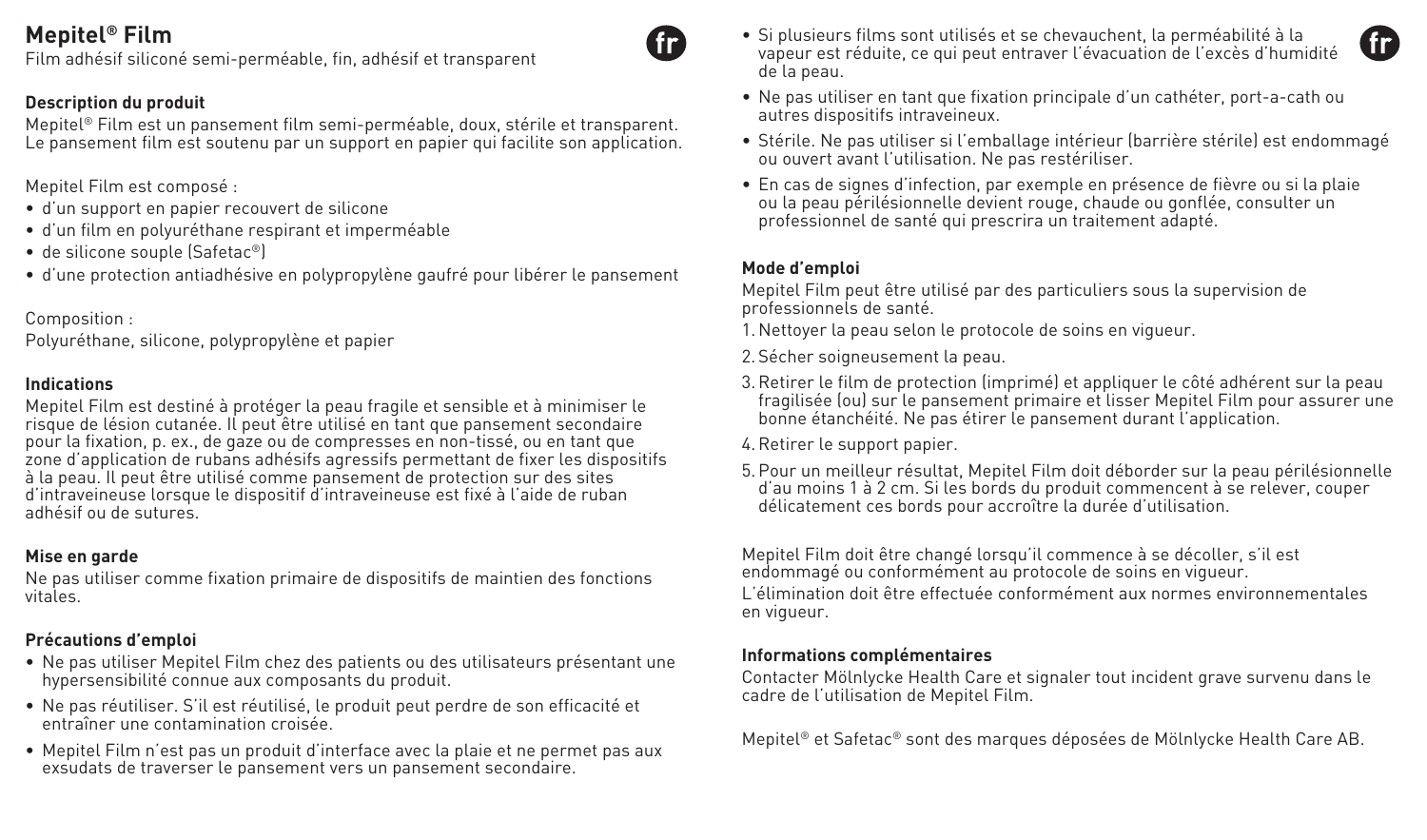Apósito de film de silicona suave fino, transparente, adhesivo y transpirable.

## **Descripción del producto**

Mepitel® Film es un apósito de film suave, esteril, transparente y transpirable. El apósito de film dispone de un marco de papel que facilita su aplicación.

Mepitel Film se compone de los siguientes elementos:

- Un marco de papel recubierto de silicona
- Una película de poliuretano transpirable e impermeable
- Silicona suave (Safetac®)
- Papel protector con película de polipropileno con relieve

Composición del material: Poliuretano, sililcona, polipropileno y papel

### **Indicaciones de uso**

Mepitel Film ha sido diseñado para proteger la piel frágil y sensible y reducir el riesgo de excoriación. Puede utilizarse como apósito secundario, para fijar, por ejemplo, gasas o compresas no tejidas, así como para proteger la piel de las agresivas fijaciones adhesivas. Puede utilizarse como apósito protector sobre zonas para vías intravenosas una vez fijado el dispositivo intravenoso con cinta adhesiva o puntos de sutura.

#### **Advertencia**

No debe utilizarse como fijación primaria de los dispositivos de reanimación.

#### **Precauciones**

- No utilice Mepitel Film en pacientes o usuarios que presenten hipersensibilidad a los materiales/componentes del producto.
- No reutilice el apósito. En caso de reutilización, las cualidades del producto pueden alterarse y provocar contaminación cruzada.
- Mepitel Film no es una lámina de contacto con la herida y no permite que el exudado de la herida traspase el apósito hasta llegar a una capa secundaria.
- Si se utiliza más de un producto y estos se superponen, se reduce la permeabilidad al vapor, lo que puede provocar que el exceso de humedad no pueda desaparecer de la piel.

• No debe utilizarse para la fijación primaria de la cánula intravenosa, el puerto ni ningún otro dispositivo.



- Estéril. No utilice el apósito si el envoltorio interior (barrera estéril) está dañado o abierto antes de su uso. No lo esterilice de nuevo.
- Si observa signos de infección, como fiebre o enrojecimiento, calentamiento o hinchazón de la lesión o la piel perilesional, consulte a un profesional sanitario para que le indique un tratamiento adecuado.

#### **Instrucciones de uso**

GS.

Cualquier persona puede utilizar Mepitel Film bajo la supervisión de profesionales sanitarios.

- 1. Lave la piel según la práctica clínica.
- 2. Seque bien la piel.
- 3.Retire el film protector (impreso) y coloque el lado adhesivo sobre la piel frágil o el apósito principal y alise Mepitel Film en su posición para garantizar un sellado correcto. No estire el producto durante su colocación.
- 4.Retire el marco de papel
- 5.Para obtener unos mejores resultados, Mepitel Film deberá cubrir al menos 1-2 cm de la piel perilesional en el caso de lesiones pequeñas (tamaños de hasta 10 × 12 cm) y 5 cm para tamaños mayores a fin de fijar el apósito de forma más segura. Si los bordes del producto empiezan a curvarse, corte suavemente los bordes correspondientes para aumentar el tiempo de uso del apósito.

Mepitel Film debe cambiarse cuando empiece a desprenderse, si está dañado o según lo indicado por la práctica clínica.

Debe desecharse respetando los procedimientos medioambientales locales.

### **Otra información**

Cualquier incidente grave que se haya producido en relación con Mepitel Film debe ser notificado a Mölnlycke Health Care.

Mepitel® y Safetac® son marcas registradas de Mölnlycke Health Care AB.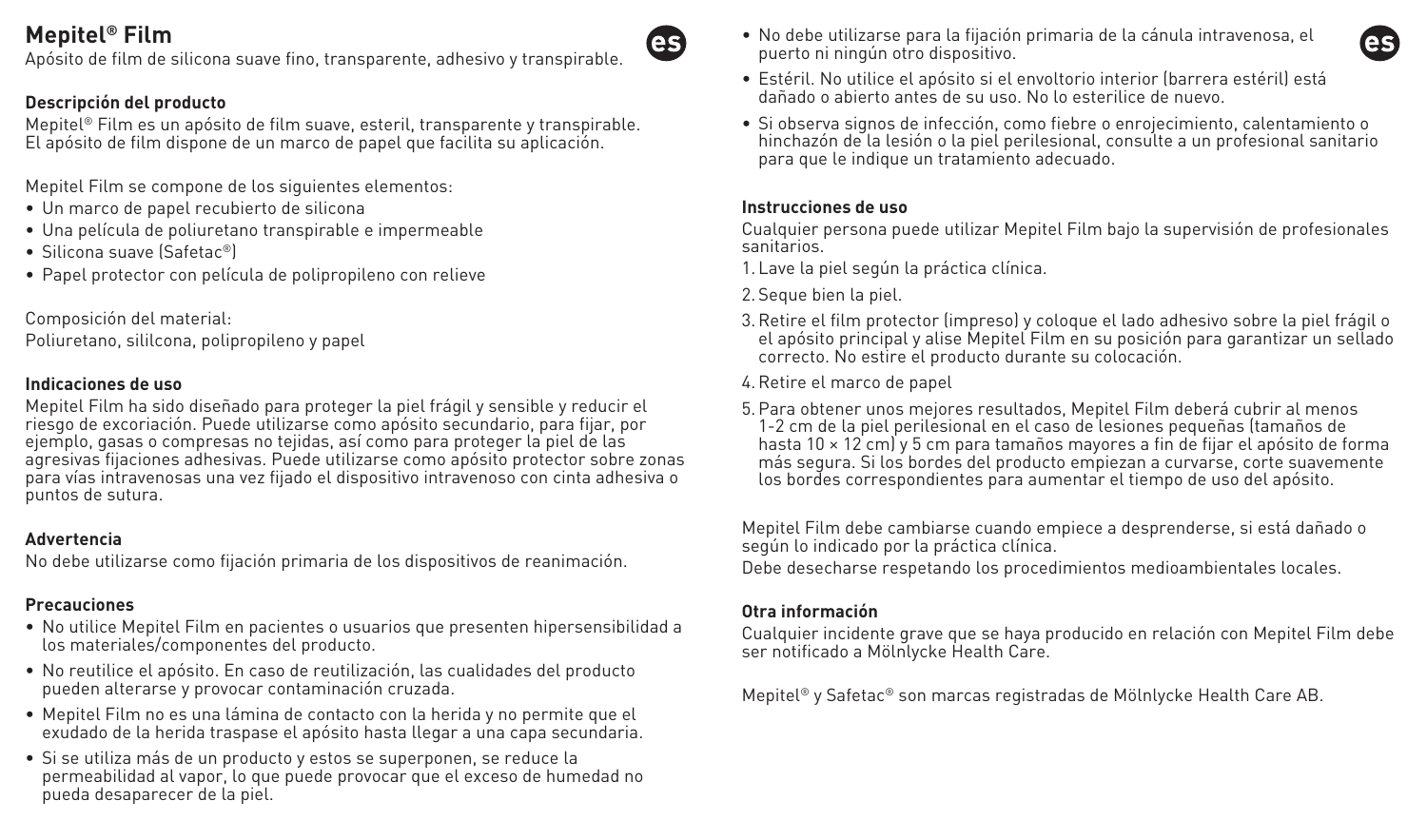Dun, transparant, zelfklevend, ademend, zacht siliconen filmverband

### **Productomschrijving**

Mepitel® Film is een zacht, steriel, transparant, ademend filmverband. Het filmverband wordt ondersteund door een papieren kader, om het aanbrengen makkelijker te maken.

Mepitel Film bestaat uit:

- een papieren kader met siliconencoating
- een ademende en waterdichte polyurethaan film
- een zachte silicone (Safetac®)
- een polypropeen filmafdekstrookje met reliëf

Samenstelling van het materiaal:

Polyurethaan, silicone, polypropeen en papier

### **Indicaties voor gebruik**

Mepitel Film is bedoeld om de kwetsbare en gevoelige huid te beschermen en de kans op huidbeschadiging te minimaliseren. Het product kan worden gebruikt als secundair verband, voor het fixeren van bijvoorbeeld verbandgaas of non-woven kompressen, of als aanhechtingsgebied voor agressieve tapes waarmee apparaten op de huid worden vastgezet. Het kan als een beschermend verband over IVplaatsen worden gebruikt wanneer het IV-apparaat met kleefband of hechtingen is vastgezet.

#### **Waarschuwing**

Niet gebruiken als primair fixatiemiddel voor levensondersteunende apparatuur.

#### **Voorzorgsmaatregelen**

- Gebruik Mepitel Film niet bij patiënten of gebruikers met een bekende overgevoeligheid voor de materialen of bestanddelen van het product.
- Niet opnieuw gebruiken. Bij hergebruik kan de werking van het product verslechteren en kan er kruisbesmetting optreden.
- Mepitel Film is geen wondcontactlaagproduct; het verband laat geen wondexsudaat door naar een tweede laag.
- Als er meerdere producten worden gebruikt die elkaar overlappen, neemt de dampdoorlatendheid af, wat ertoe kan leiden dat overmatig vocht niet van de huid wordt afgevoerd.
- Niet gebruiken voor primaire fixatie van IV-canule, poort of andere apparaten.
- Steriel. Niet gebruiken als de binnenverpakking (steriele barrière) is beschadigd of vóór gebruik is geopend. Niet opnieuw steriliseren.
- Merkt u tekenen van infectie op, zoals koorts of een rode, warme of gezwollen wond of omringende huid, neem dan contact op met een zorgverlener voor een adequate behandeling.

#### **Gebruiksaanwijzing**

GΠ

Mepitel Film kan onder toezicht van zorgverleners door leken worden gebruikt.

- 1.Reinig de huid volgens de gangbare klinische praktijk.
- 2.Droog de huid goed.
- 3. Verwijder de beschermlaag (bedrukt), plaats de kleefzijde op de kwetsbare huid (of het primaire verband) en strijk Mepitel Film glad om voor een goede afsluiting te zorgen. Rek het verband bij het aanbrengen niet uit.
- 4. Verwijder het papieren kader.
- 5. Voor het beste resultaat moet Mepitel Film de droge huid rondom de wond minimaal 1-2 cm overlappen voor de kleinere formaten (tot 10 x 12 cm) en minimaal 5 cm voor de grotere formaten, om het verband goed te fixeren. Als de productranden gaan omkrullen, kunt u die randen voorzichtig wegknippen om de draagtijd te verlengen.

Mepitel Film moet worden vervangen wanneer het verband gaat loslaten of beschadigd is, of op basis van de klinische praktijk.

Het afvoeren moet gebeuren in overeenstemming met de plaatselijke milieuvoorschriften.

#### **Overige informatie**

Als er een ernstig incident in verband met het gebruik van Mepitel Film is opgetreden, moet dat worden gemeld aan Mölnlycke Health Care.

Mepitel® en Safetac® zijn geregistreerde handelsmerken van Mölnlycke Health Care AB.

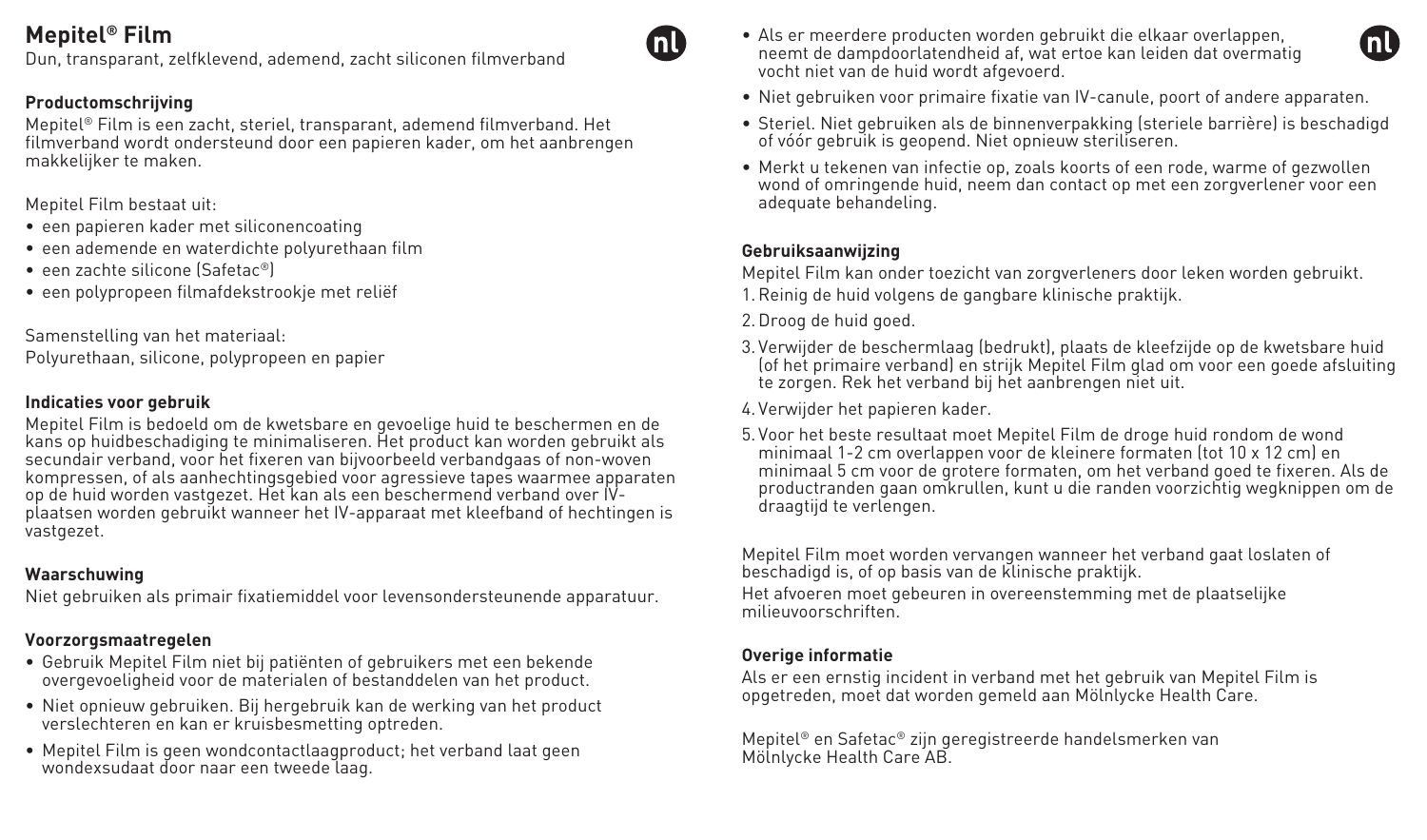Tunt, transparent, självhäftande, andningsbart mjukt silikonfilmförband.

#### **Produktbeskrivning**

Mepitel® Film är ett skonsamt, sterilt, transparent och andningsbart filmförband. Filmförbandet har en stödjande pappersram för enkel applicering.

Mepitel Filmbestår av :

- en silikonbelagd pappersram
- en vattenavstötande polyuretanfilm som andas
- mjukt silikon (Safetac®)
- präglat filmskyddspapper i polypropylen

Materialinnehåll: Polyuretan, silikon, polypropylen och papper

#### **Användningsområden**

Mepitel Film är avsett att användas för skydd av ömtålig och känslig hud och för att minimera risken för hudskador. Det kan användas som ett ytterförband för fixering av t.ex. gasväv eller kompresser i non-woven eller för att skydda huden vid applicering av starkt häftande fixeringstejp för fastsättning av utrustning på huden. Det kan användas som skyddsförband över IV-ställen vid fastsättning av IVutrustning med hjälp av självhäftande tejp eller suturer.

#### **Varning**

Använd inte för primär fixering av livsuppehållande utrustning.

### **Försiktighetsåtgärder**

- Använd inte Mepitel Film på patienter eller användare med känd överkänslighet mot materialen/komponenterna i produkten.
- Får ej återanvändas. Om produkten återanvänds kan produktens prestanda försämras vilket kan leda till korskontaminering.
- Mepitel Film är inte ett sårkontaktlager och låter inte sårsekret passera genom förbandet till ett sekundärt lager.
- Vid användning av fler än en produkt och då produkterna överlappar varandra, försämras ångpermeabiliteten vilket kan leda till att överskottsfukt inte kan ledas bort från huden.

• Använd inte för primärfixering av IV-kanyl, port eller annan utrustning.

• Om du ser tecken på infektion, t.ex. feber, eller att såret eller omgivande hud blir röd, varm eller svullen ska du konsultera vårdpersonal angående lämplig behandling.

#### **Bruksanvisning**

 $\mathbf{S}$ 

Mepitel Film kan användas av lekmän under övervakning av kvalificerad vårdpersonal.

- 1.Rengör huden i enlighet med kliniska rutiner.
- 2. Torka huden ordentligt.
- 3. Ta bort skyddsfilmen (tryckt) och applicera den självhäftande sidan mot den ömtåliga huden (eller) primärförbandet och jämna ut Mepitel Film på plats så att det omsluter väl. Sträck inte förbandet vid applicering.
- 4. Avlägsna pappersramen.
- 5. För bästa resultat ska Mepitel Film överlappa den omkringliggande huden med minst 1–2 cm för de mindre storlekarna (upp till 10 x 12 cm) och 5 cm för de större storlekarna för att förbandet ska fixeras på ett säkert sätt. Om produktens kanter börjar vika sig, skär försiktig bort dessa kanter för att öka produktens användningstid.

Mepitel Film ska bytas när det börjar lossna, om det skadas eller enligt kliniska rutiner.

Avfall ska hanteras enligt lokala miljörutiner.

## **Övrig information**

Om en allvarlig incident med koppling till MepitelFilm inträffar ska detta rapporteras till Mölnlycke Health Care.

Mepitel® och Safetac® är registrerade varumärken som tillhör Mölnlycke Health Care AB.

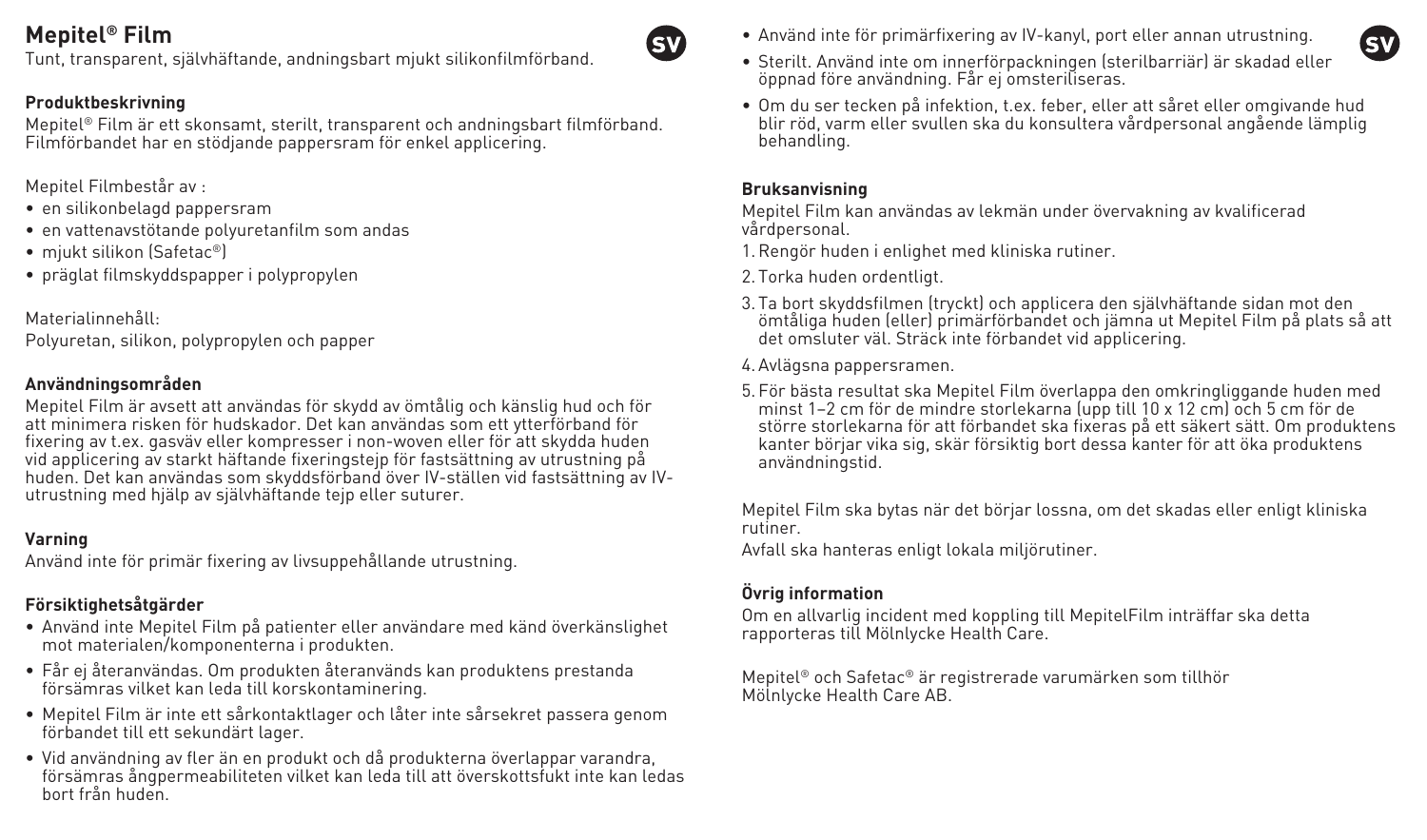Medicazione in film sottile, trasparente, adesiva e traspirante in silicone morbido

### **Descrizione del prodotto**

Mepitel® Film è una medicazione in film delicata, sterile, trasparente e traspirante. La medicazione in film è supportata da una cornice in carta per facilitare l'applicazione.

Mepitel Film è costituita da:

- una cornice di carta rivestita in silicone
- una pellicola in poliuretano traspirante e impermeabile
- silicone morbido (Safetac®)
- una pellicola protettiva in polipropilene goffrato

Composizione: Poliuretano, silicone, polipropilene e carta

#### **Istruzioni per l'uso**

Mepitel Film è concepita per proteggere la cute fragile e sensibile e per ridurre al minimo il rischio di lesioni cutanee. Può essere utilizzata come medicazione secondaria, fissando ad esempio tamponi di garza o tessuto non tessuto, oppure come barriera per cerotti aggressivi per fissare i dispositivi sulla pelle. Può essere usata come medicazione protettiva secondaria sui siti IV quando il dispositivo IV è assicurato tramite cerotti adesivi o suture.

#### **Avvertenze**

Non utilizzare Mepitel Film come fissaggio principale per dispositivi medici vitali.

### **Precauzioni**

- Non utilizzare Mepitel Film su pazienti o utenti con ipersensibilità accertata ai materiali o componenti del prodotto.
- Non riutilizzare. In caso di riutilizzo, le prestazioni del prodotto possono deteriorarsi e causare contaminazione crociata.
- Mepitel Film non è una medicazione di contatto e non consente all'essudato della ferita di passare attraverso la medicazione fino a uno strato secondario.
- In caso di utilizzo di più prodotti e della loro sovrapposizione, la permeabilità al vapore diminuisce, non consentendo di allontanare dalla cute l'umidità in eccesso.

• Non utilizzare per il fissaggio primario di aghi cannula, port o altri dispositivi.



- Sterile. Non utilizzare se l'involucro interno (barriera sterile) è stato danneggiato o aperto prima dell'uso. Non risterilizzare.
- In caso di segni di infezione, come febbre, oppure se la lesione o la cute perilesionale diventano rosse, calde o gonfie, consultare un medico per l'opportuno trattamento.

### **Istruzioni per l'uso**

Mepitel Film può essere utilizzata da persone non esperte sotto il controllo del personale sanitario.

- 1.Pulire la cute secondo la prassi clinica.
- 2. Asciugare accuratamente la cute.
- 3.Rimuovere la pellicola protettiva (stampata) e applicare il lato aderente sulla cute fragile (o) sulla medicazione primaria e fissare Mepitel Film in posizione, in modo da assicurare una buona tenuta. Non tendere la medicazione durante l'applicazione.
- 4.Rimuovere il supporto cartaceo.
- 5.Per un miglior risultato, Mepitel Film deve sovrapporsi alla cute perilesionale asciutta di almeno 1-2 cm per le misure piccole (misure fino a 10x12 cm) e di 5 cm per le misure più grandi, al fine di fissare la medicazione in maniera sicura. Se i bordi del prodotto iniziano ad arricciarsi, tagliarli delicatamente per aumentarne la permanenza in situ.

Mepitel Film deve essere sostituita quando inizia a staccarsi, se danneggiata o come indicato dalla prassi clinica.

Lo smaltimento deve essere effettuato in conformità alle procedure locali in materia di tutela dell'ambiente.

### **Altre informazioni**

Eventuali gravi incidenti in relazione all'uso di Mepitel Film devono essere riferiti a Mölnlycke Health Care.

Mepitel® e Safetac® sono marchi registrati di Mölnlycke Health Care AB.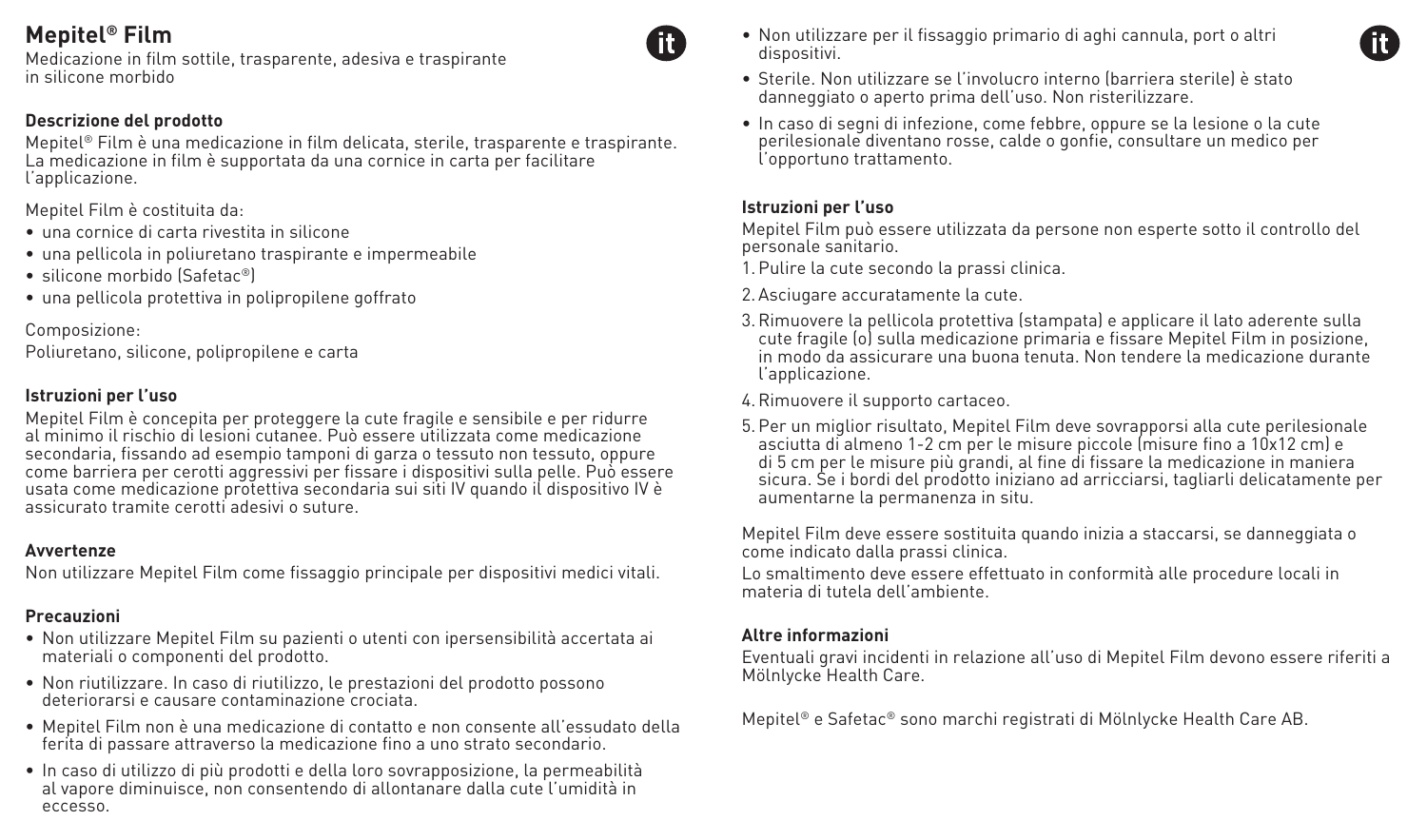Ohut, läpinäkyvä, kiinnittyvä ja hengittävä pehmeä silikonikalvosidos

#### **Tuotekuvaus**

Mepitel® Film on hellävarainen, steriili, läpinäkyvä ja hengittävä kalvosidos. Kalvosidosta tukee paperikehys, joka helpottaa paikalleen asettamista.

Mepitel Film koostuu seuraavista:

- silikonipäällysteinen paperikehys
- hengittävä ja vedenpitävä polyuretaanikalvo
- pehmeä silikoni (Safetac®)
- irrotettava kohokuvioitu polypropeenikalvo

Materiaalit: Polyuretaani, silikoni, polypropeeni ja paperi

#### **Käyttöaiheet**

Mepitel Film on tarkoitettu suojaamaan haurasta ja herkkää ihoa sekä minimoimaan ihon vaurioitumisriskin. Sitä voidaan käyttää toissijaisena sidoksena esim. sidoksen tai kuitukangastaitoksen kiinnitykseen tai kiinnittyvien teippien alustana, kun laitteita kiinnitetään ihoon. Sitä voidaan käyttää suojaavana sidoksena IV-kohdissa, kun IV-laite on kiinnitetty teipillä tai ompeleilla.

### **Varoitus**

Älä käytä elämää ylläpitävien laitteiden ensisijaisena kiinnitysmateriaalina.

### **Huomioitavaa**

- Mepitel Film -sidosta ei saa käyttää potilailla, joiden tiedetään olevan allergisia tuotteen materiaaleille/komponenteille.
- Älä käytä tuotetta uudelleen. Uudelleenkäyttö voi heikentää tuotteen toimintakykyä ja aiheuttaa ristikontaminaation.
- Mepitel Film ei ole haavan kontaktipintatuote, eikä se mahdollista haavaeritteen kulkeutumista sidoksen läpi toissijaiseen kerrokseen.
- Jos käytetään useampaa kuin yhtä tuotetta ja ne ovat päällekkäin, höyryn läpäisevyys loppuu, mikä voi johtaa siihen, ettei ylimääräinen kosteus pääse pois iholta.
- Älä käytä IV-kanyylin, porttien tai muiden laitteiden ensisijaiseen kiinnitykseen.
- Steriili. Tuotetta ei saa käyttää, jos (steriili) sisäpakkaus on vaurioitunut tai avattu ennen käyttöä. Älä steriloi uudelleen.
- Jos havaitset infektion merkkejä, kuten kuumetta, tai haava tai sitä ympäröivä iho muuttuu punaiseksi, kuumottaa tai turpoaa, ota yhteyttä terveydenhuollon ammattilaiseen asianmukaista hoitoa varten.

#### **Käyttöohjeet**

Maallikot voivat käyttää MepitelForm -sidosta terveydenhoidon ammattilaisten valvonnassa.

- 1.Puhdista haava kliinisen käytännön mukaisesti.
- 2.Kuivaa iho huolellisesti.
- 3.Poista (painetulla tekstillä varustettu) suojakalvo ja aseta tarttuva puoli hauraaseen ihoon tai ensisijaiseen sidokseen sekä tasoita Mepitel Film paikalleen hyvän tiiviyden varmistamiseksi. Älä venytä asettamisen aikana.
- 4.Poista paperikehys.
- 5.Parhaan hoitotuloksen saavuttamiseksi Mepitel Film -sidoksen on pienempiä kokoja (kokoon 10 x 12 cm asti) käytettäessä ulotuttava haavaa ympäröivään kuivaan ihoon vähintään 1–2 cm ja isompia kokoja käytettäessä 5 cm. Tämä takaa sidoksen hyvän kiinnittymisen. Jos tuotteen reunat alkavat käpristyä, leikkaa reunat varovasti käyttöiän lisäämiseksi.

Mepitel Film on vaihdettava, jos se alkaa irrota, jos se on vaurioitunut tai jos tämä on kliinisen käytännön mukaista.

Tuote on hävitettävä paikallisten ympäristömääräysten mukaan.

### **Muita tietoja**

Jos Mepitel Film -sidoksen käytön yhteydessä ilmenee vakavia haittavaikutuksia, siitä on ilmoitettava Mölnlycke Health Carelle.

Mepitel® ja Safetac® ovat Mölnlycke Health Care AB:n rekisteröityjä tavaramerkkejä.

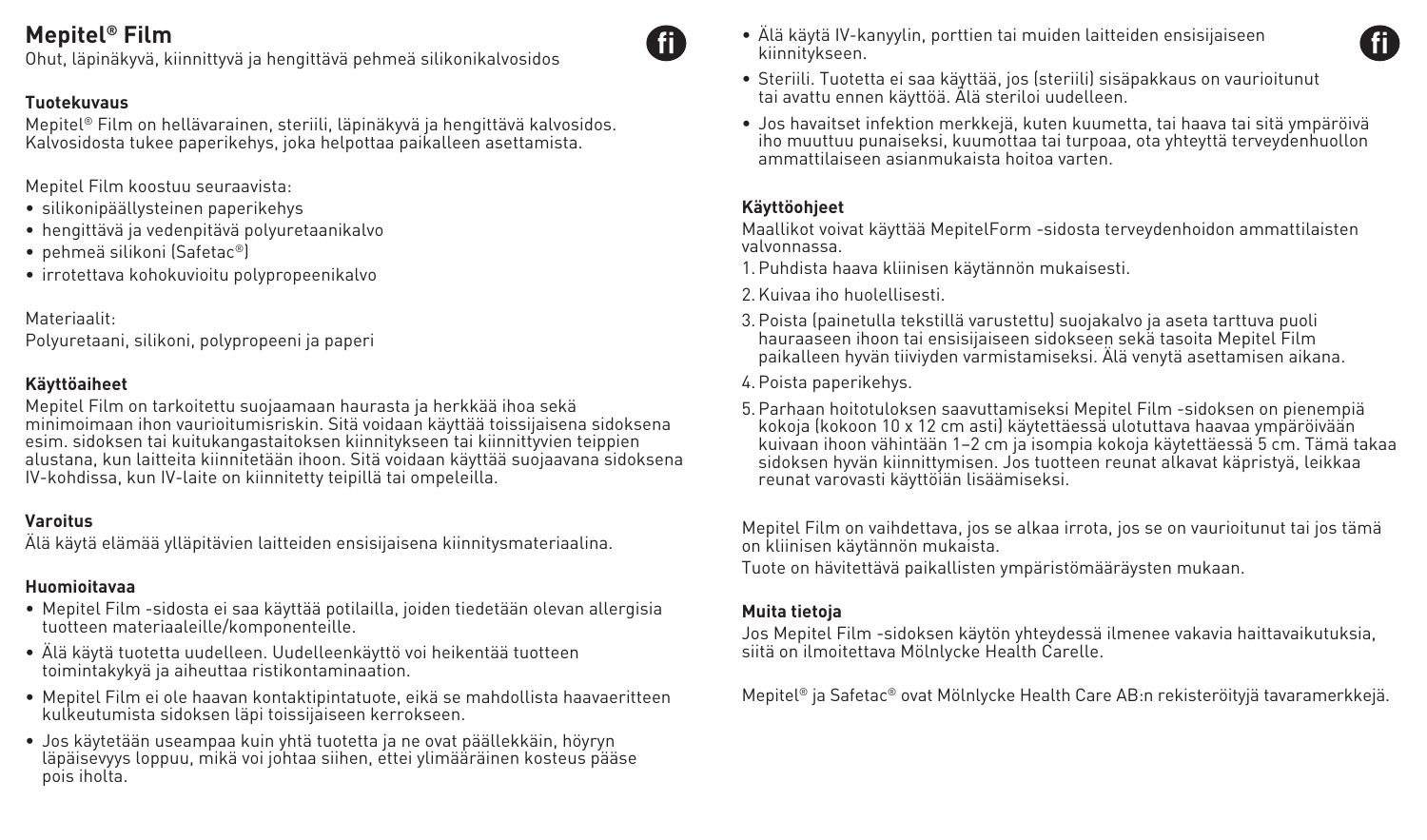Penso de película de silicone suave, fina, transparente, adesiva e respirável

### **Descrição do produto**

O Mepitel® Film é um penso de película suave, esterilizado, transparente e respirável. O penso de película é suportado por uma estrutura de papel para facilitar a aplicação.

O Mepitel Film é constituído por:

- uma estrutura de papel revestida de silicone
- uma película de poliuretano respirável e impermeável
- um silicone suave (Safetac®)
- um revestimento de libertação da película de polipropileno em relevo

Componentes do material:

Poliuretano, silicone, polipropileno e papel

## **Indicações de utilização**

O Mepitel Film destina-se a proteger a pele frágil e sensível e a minimizar o risco de rutura da pele. Pode ser utilizado como penso secundário, na fixação de, por exemplo, gaze ou compressas não tecidas ou como zona de contacto para fitas agressivas destinadas a fixar dispositivos à pele. Pode ser utilizado como penso de proteção em locais de IV quando o dispositivo de IV estiver fixo através de fita adesiva ou suturas.

### **Aviso**

Não utilize como fixação principal de dispositivos de suporte de vida.

### **Precauções**

- Não utilize o Mepitel Film num paciente ou utilizador com hipersensibilidade conhecida aos materiais ou componentes do produto.
- Não reutilize. Se reutilizado, o desempenho do produto poderá deteriorar-se e poderá causar contaminação cruzada.
- O Mepitel Film não é um produto para colocar em contacto com a ferida e não permite que o exsudado da ferida passe pelo penso para uma camada secundária.
- Se for usado mais que um produto e os mesmos estiverem sobrepostos, a permeabilidade a vapores diminui, o que pode levar a que o excesso de humidade não consiga afastar-se da pele.

• Não utilize para fixação principal de cânulas de IV, portas ou outros dispositivos.



- Estéril. Não utilize se a embalagem interior (barreira estéril) estiver danificada ou tiver sido aberta antes da utilização. Não volte a esterilizar.
- Se identificar quaisquer sinais de infeção, como por exemplo febre, ou se a ferida ou a pele circundante ficar vermelha, quente ou com edema, consulte um profissional de cuidados de saúde para obter um tratamento adequado.

## **Instruções de utilização**

O Mepitel Film pode ser utilizado por pessoas não especializadas sob a supervisão de profissionais de cuidados de saúde.

- 1. Limpe a pele de acordo com a prática clínica.
- 2. Seque bem a pele.
- 3.Remova a película de proteção (impressa) e aplique o lado aderente à pele frágil (ou) penso principal e alise suavemente o Mepitel Film no lugar, garantindo uma boa selagem. Não estique durante a aplicação.
- 4.Retire a estrutura de papel.
- 5.Para obter os melhores resultados, o Mepitel Film deve sobrepor a pele seca circundante em, pelo menos, 1-2 cm para tamanhos mais pequenos (até 10x12 cm) e 5 cm para tamanhos maiores, de modo a garantir a correta fixação do penso. Se as extremidades do produto começarem a enrolar, corte cuidadosamente estas extremidades para aumentar o tempo de uso.

O Mepitel Film deve ser mudado quando começar a sair, se estiver danificado ou como indicado pela prática clínica.

A eliminação deverá atender aos procedimentos ambientais locais.

### **Outras informações**

Caso tenha ocorrido algum incidente grave relacionado com a utilização do Mepitel Film, o mesmo deverá ser comunicado à Mölnlycke Health Care.

Mepitel® e Safetac® são marcas comerciais registadas da Mölnlycke Health Care AB.

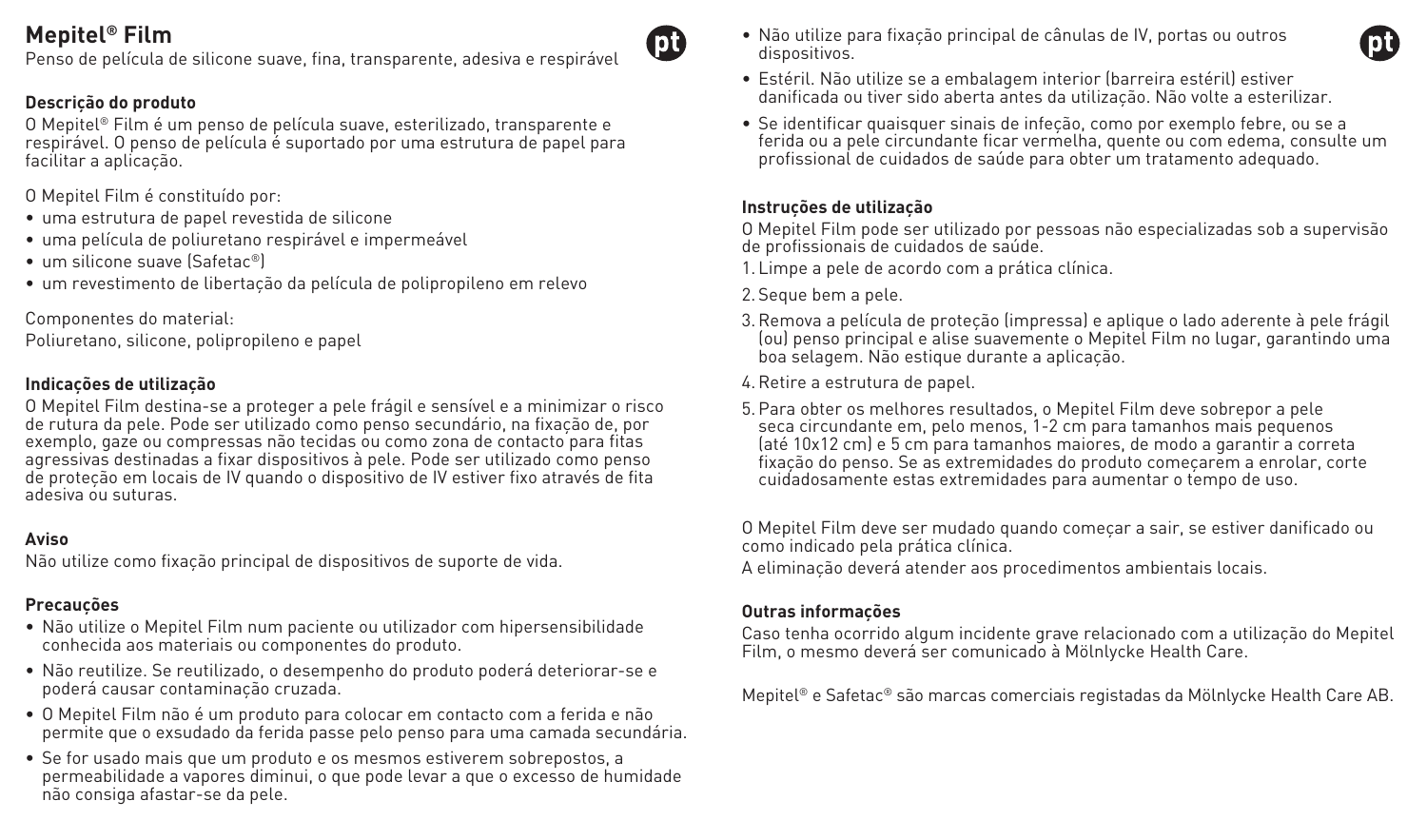Tynd, transparent, klæbende, åndbar filmbandage med blød silikone

#### **Produktbeskrivelse**

Mepitel® Film er en skånsom, steril, transparent, åndbar filmbandage. Filmbandagen har en papirramme, som gør det let at applicere den.

Mepitel Film består af:

- en silikonebelagt papirramme
- en åndbar og vandtæt polyuretanfilm
- en blød silikone (Safetac®)
- en beskyttelsesfolie af polypropylenfilm med tryk

Materialeindhold: Polyuretan, silikone, polypropylen og papir

#### **Indikationer for brug**

Mepitel Film er beregnet til at beskytte skrøbelig og følsom hud og minimere risikoen for nedbrydning af huden. Den kan bruges som sekundær bandage til fiksering af f.eks. gaze eller non-woven gazekompresser eller som landingszone til kraftig tape til fastgørelse af udstyr på huden. Den kan bruges som en beskyttende bandage på intravenøse steder, når det intravenøse udstyr fastgøres ved hjælp af tape eller suturer.

#### **Advarsel**

Må ikke anvendes til primær fiksering af respiratorudstyr.

### **Forholdsregler**

- Anvend ikke Mepitel Film på en patient eller bruger med en kendt overfølsomhed over for materialerne i dette produkt.
- Må ikke genbruges. Hvis produktet genbruges, kan dets ydeevne blive nedsat, og der kan forekomme krydskontaminering.
- Mepitel Film er ikke et sårkontaktlag produkt, og der kan ikke trænge såreskssudat gennem bandagen til et sekundært lag.
- Hvis der anvendes mere end et produkt, og de overlapper, bliver fordampningsevnen mindre, hvilket kan føre til, at overskydende fugt ikke føres væk fra huden.

• Må ikke bruges til primær fiksering af IV-kanyle, -port eller andet IV-udstyr.



- Steril. Må ikke anvendes, hvis den indvendige emballage (den sterile barriere) er beskadiget eller har været åbnet før anvendelsen. Må ikke steriliseres igen.
- Hvis du ser tegn på infektion, f.eks. feber eller sår, eller den omkringliggende hud bliver rød, varm eller hævet, skal du kontakte sundhedspersonalet med henblik på passende behandling.

#### **Brugsanvisning**

Mepitel Film kan anvendes af lægfolk under opsyn af sundhedspersonale.

- 1.Rens huden i overensstemmelse med klinisk praksis.
- 2. Tør huden grundigt.
- 3. Fjern beskyttelsesfolien (påtrykt), og applicér den klæbende side på den skrøbelige hud (eller) primære bandage. Udglat Mepitel Film, så der opnås en god forsegling. Må ikke strækkes, når den appliceres.
- 4. Fjern papirrammen.
- 5. For at opnå det bedste resultat bør Mepitel Film overlappe den tørre, omkringliggende hud med mindst 1-2 cm for de mindre størrelser (størrelser op til 10 x 12 cm) og 5 cm for de større størrelser, for at filmen kan fikseres ordentligt. Hvis produktets kanter begynder at bukke op, skal disse kanter forsigtigt klippes af for at forlænge brugstiden.

Mepitel Film skal skiftes, når den begynder at falde af, hvis den er beskadiget, eller hvis klinisk praksis indikerer dette.

Bortskaffelse skal ske i henhold til lokale miljømæssige procedurer.

### **Andre oplysninger**

Enhver alvorlig ulykke relateret til brugen af Mepitel Film skal rapporteres til Mölnlycke Health Care.

Mepitel® og Safetac® er registrerede varemærker tilhørende Mölnlycke Health Care AB.

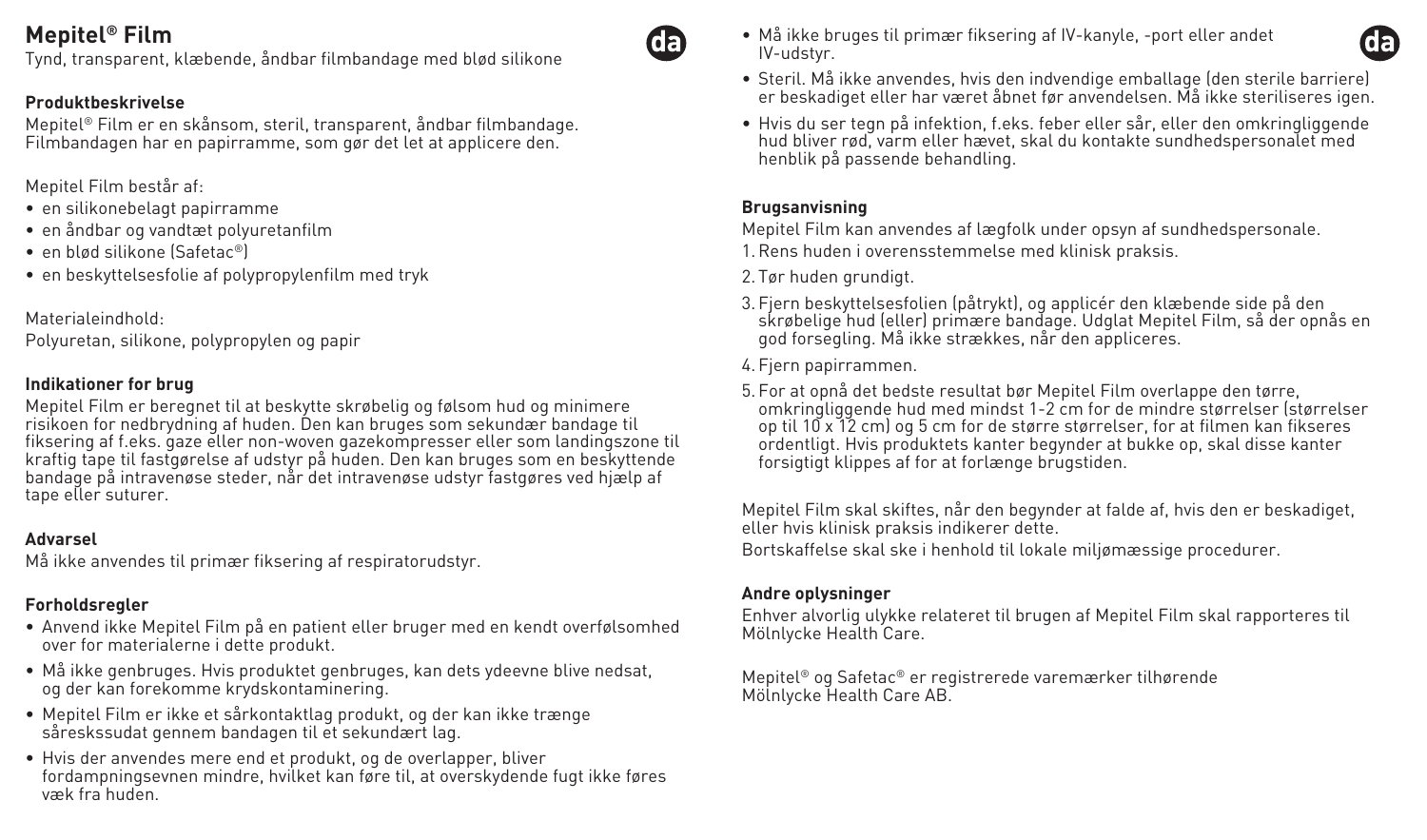Λεπτός, διαφανής, αυτοκόλλητος, διαπνέον επίδεσμος μεμβράνης από μαλακή σιλικόνη

### **Περιγραφή προϊόντος**

To Mepitel® Film είναι ένας ήπιος, αποστειρωμένος, διαφανής, διαπνέον επίδεσμος μεμβράνης. Ο επίδεσμος μεμβράνης υποστηρίζεται με χάρτινο πλαίσιο για ευκολία εφαρμογής.

To Mepitel Film αποτελείται από τα εξής:

- ένα χάρτινο πλαίσιο με επικάλυψη σιλικόνης
- μια διαπνέουσα και αδιάβροχη μεμβράνη πολυουρεθάνης
- μια απαλή σιλικόνη (Safetac®)
- μια ανάγλυφη επένδυση μεμβράνης πολυπροπυλενίου για αφαίρεση

Συστατικά υλικού: Πολυουρεθάνη, σιλικόνη, πολυπροπυλένιο και χαρτί

### **Ενδείξεις χρήσης**

To Mepitel Film προορίζεται για την προστασία εύθραυστου και ευαίσθητου δέρματος και την ελαχιστοποίηση διάρρηξης του δέρματος. Μπορεί να χρησιμοποιηθεί ως δευτερεύων επίδεσμος για σταθεροποίηση π.χ. γάζας ή μη υφασμένων μάκτρων ή ως επιφάνεια για την τοποθέτηση επιθετικών ταινιών για την ασφάλιση συσκευών στο δέρμα. Μπορεί να χρησιμοποιηθεί ως προστατευτικός επίδεσμος πάνω από σημεία ενδοφλέβιας χορήγησης, όταν η ενδοφλέβια συσκευή ασφαλίζεται με αυτοκόλλητη ταινία ή ράμματα.

#### **Προειδοποίηση**

Να μην χρησιμοποιείται ως βασικό υλικό στερέωσης συσκευών υποστήριξης της ζωής.

## **Προφυλάξεις**

- Μη χρησιμοποιείτε το Mepitel Film σε ασθενείς ή χρήστες με γνωστή υπερευαισθησία στα υλικά ή τα στοιχεία του προϊόντος.
- Να μην επαναχρησιμοποιείται. Σε περίπτωση επαναχρησιμοποίησης, η απόδοση του προϊόντος μπορεί να μειωθεί και να συμβεί διασταυρούμενη μόλυνση.
- Το Mepitel Film δεν αποτελεί προϊόν επίστρωσης επαφής με την πληγή και δεν επιτρέπει τη διέλευση των εξιδρώσεων της πληγής μέσω του επιδέσμου σε δευτερεύουσα επίστρωση.
- Όταν χρησιμοποιούνται περισσότερα από ένα προϊόντα σε επικάλυψη, η διαπερατότητα εξάτμισης μειώνεται και αυτό μπορεί να οδηγήσει στην αποτροπή απομάκρυνσης περιττής υγρασίας από το δέρμα.
- Να μη χρησιμοποιείται για βασική στερέωση ενδοφλέβιου σωλήνα, θυρών ή άλλων συσκευών.
- Αποστειρωμένο. Να μη χρησιμοποιείται εάν η εσωτερική συσκευασία (αποστειρωμένος φραγμός) έχει υποστεί ζημιά ή έχει ανοιχθεί πριν από τη χρήση. Μην επαναποστειρώνετε.
- Εάν παρατηρήσετε ενδείξεις μόλυνσης, όπως πυρετό ή όταν η πληγή ή το παρακείμενο δέρμα παρουσιάσει ερυθρότητα, θερμότητα ή οίδημα, συμβουλευτείτε επαγγελματία υγειονομικής περίθαλψης για την κατάλληλη θεραπεία.

### **Οδηγίες χρήσης**

Το Mepitel Film μπορεί να χρησιμοποιηθεί από μη επαγγελματίες, υπό την επίβλεψη επαγγελματιών υγειονομικής περίθαλψης.

- 1.Καθαρίζετε το δέρμα σύμφωνα με τις κλινικές πρακτικές.
- 2. Στεγνώνετε καλά το δέρμα.
- 3. Αφαιρέστε τη μεμβράνη προστασίας (με εκτύπωση) και εφαρμόστε την αυτοκόλλητη πλευρά στο εύθραυστο δέρμα ή τον βασικό επίδεσμο. Λειάνετε το Mepitel Film στη θέση του, εξασφαλίζοντας καλή εφαρμογή. Μην τεντώνετε κατά την εφαρμογή.
- 4. Αφαιρέστε το χάρτινο πλαίσιο.
- 5. Για καλύτερα αποτελέσματα, το Mepitel Film πρέπει να επικαλύπτει το στεγνό παρακείμενο δέρμα κατά τουλάχιστον 1-2 εκ. στα μικρότερα μεγέθη (μεγέθη έως 10x12 εκ.) και 5 εκ. στα μεγαλύτερα μεγέθη, προκειμένου ο επίδεσμος να στερεώνεται με ασφάλεια. Εάν τα άκρα του προϊόντος αρχίσουν να συστρέφονται, κόψτε τα προσεκτικά για να αυξήσετε τη διάρκεια χρήσης.

Το Mepitel Film πρέπει να αντικαθίσταται όταν αρχίζει να ξεκολλάει, σε περίπτωση ζημιάς ή όπως προβλέπεται από τις κλινικές πρακτικές.

Η απόρριψη πρέπει να γίνεται σύμφωνα με τους τοπικούς περιβαλλοντικούς κανονισμούς.

### **Λοιπές πληροφορίες**

Σε περίπτωση σοβαρού περιστατικού σε σχέση με τη χρήση του Mepitel Film, αυτό θα πρέπει να αναφέρεται στη Mölnlycke Health Care.

Τα Mepitel® και Safetac® αποτελούν κατατεθέντα εμπορικά σήματα της Mölnlycke Health Care AB.



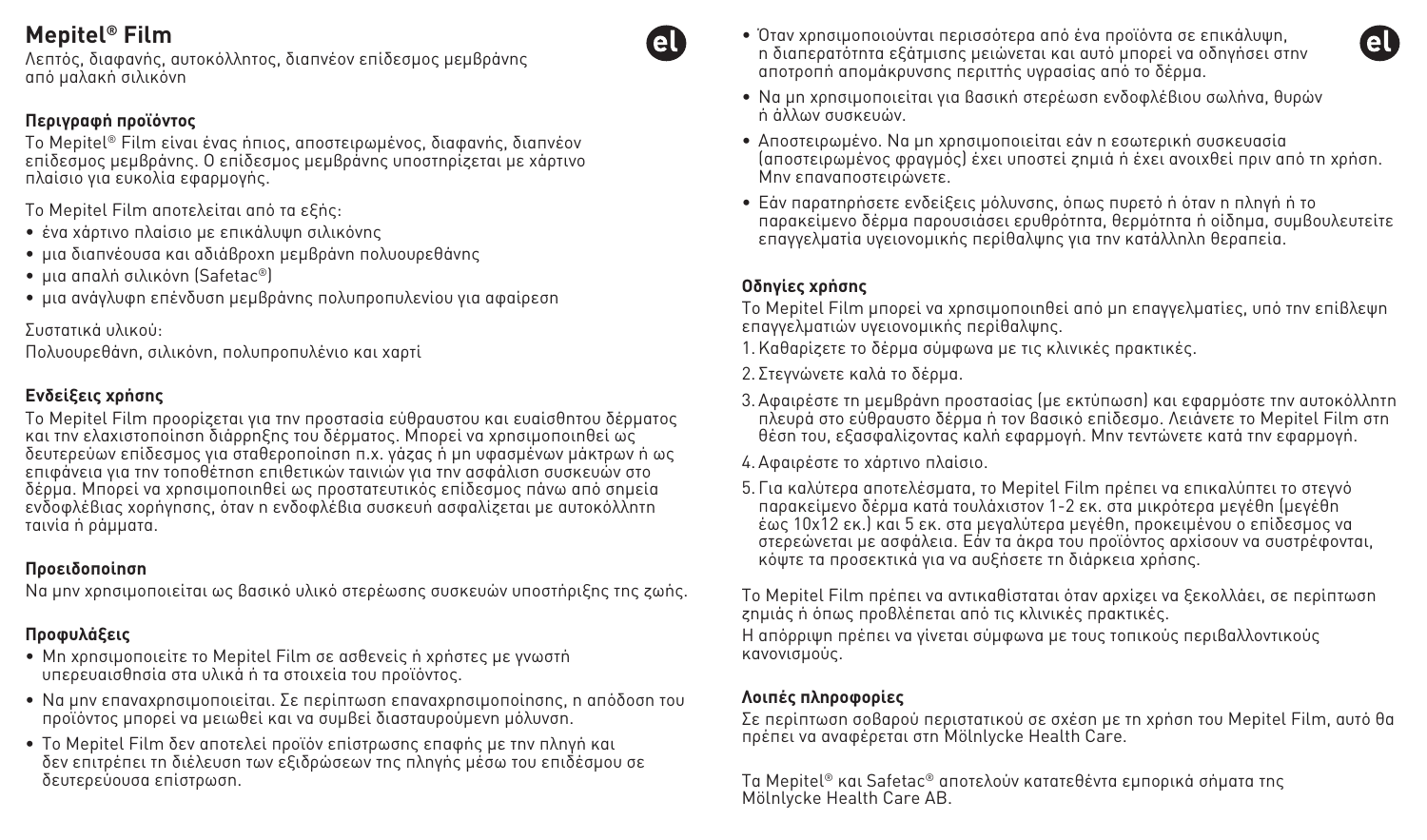Cienki, przezroczysty, samoprzylepny, oddychający opatrunek z miękkiej warstwy silikonowej

## **Opis produktu**

Mepitel® Film to delikatny, sterylny, przezroczysty, oddychający i miękki opatrunek. Opatrunek dostarczany jest na papierowym obramowaniu dla ułatwienia nakładania.

Mepitel Film składa się z:

- powlekanego silikonem papierowego obramowania
- oddychającej i wodoodpornej warstwy poliuretanowej
- miękkiego silikonu (Safetac®)
- wytłaczanej, polipropylenowej wkładki rozdzielającej

Materiały: poliuretan, silikon, polipropylen oraz papier

### Wskazania do stosowania

Mepitel Film przeznaczony jest do ochrony delikatnej i wrażliwej skóry oraz minimalizacji ryzyka jej uszkodzenia. Może być stosowany jako opatrunek wtórny, mocujący np. gazę lub waciki z włókniny lub jako strefa dla taśm mocujących urządzenia do skóry. Może być stosowany jako opatrunek ochronny w miejscach wkłucia, gdy urządzenie dożylne jest mocowane za pomocą taśmy klejącej lub szwów.

### **Ostrzeżenie**

Nie stosować jako główny sposób mocowania urządzeń podtrzymujących życie.

## **Środki ostrożności**

- Nie należy stosować Mepitel Film u pacjentów i/lub użytkowników ze znaną nadwrażliwością na materiały/składniki produktu.
- Nie używać ponownie. W przypadku ponownego użycia działanie produktu może ulec pogorszeniu, może również wystąpić zakażenie krzyżowe.
- Mepitel Film nie może służyć jako warstwa kontaktowa dla rany oraz nie pozwala, aby wysięk przechodził przez opatrunek do warstwy wtórnej.
- W przypadku zastosowania więcej niż jednego produktu w tym samym miejscu i nakładania się warstw na siebie, przepuszczalność dla pary wodnej zostaje obniżona, co może prowadzić do nadmiaru wilgoci na powierzchni skóry.
- Nie stosować jako głównego sposobu mocowania dla kaniuli dożylnej, portów lub innych urządzeń.
- Sterylny. Nie stosować w przypadku, gdy opakowanie wewnętrzne (sterylna bariera) zostało wcześniej otwarte lub uszkodzone. Nie sterylizować ponownie.
- W przypadku pojawienia się oznak infekcji, np. gorączki, zaczerwienienia lub obrzęku rany / otaczającej skóry, zwiększonej ciepłoty ciała, należy skonsultować się z wykwalifikowanym personelem medycznym w celu podjęcia właściwego leczenia.

#### **Instrukcja użytkowania**

Mepitel Film może być używany także przez pacjentów unieruchmionych pod nadzorem wykwalifikowanego personelu medycznego.

1.Oczyścić skórę zgodnie z praktyką kliniczną.

- 2. Starannie osuszyć skórę.
- 3. Zdjąć folię ochronną (z nadrukiem) oraz nałożyć przylegającą stroną na delikatną skóre lub opatrunek pierwotny, następnie wygładzić Mepitel Film na miejscu tak. aby zapewnić dobre uszczelnienie. Nie rozciągać podczas nakładania.

4.Usunąć papierowe obramowanie.

5. Najlepsze wyniki uzyskuje się, gdy Mepitel Film zachodzi na suchą otaczającą skórę na co najmniej 1-2 cm w przypadku ran mniejszych (wielkości do 10x12 cm) oraz 5 cm w przypadku ran większych, co pozwala na stabilne umocowanie opatrunku. Jeśli brzegi produktu zaczną się zwijać, delikatnie odetnij je, aby wydłużyć czas użytkowania.

Mepitel Film należy wymienić, jeżeli zacznie się zsuwać, zostanie uszkodzony lub w innych sytuacjach zgodnych z zaleceniami praktyki klinicznej. Utylizacja powinna być przeprowadzona zgodnie z lokalnymi procedurami ochrony środowiska

### **Informacje dodatkowe**

Wszelkie poważne zdarzenia związane z Mepitel Film należy zgłaszać firmie Mölnlycke Health Care.

Mepitel® oraz Safetac® są zarejestrowanymi znakami towarowymi firmy Mölnlycke Health Care AB.



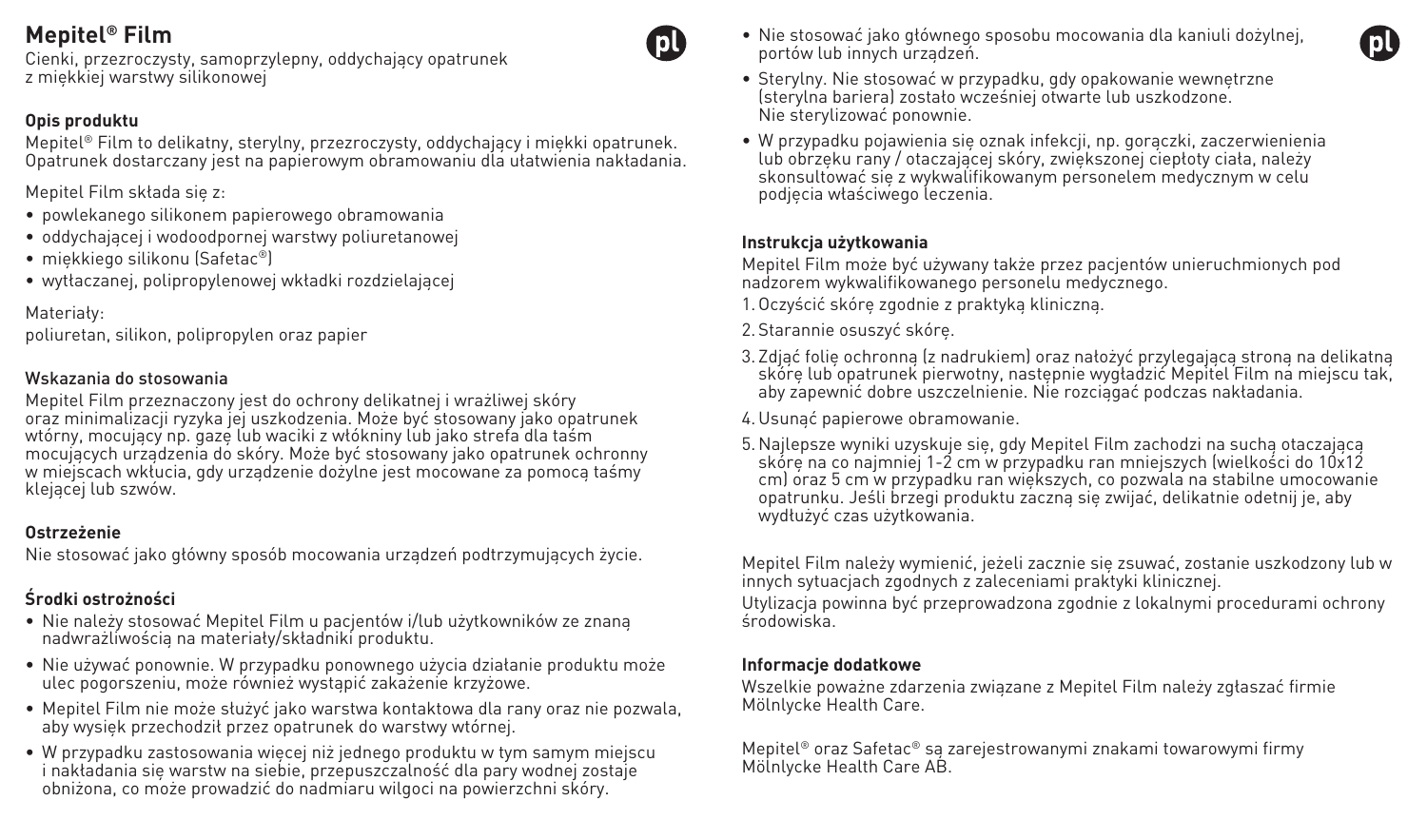Tenké, průhledné, adhezivní a prodyšné měkké silikonové filmové krytí

## **Popis výrobku**

Mepitel® Film je šetrné, sterilní, transparentní a prodyšné filmové krytí. Pro snazší aplikaci je filmové krytí opatřeno papírovým rámečkem.

Mepitel Film se skládá z:

- papírového rámečku pokrytého silikonem
- prodyšného voděodolného polyuretanového filmu
- měkké silikonové vrstvy (Safetac®)
- snímatelné reliéfní polypropylenové fólie

### Složení materiálu:

Polyuretan, silikon, polypropylen a papír

## **Indikace použití**

Krytí Mepitel Film je určeno k ochraně křehké a citlivé kůže a k minimalizaci nebezpečí jejího popraskání. Může být použito jako sekundární krytí, např. k fixaci gázových nebo netkaných tamponů, případně jako ochranná vrstva při užití agresivních pásek k upevnění prostředků na kůži. Může být použito jako ochranné krytí na intravenózní vstupy, kdy je intravenózní prostředek fixován pomocí adhezivní pásky nebo stehů.

## **Varování**

Nepoužívejte k primární fixaci přístrojů na podporu životních funkcí.

## **Upozornění**

- Krytí Mepitel Film nepoužívejte u pacientů nebo uživatelů se známou přecitlivělostí na materiály nebo složky výrobku.
- Nepoužívejte opakovaně. Při opakovaném použití se účinnost výrobku může snížit a může zapříčinit křížovou kontaminaci.
- Krytí Mepitel Film není určeno k aplikaci na rány jako kontaktní vrstva, neboť neumožňuje odvod exsudátu do sekundární absorpční vrstvy.
- Při použití více vzájemně se překrývajících prostředků dochází ke snížení paropropustných vlastností, což může zamezit odvádění přebytečné vlhkosti z kůže.

• Nepoužívejte k primární fixaci intravenózních kanyl, portů a jiných prostředků.



- Sterilní. Nepoužívejte, pokud je vnitřní obal (sterilní bariéra) před použitím poškozen nebo otevřen. Znovu nesterilizujte.
- Jestliže zjistíte jakékoli známky infekce, jako je např. horečka, nebo jsou-li rána a okolní kůže zarudlé, oteklé nebo je v místě rány zvýšená teplota, poraďte se s lékařem o vhodné léčbě.

## **Pokyny k použití**

Krytí Mepitel Film mohou používat laici pod dohledem kvalifikovaného zdravotníka. 1.Kůži vyčistěte podle zavedené klinické praxe.

- 2.Kůži důkladně vysušte.
- 3.Odstraňte z krytí Mepitel Film snímatelnou (potištěnou) fólii, přiložte přilnavou stranou na křehkou kůži (nebo) na primární krytí a vyhlaďte, aby krytí dobře přilnulo. Během aplikace krytí nenatahujte.
- 4.Odstraňte papírový rámeček.
- 5.Pro dosažení nejlepších výsledků by u menších rozměrů (do 10 x 12 cm) mělo krytí přesahovat na okolní suchou kůži nejméně o 1 až 2 cm a u větších rozměrů o 5 cm, aby byla zajištěna jeho bezpečná fixace. Pokud se okraje krytí začnou kroutit, opatrně je odstřihněte, abyste prodloužili dobu nošení.

Krytí Mepitel Film by se mělo vyměňovat, když se začne odlupovat anebo je poškozené, případně podle zavedené klinické praxe. Likvidace by měla probíhat podle platných předpisů na ochranu životního prostředí.

## **Další informace**

Pokud dojde k závažné události v souvislosti s krytím Mepitel Film, je nutno ji oznámit společnosti Mölnlycke Health Care.

Mepitel® a Safetac® jsou registrovanou ochrannou známkou společnosti Mölnlycke Health Care AB.

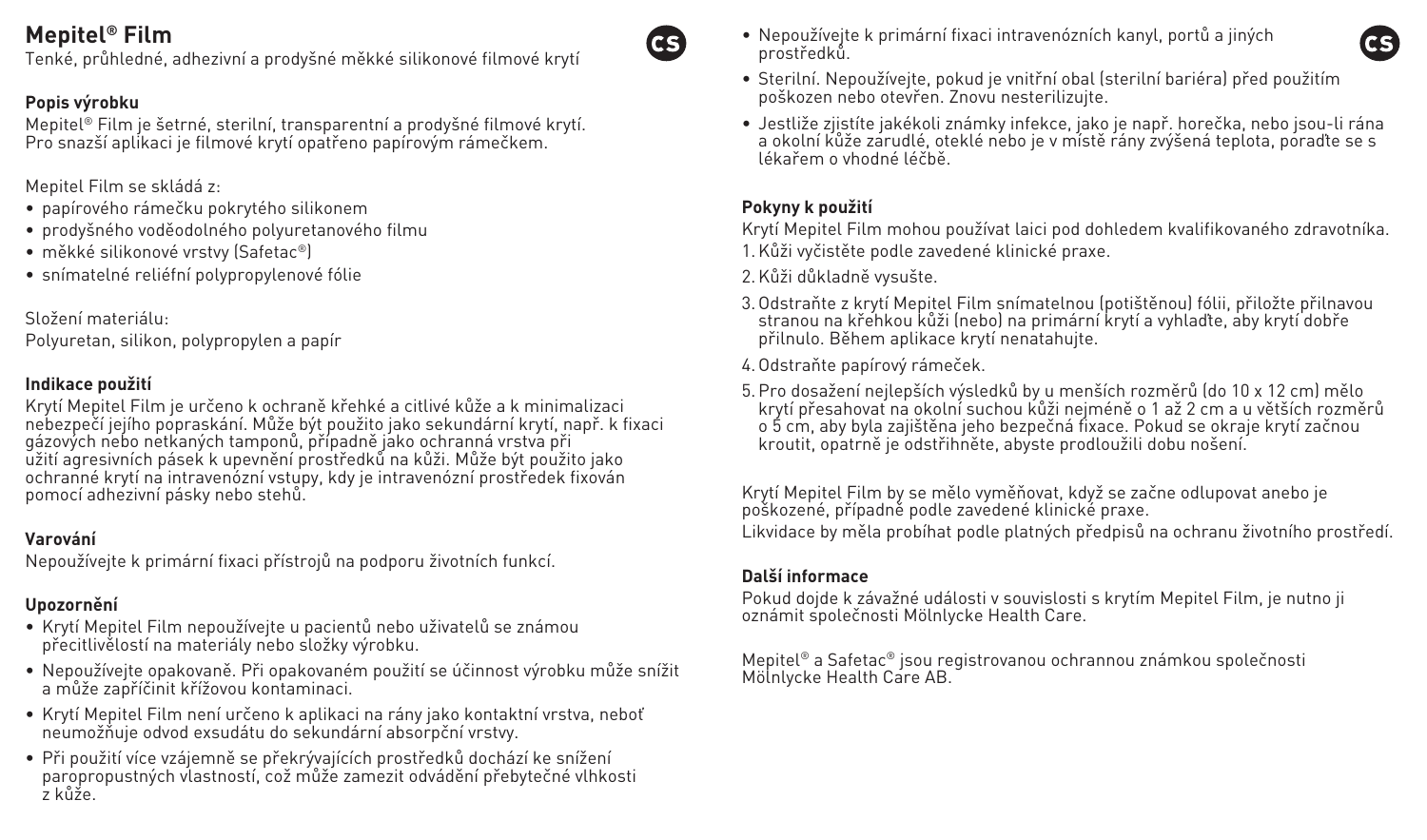Vékony, átlátszó, öntapadó, légáteresztő lágy szilikon filmkötszer

## **Termékleírás**

A Mepitel® Film kíméletes, steril, átlátszó légáteresztő filmkötszer. Merevítő papírkeretének köszönhetően könnyen felhelyezhető.

A Mepitel Film a következőkből áll:

- szilikonbevonatú papírváz
- légáteresztő, vízhatlan poliuretán film
- lágy szilikon (Safetac®)
- dombornyomatos polipropilén védőfólia

Anyagtartalom: Poliuretán, szilikon, polipropilén és papír

#### **Terápiás javallatok**

A Mepitel Film a sérülékeny, érzékeny bőr védelmére és a bőrelhalás veszélyének minimalizálására szolgál. Alkalmazható másodlagos kötszerként, pl. géz vagy nemszőtt tampon rögzítésére, illetve agresszív ragtapasz felhelyezésére szolgáló felületként eszközök bőrhöz történő rögzítésére. Alkalmazható intravénás helyek védő kötszereként, ha az intravénás eszközt ragtapasz vagy varrat rögzíti.

#### **Figyelmeztetés**

Nem használható életfenntartó eszközök elsődleges rögzítéseként.

### **Óvintézkedések**

- Ne használja a Mepitel Film kötszert olyan beteg vagy felhasználó esetében, akinél ismert a termék anyagaival vagy komponenseivel szembeni túlérzékenység.
- Ne használja fel többször ugyanazt a terméket! Ismételt felhasználás esetén a termék minősége romolhat, és keresztfertőzés léphet fel.
- A Mepitel Film nem rendelkezik sebfedő réteggel, és nem engedi át a sebváladékot a további rétegbe.
- Több darab átfedéssel történő alkalmazása esetén csökken a páraáteresztő képesség, így nagyobb mennyiségű nedvesség nem feltétlenül tud távozni a bőrről.

• Nem használható intravénás kanül, port vagy egyéb eszköz elsődleges rögzítéseként.



- Steril. Ne használja fel a terméket, ha a belső csomagolás (steril gát) sérült, vagy a felhasználást megelőzően kinyílt. Tilos újrasterilizálni!
- Fertőzés jelei, például láz, illetve a seb vagy a környező bőr vörösessé, meleggé vagy duzzadttá válása esetén forduljon egészségügyi szakemberhez a megfelelő kezelés érdekében.

#### **Használati utasítás**

A Mepitel Film laikus személyek általi, egészségügyi szakemberek felügyelete melletti használatra szolgál.

- 1. Tisztítsa meg a bőrt a klinikai gyakorlatnak megfelelően.
- 2.Gondosan szárítsa meg a bőrt.
- 3.Húzza le a (nyomatos) védőfóliát, illessze a kötszert tapadós oldalával a sérülékeny bőrre vagy az elsődleges kötésre, majd a Mepitel Film elsimításával biztosítsa a jó tapadást. Ne nyújtsa meg felhelyezéskor.
- 4. Távolítsa el a papírvázat.
- 5. Az optimális eredmény biztosításához a Mepitel Film kisebb méret (legfeljebb 10 x 12 cm) esetén legalább 1–2 cm, nagyobb méret esetén pedig 5 cm hosszan nyúljon rá a környező száraz bőrre a kötszer stabil rögzítése érdekében. A viselési idő meghosszabbításához finoman vágja le a termék esetleg felpöndörödő széleit.

Ha a Mepitel Film kezd leválni vagy megsérül, illetve ha a klinikai gyakorlat ezt írja elő, akkor a kötszert ki kell cserélni.

A terméket a helyi környezetvédelmi előírásoknak megfelelően kell ártalmatlanítani.

#### **További információk**

A Mepitel Film kötszerrel kapcsolatos minden komoly incidenst jelenteni kell a Mölnlycke Health Care felé.

A Mepitel® és a Safetac® a Mölnlycke Health Care AB bejegyzett védjegyei.

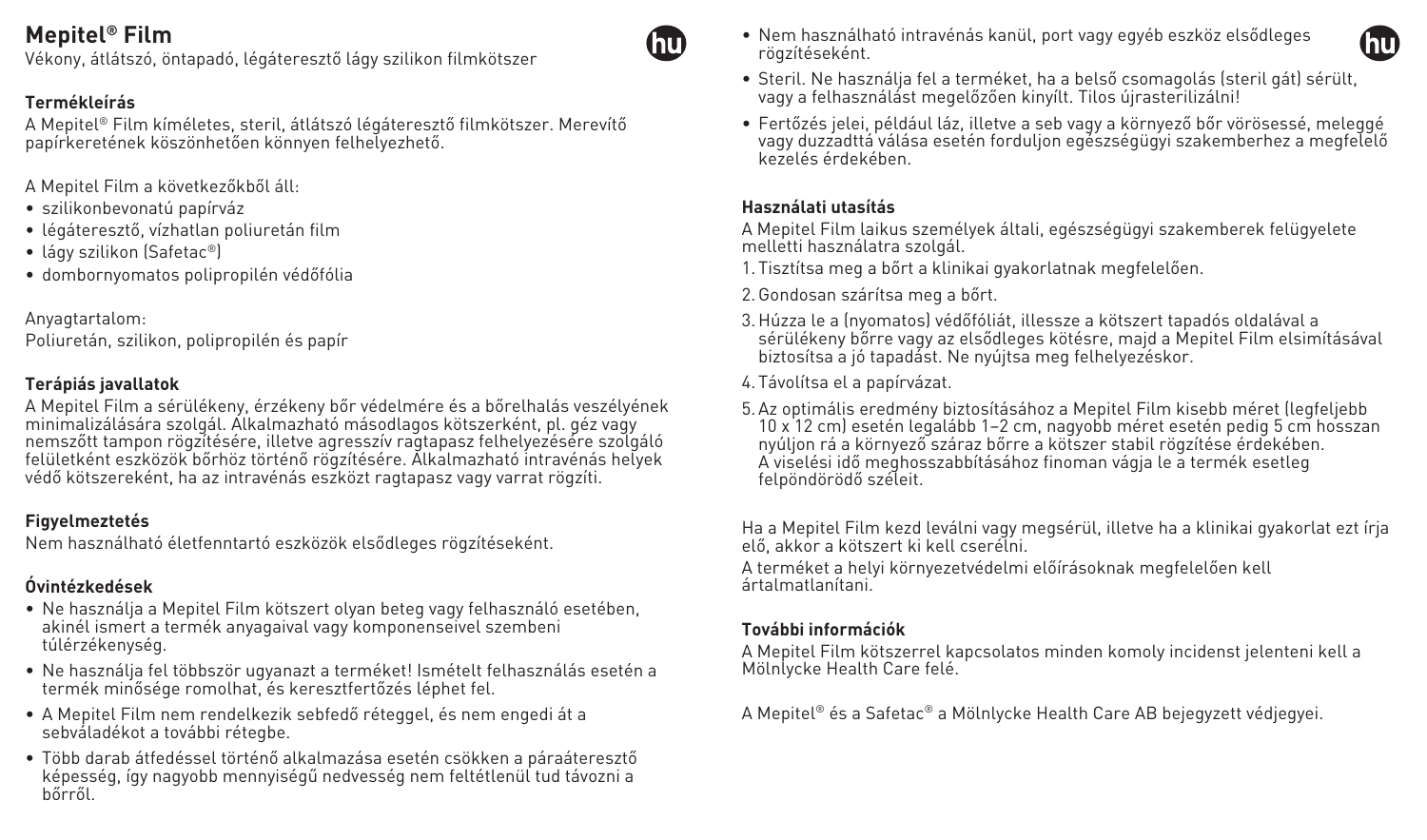Tynn, transparent, selvklebende, pustende og myk silikonfilmbandasje

### **Produktbeskrivelse**

Mepitel® Film er en skånsom, steril, transparent og pustende filmbandasje. Filmbandasjen har en papirramme for enkel applisering.

Mepitel Film består av:

- en silikonbelagt papirramme
- en pustende og vanntett polyuretanfilm
- myk silikon (Safetac®)
- en polypropylenfilm med preget overflate

Innhold i materialet:

Polyuretan, silikon, polypropylen og papir

### **Bruksområder**

Mepitel Film er beregnet til skjør og sensitiv hud, og minimerer risikoen for hudskader. Kan brukes som sekundærbandasje, fiksering av f.eks. gasbind eller non-woven kompresser eller som beskyttelse under fikseringstape for å hindre hudskader. Den kan brukes som en beskyttende bandasje over infusjonssteder hvis IV-enheten er festet med tape eller suturer.

### **Advarsel**

Skal ikke brukes som primærfiksering av livsopprettholdende utstyr.

### **Forholdsregler**

- Ikke bruk Mepitel Film på pasienter eller brukere med kjent overfølsomhet overfor produktets materialer eller komponenter.
- Skal ikke gjenbrukes. Gjenbruk kan svekke produktet og føre til krysskontaminering.
- Mepitel Film er ikke et sårkontaktlagt, og slipper ikke sårvæske gjennom bandasjen til et sekundært lag.
- Hvis mer enn ett produkt brukes og de overlapper hverandre, reduseres fuktgjennomtrengeligheten, noe som kan føre til at overflødig fuktighet ikke føres bort fra huden.





- Steril. Skal ikke brukes dersom den indre emballasjen (steril barriere) er skadet eller åpnet før bruk. Skal ikke resteriliseres.
- Rådfør deg med helsepersonell for hensiktsmessig behandling hvis du ser tegn på klinisk infeksjon, f.eks. feber eller hvis såret eller den omkringliggende huden blir rød, varm eller hoven.

### **Bruksanvisning**

Mepitel Film kan brukes av lekpersoner under tilsyn av helsepersonell..

- 1.Rengjør huden i henhold til klinisk praksis.
- 2. Tørk huden grundig.
- 3. Fjern beskyttelsesfilmen (med skrift), og legg den selvklebende siden mot huden (eller) primærbandasjen. Glatt ut Mepitel Film-bandasjen slik at den sitter godt. Ikke strekk bandasjen ved applisering.
- 4. Fjern papirrammen.
- 5. For best resultat bør Mepitel Film overlappe tørr, omkringliggende hud med minst 1–2 cm for de mindre størrelsene (opp til 10 x 12 cm) og med 5 cm for de større størrelsene for å sikre at bandasjen får tilstrekkelig feste. Hvis kantene på produktet begynner å krølle seg, kan du klippe av kantene forsiktig for å forlenge brukstiden.

Mepitel Film skal skiftes når den begynner å løsne, hvis den er skadet eller som angitt i klinisk praksis. Avfall håndteres i samsvar med lokale miljøprosedyrer.

### **Annen informasjon**

Hvis det oppstår en alvorlig hendelse i forbindelse med Mepitel Film, skal den rapporteres til Mölnlycke Health Care.

Mepitel® og Safetac® er registrerte varemerker tilhørende Mölnlycke Health Care AB

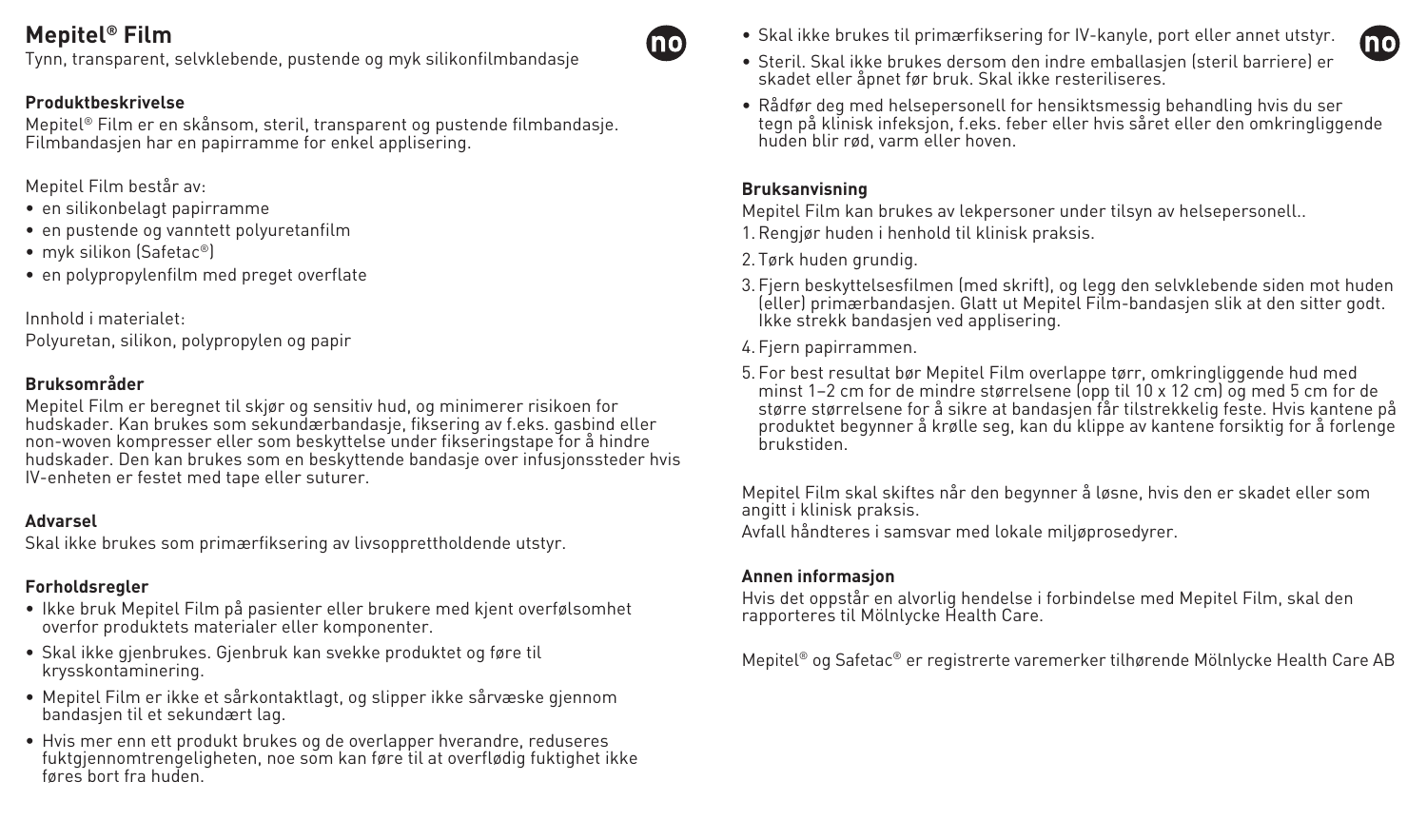Tanka, prosojna, samolepilna in za zrak prepustna mehka silikonska obloga

## **Opis izdelka**

Mepitel® Film je nežna, sterilna, prosojna in za zrak prepustna mehka filmska obloga. Za enostavnejše nanašanje filmsko oblogo podpira papirni okvir.

Izdelek Mepitel Film je sestavljen iz:

- papirni okvir s silikonsko oblogo
- zračen in vodoodporen poliuretanski film
- mehak silikon (Safetac®)
- vložek za sprostitev polipropilenskega filma z reliefnim potiskom

Sestava materiala: poliuretan, silikon, polipropilen in papir

### **Indikacije za uporabo**

Izdelek Mepitel Film je namenjen zaščiti krhke in občutljive kože ter zmanjšanju tveganja poškodb kože. Uporabljate ga lahko kot sekundarno oblogo, npr. za fiksiranje gaze ali netkanih tamponov ali kot podlago za agresivne trakove, ki se uporabljajo za pritrditev naprav na kožo. Uporabljate ga lahko kot zaščitno oblogo prek mest IV, kadar je naprava IV pritrjena s samolepilnim trakom ali šivi.

### **Opozorilo**

Izdelek ni namenjen primarni fiksaciji pripomočkov za vzdrževanje življenjskih funkcij.

### **Previdnostni ukrepi**

- Izdelka Mepitel Film ne uporabljajte pri bolniku ali uporabniku z znano preobčutljivostjo na materiale ali komponente izdelka.
- Ne uporabljajte znova. Po ponovni uporabi se učinkovitost izdelka poslabša, kar lahko povzroči navzkrižno okužbo.
- Mepitel Film ni izdelek, ki predstavlja plast, ki je v stiku z rano, in ne prepušča izcedkov iz rane skozi oblogo na sekundarno plast.
- Če uporabljate več kot en izdelek in se ti izdelki med seboj prekrivajo, se zmanjša prepustnost za hlape; kar lahko povzroči, da odvečna vlaga ne more odtekati s kože.

• Ne uporabljajte za primarno fiksiranje IV-kanile, vhodov ali drugih naprav.

• Če opazite kakršne koli znake vnetja, npr. povišano telesno temperaturo, ali če rana oziroma okoliška koža postane rdeča, topla ali otekla, se obrnite na zdravstveno osebje, ki bo zagotovilo ustrezno zdravljenje.

#### **Navodila za uporabo**

đ

Izdelek Mepitel Film lahko pod nadzorom zdravstvenega osebja uporabljajo tudi nestrokovnjaki.

- 1.Očistite kožo v skladu s klinično prakso.
- 2. Temeljito osušite kožo.
- 3.Odstranite zaščitni film (potiskan) in nanesite lepljivo stran na krhko kožo (ali) primarno oblogo ter poravnajte izdelek Mepitel Film, da zagotovite dobro tesnjenje. Izdelka med pritrjevanjem ne raztegujte.
- 4.Odstranite papirnati okvir.
- 5.Rezultat bo najboljši, če bo izdelek Mepitel Film pri manjših ranah (velikosti do 10 x 12 cm) pokrival vsaj 1–2 cm suhe kože okoli rane in pri večjih ranah vsaj 5 cm suhe kože okoli rane, da bo obloga varno pritrjena. Če se robovi izdelka začnejo zvijati, previdno odrežite te robove, da povečate življenjsko dobo izdelka.

Izdelek Mepitel Film morate zamenjati, ko se začne snemati, če je poškodovan ali če tako zahteva klinična praksa.

Izdelek zavrzite v skladu z lokalnimi smernicami o varovanju okolja.

## **Druge informacije**

Če pride v povezavi z uporabo izdelka Mepitel Film, do kakršnega koli resnega incidenta, je treba o tem obvestiti družbo Mölnlycke Health Care.

Mepitel® in Safetac® sta registrirani blagovni znamki družbe Mölnlycke Health Care AB

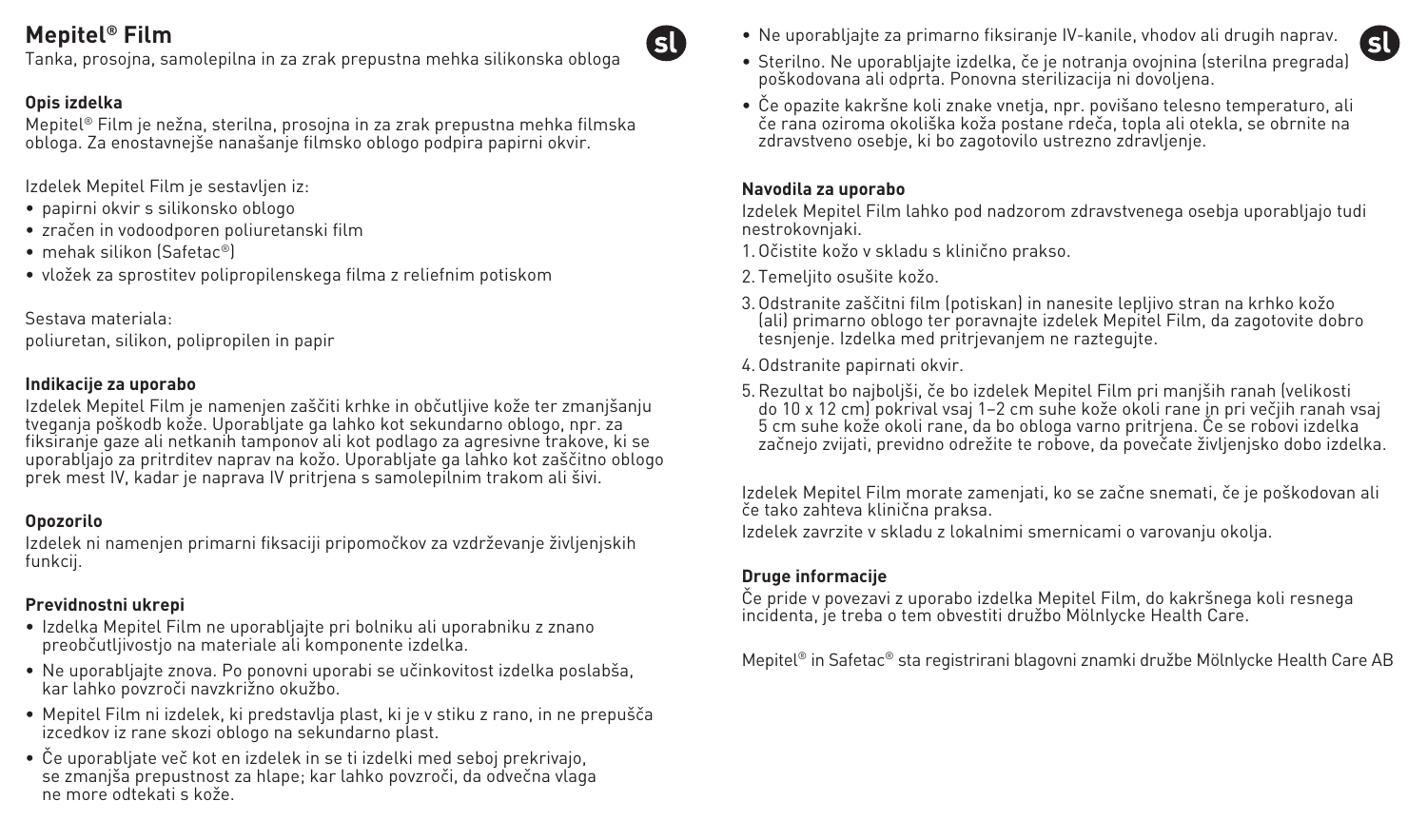Тънка, прозрачна, залепяща, дишаща превръзка с филм от мек силикон

#### **Описание на продукта**

Mepitel® Film е нежна, стерилна, прозрачна, дишаща превръзка с филм. Превръзката с филм се поддържа с хартиена рамка за лесно прилагане.

Mepitel Film се състои от:

- хартиена рамка със силиконово покритие
- дишащ и водонепромокаем полиуретанов филм
- мек силикон (Safetac®)
- вградена освобождаваща подложка от полипропиленов филм

Съдържание на материала: Полиуретан, силикон, полипропилен и хартия

### **Показания за употреба**

Превръзката Mepitel Film има за цел да предпазва крехка и чувствителна кожа и да минимизира риска от увреждане на кожата. Тя може да се използва като вторична превръзка, фиксираща например марля или нетъкани тампони, или като зона за поставяне за агресивни лепенки за фиксиране на устройства към кожата. Тя може да се използва като защитна превръзка над места на ИВ достъп, когато ИВ устройството се фиксира чрез лепенки или шевове.

#### **Предупреждение**

Не използвайте като основно средство за фиксиране на животоподдържащи устройства.

#### **Предпазни мерки**

- Не използвайте Mepitel Film при пациенти или потребители с доказана свръхчувствителност към материалите или компонентите на продукта.
- Да не се използва повторно. При повторна употреба действието на продукта може да се влоши и да се получи кръстосана контаминация.
- Mepitel Film не е продукт със слой за контакт с кожата и не позволява на ексудата от раната да преминава през превръзката към вторичен слой.
- Ако се използва повече от един продукт и те се застъпват, пропускането на пари се намалява, което може да доведе до прекомерно овлажняване, което овлажняване не може да се изведе навън от кожата.

• Не използвайте за основно фиксиращо средство за ИВ канюла, порт или други устройства.



- Стерилно. Да не се използва, ако вътрешната опаковка (стерилната бариера) е повредена или отворена преди употреба. Да не се стерилизира повторно.
- Ако видите някакви признаци на инфекция, например треска, или когато раната или околната кожа стане червена, топла или подута, се консултирайте със здравен специалист за подходящо лечение.

### **Инструкции за употреба**

 $\mathbf{G}$ 

Mepitel Film може да се използва от неспециалисти под наблюдението на здравни специалисти.

- 1.Почистете кожата в съответствие с клиничната практика.
- 2.Старателно подсушете кожата.
- 3.Премахнете защитния филм (напечатан) и положете залепящата страна към крехката кожа или към основната превръзка, след което загладете Mepitel Film на място, осигурявайки добро уплътнение. Не разтягайте по време на прилагане.
- 4.Премахнете хартиената рамка.
- 5.За най-добър резултат Mepilex Film трябва да застъпва сухата околна кожа поне с 1 – 2 cm за по-малките рани (размери до 10x12 cm) и с 5 cm при поголемите, за да се закрепи превръзката стабилно. Ако краищата на продукта започнат да се огъват, внимателно изрежете тези краища, за да увеличите времето на носене.

Mepitel Film трябва да се сменя, когато започне да пада, ако е повредена или според указаното от клиничната практика.

Изхвърлянето трябва да се осъществява според местните процедури за опазване на околната среда.

### **Друга информация**

При възникване на сериозен инцидент, свързан с употребата на Mepitel Film, същият трябва да бъде докладван на Mölnlycke Health Care.

Mepitel<sup>®</sup> и Safetac® са регистрирана търговска марка на Mölnlycke Health Care AB.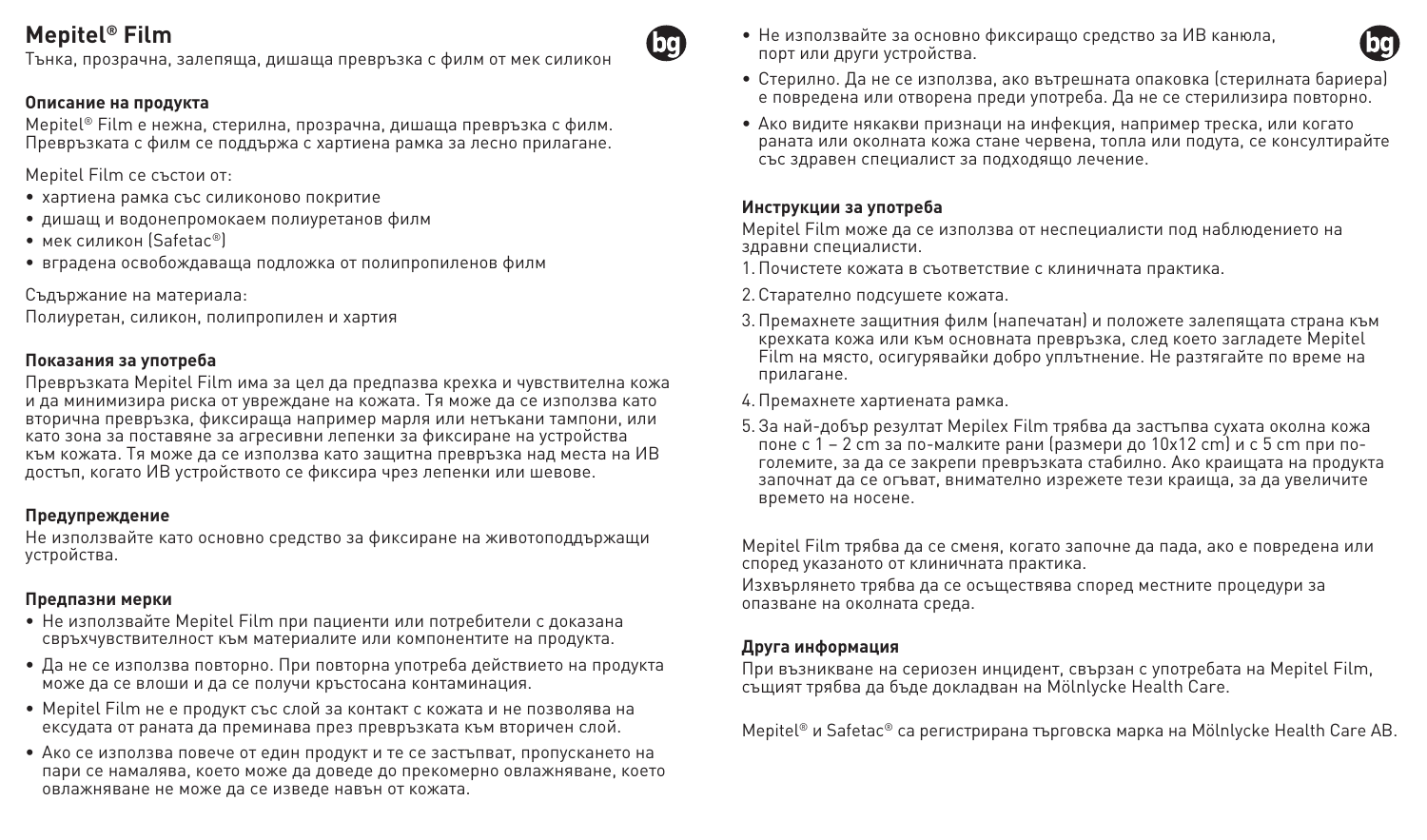Pansament cu peliculă, din silicon moale, transparent, subțire, adeziv, permeabil la aer

### **Descrierea produsului**

Mepitel® Film este un pansament moale, steril, transparent şi permeabil la aer. Pentru a se aplica cu usurință, pansamentul este încadrat de o margine de hârtie.

Mepitel Film este alcătuit din:

- o margine de hârtie cu înveliş de silicon;
- o peliculă de poliuretan, permeabilă la aer, dar impermeabilă la apă;
- un strat de silicon moale (Safetac®);
- o folie protectoare antiadezivă din polipropilenă, presată în relief.

Continutul materialului:

poliuretan, silicon, polipropilenă şi hârtie

### **Indicaţii de utilizare**

Mepitel Film are rolul de a proteja tegumentul fragil și sensibil și de a reduce riscul de rănire. Poate fi utilizat ca pansament secundar pentru a fixa tifonul sau compresele netesute sau ca zonă de plasare a benzilor agresive folosite pentru fixarea dispozitivelor pe piele. Poate fi utilizat ca pansament de protectie peste zonele de aplicare a perfuziei, dacă dispozitivul pentru perfuzie este fixat cu bandă adezivă sau prin sutură.

### **Avertisment**

A nu se utiliza ca mijloc principal de fixare a dispozitivelor de sustinere a vietii.

## **Precauţii**

- Nu utilizați Mepitel Film la pacienții sau utilizatorii cu hipersensibilitate cunoscută la materialele sau componentele produsului.
- A nu se reutiliza. În caz de reutilizare, performantele produsului se pot reduce și este posibilă contaminarea încrucişată.
- Mepitel Film nu este un produs de utilizat ca strat de contact cu tegumentul şi nu lasă exsudaţia plăgii să treacă prin pansament către un strat secundar.
- Dacă se folosesc mai multe produse care se suprapun, permeabilitatea la vapori scade, motiv pentru care excesul de umezeală nu poate fi eliminat de pe

tegument.

- (ro • A nu se utiliza ca mijloc principal de fixare a canulelor, porturilor sau altor dispozitive pentru perfuzie.
- Steril. A nu se folosi dacă ambalajul interior (bariera sterilă) a fost deteriorat sau deschis înainte de utilizare.

A nu se resteriliza.

• Dacă observați semne de infecție, precum febră, sau dacă rana ori tegumentul perilezional se înroseste, se încălzeste ori se umflă, adresati-vă unui cadru medical pentru a primi tratamentul adecvat.

### **Instrucţiuni de utilizare**

Mepitel Film poate fi utilizat de către persoanele nespecializate în domeniul sanitar sub supravegherea unui cadru medical.

- 1. Curătati tegumentul conform practicii clinice.
- 2. Uscati bine tegumentul.
- 3. Îndepărtați pelicula de protecție (imprimată), aplicați partea adezivă pe tegumentul fragil (sau) pe pansamentul principal şi neteziţi Mepitel Film pe locul aplicării pentru a obţine o bună etanşare. Nu întindeţi în timpul aplicării.
- 4. Îndepărtaţi marginea de hârtie.
- 5.Pentru rezultate optime, Mepitel Film trebuie să se suprapună pe tegumentul  $p$ erilezional uscat pe o portiune de minimum  $1 - 2$  cm pentru dimensiunile mai mici (de până la 10 x 12 cm) şi pe o porţiune de 5 cm pentru dimensiunile mai mari, pentru a fixa bine pansamentul. Dacă marginile pansamentului încep să se răsucească, tăiaţi-le uşor pentru a creşte durata de utilizare.

Mepitel Film trebuie schimbat când începe să se desprindă, dacă se deteriorează sau conform practicii clinice.

Eliminarea trebuie efectuată conform procedurilor locale de protectie a mediului.

### **Alte informaţii**

Dacă s-a produs vreun incident grav legat de utilizarea pansamentului Mepitel Film, raportati acest lucru către Mölnlycke Health Care.

Mepitel® şi Safetac® sunt mărci comerciale înregistrate ale Mölnlycke Health Care AB.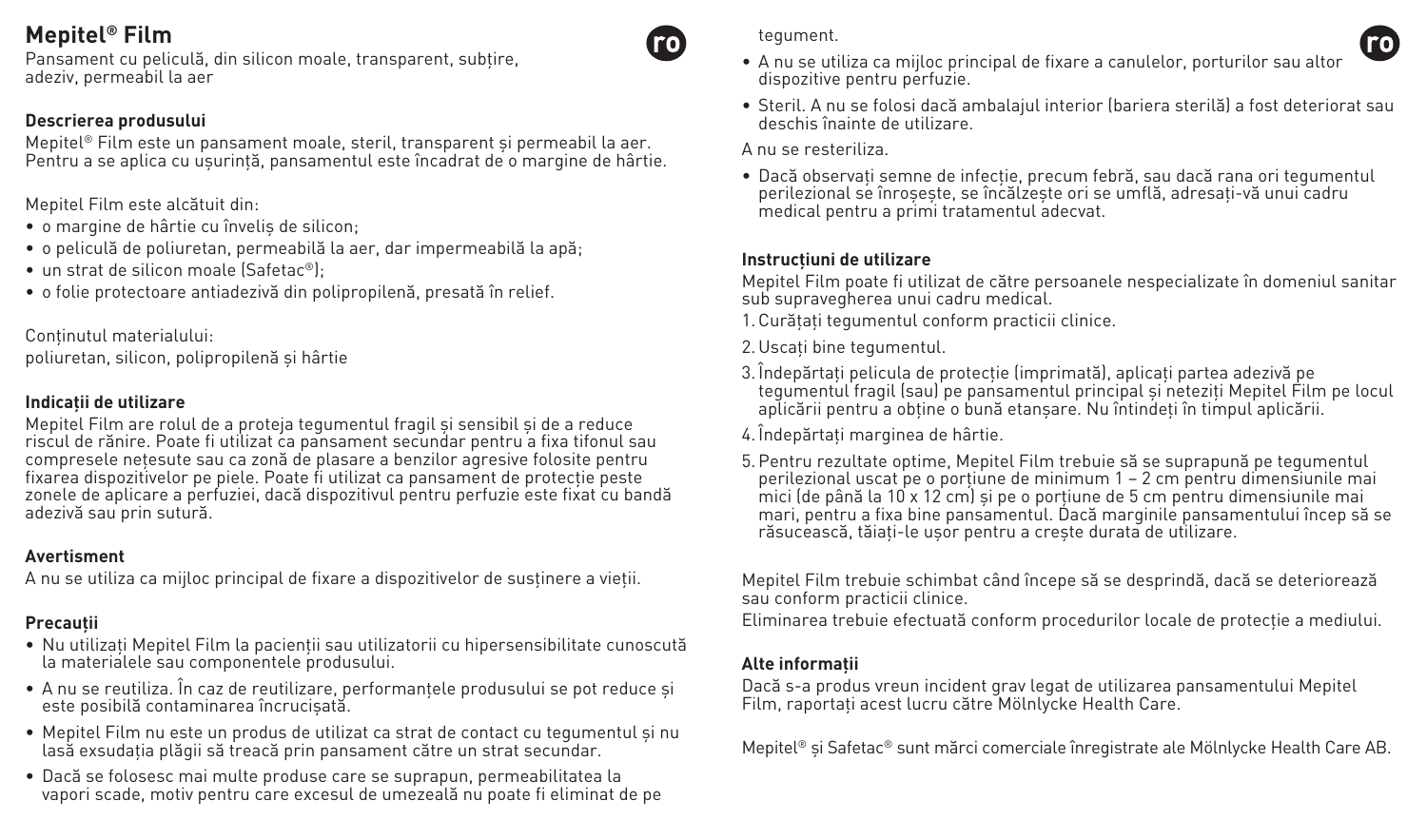Tenký, transparentný, priľnavý, priedušný a mäkký silikónový materiál

## **Popis produktu**

Mepitel® Film je šetrný, sterilný, transparentný, priedušný materiál Materiál je kvôli jednoduchej aplikácii podporený papierovým rámčekom.

Mepitel Film tvorí:

- papierový rámček potiahnutý silikónom
- priedušný a vodoodolný polyuretánový film
- jemný silikón (Safetac®)
- uvoľňovacia fólia materiálu z embosovaného polypropylénu

Obsah materiálu: Polyuretán, silikón, polypropylén a papier

### **Indikácie na použitie**

Krytie Mepitel Film je určené na ochranu krehkej, fragilnej a citlivej pokožky a na minimalizáciu rizika poškodenia pokožky. Môže sa použiť ako sekundárny materiál na fixáciu gázy alebo netkaných tampónov, či ako podkladová vrstva pod pevné pásky, ktorými sa k pokožke pripevňujú zariadenia. Môže sa použiť ako ochranný materiál na miestach IV, keď je zariadenie IV pripevnené prostredníctvom lepiacej pásky alebo stehov.

### **Výstraha**

Nepoužívajte ako primárny fixačný prostriedok zariadení na podporu životných funkcií.

### **Preventívne opatrenia**

- Krytie Mepitel Film nepoužívajte u pacientov alebo používateľov, ktorí trpia precitlivenosťou na materiály alebo súčasti tohto produktu.
- Nepoužívajte opakovane. Pri opätovnom použití účinnosť výrobkov klesá a môže dôjsť ku krížovej kontaminácii.
- Krytie Mepitel Film nie je určené na priamy kontakt s ranou a neumožňuje exsudátom z rany prenikať cez materiál k ďalšej vrstve.
- Ak sa používa viacero produktov, ktoré sa prekrývajú, klesá priepustnosť, čo môže viesť k tomu, že sa pokožka nebude môcť zbaviť nadmernej vlhkosti.
- Nepoužívajte na fixáciu kanyly IV, portu alebo iného zariadenia.
- Sterilné. Nepoužívajte, ak je pred použitím poškodený alebo otvorený vnútorný obal (sterilná bariéra). Opakovane nesterilizujte.
- Ak spozorujete akékoľvek symptómy infekcie, ako je napr. horúčka, alebo že rana či okolitá pokožka sčervená, je teplá alebo opuchnutá, poraďte sa s profesionálnym zdravotníckym pracovníkom.

#### **Návod na použitie**

GR

Krytie Mepitel Film môžu používať laici pod dohľadom profesionálnych zdravotníckych pracovníkov.

- 1.Pokožku očistite bežným klinickým postupom.
- 2.Dôkladne vysušte pokožku.
- 3.Odstráňte ochrannú fóliu (s potlačou) a krytie priložte priľnavou stranou na jemnú pokožku (alebo) na primárny materiál a vyhlaďte krytie Mepitel Film, aby dobre priľnulo. Počas aplikácie výrobok nenaťahujte.
- 4.Odstráňte papierový rámček.
- 5. Na dosiahnutie najlepšieho možného výsledku by malo krytie Mepitel Film zakrývať aj suchú okolitú pokožku, aspoň 1 – 2 cm u malých rán (veľkosti až do 10 x 12 cm) a 5 cm v prípade väčších rán, aby sa krytie dobre fixovalo k rane. V prípade, že sa okraje produktu začnú stáčať, jemne odrežte tieto kraje, aby ste predĺžili čas aplikácie krytia.

Krytie Mepitel Film by sa malo vymeniť, keď začne schádzať, keď sa poškodí alebo ak to vyplýva z klinického postupu.

Pri likvidácii postupujte podľa miestnych predpisov na ochranu životného prostredia.

## **Ďalšie informácie**

Ak dôjde k výskytu závažného incidentu v súvislosti s krytím Mepitel Film, nahláste to spoločnosti Mölnlycke Health Care.

Mepitel® a Safetac® sú registrované ochranné známky spoločnosti Mölnlycke Health Care AB.

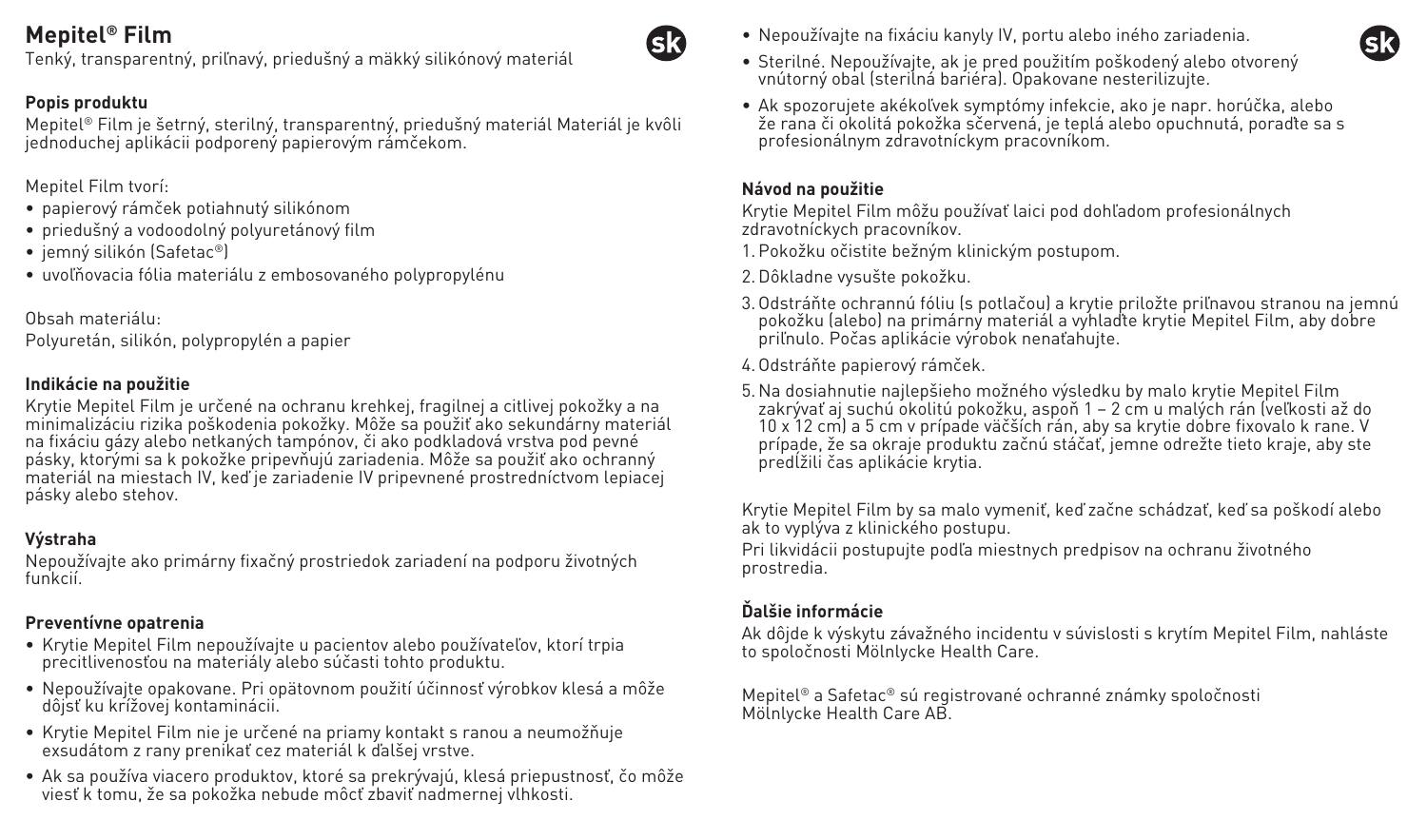İnce, şeffaf, yapışkan ve hava geçiren yumuşak silikon film kaplama

## **Ürün açıklaması**

Mepitel® Film; yumuşak, steril, şeffaf ve hava geçiren bir film kaplamadır. Film kaplama, uygulama kolaylığı için bir kağıt çerçeveyle desteklenmektedir.

Mepitel Film şunlardan oluşur:

- silikon kaplı kağıt çerçeve
- hava geçiren ve suya dayanıklı poliüretan film
- yumuşak silikon (Safetac®)
- kabartmalı polipropilen film serbest bırakma astarı

Materyal içeriği: Poliüretan, silikon, polipropilen ve kağıt

### **Kullanım endikasyonları**

Mepitel Film kırılgan ve hassas cildi korumayı ve cilt bozukluğunu önlemeyi amaçlar. İkincil kaplama ve sabitleyici olarak kullanılabilir; örneğin gazlı bez veya dokumasız bez veya cihazları cilde bağlamak için kullanılan agresif bantlar için yapıştırma alanı. IV cihazların yapışkan bantlar veya dikişlerle bağlandığı durumlarda IV yeri üzerinde koruyucu bir kaplama olarak kullanılabilir.

### **Uyarı**

Yaşam destek cihazlarını primer olarak sabitlemek için kullanmayın.

### **Önlemler**

- Mepitel Film'i ürünün içerdiği materyallere veya bileşenlere karşı aşırı duyarlılığı bilinen hasta veya kullanıcılarda kullanmayın.
- Tekrar kullanmayınız. Tekrar kullanılması durumunda, ürünün performansı bozulabilir ve çapraz kontaminasyona neden olabilir.
- Mepitel Film bir yara temas katmanı ürünü değildir ve yara eksüdasının kaplamadan ikinci katmana geçmesine izin vermez.
- Birden fazla ürün kullanılırsa ve üst üste gelirlerse buhar geçirgenliği azalır; bu da fazla miktarda nemin cildin dışına çıkmasına izin vermeyebilir.
- IV kanüla, port veya diğer cihazların primer sabitlemesinde kullanmayın.
- Sterildir. Kullanım öncesinde iç ambalaj (steril bariyer) hasar görmüşse ya da açılmışsa kullanmayın. Tekrar sterilize etmeyiniz.
- Örneğin ateş ya da yara ya da çevreleyen cilt kızarıklığı, ısınması ya da şişmesi gibi enfeksiyon belirtileri görürseniz uygun tedavi için bir sağlık uzmanına danışın.

#### **Kullanım talimatları**

Mepitel Film sağlık hizmeti personellerinin gözetiminde vasıfsız kişiler tarafından kullanılabilir.

- 1.Cildi klinik uygulamalara uygun biçimde temizleyin.
- 2.Cildi iyice kurulayın.
- 3.Koruyucu filmi (basılı) kaldırın ve yapışkan tarafı hassas cilde (veya) primer kaplamaya uygulayın ve Mepitel Filmi yerinde iyice düzelterek iyi bir sızdırmazlık sağlayın. Uygulama esnasında esnetmeyin.
- 4.Kağıt çerçeveyi çekip çıkarın.
- 5. En iyi sonucu elde etmek için Mepitel Film, pansumanın iyice sabitlenmesi amacıyla yara etrafındaki kuru cildi küçük boyutlar için (10x12 cm'ye kadar) en az 1-2 cm kadar ve daha büyük boyutlar için 5 cm kadar örtmelidir. Ürünün kenarları kıvrılmaya başlarsa aşınma süresini artırmak için bu kenarları yavasca kesin.

Mepitel Film çıkmaya başlar veya hasar görürse veya klinik uygulamada belirtilen şekilde çıkarılırsa değiştirilmelidir.

İmha işlemi, yerel çevresel prosedürlere göre yapılmalıdır.

### **Diğer bilgiler**

Mepitel Film kullanımı ile ilgili ciddi bir olay meydana geldiğinde, Mölnlycke Health Care'e bildirilmelidir.

Mepitel® ve Safetac®, Mölnlycke Health Care AB firmasının tescilli ticari markalarıdır.



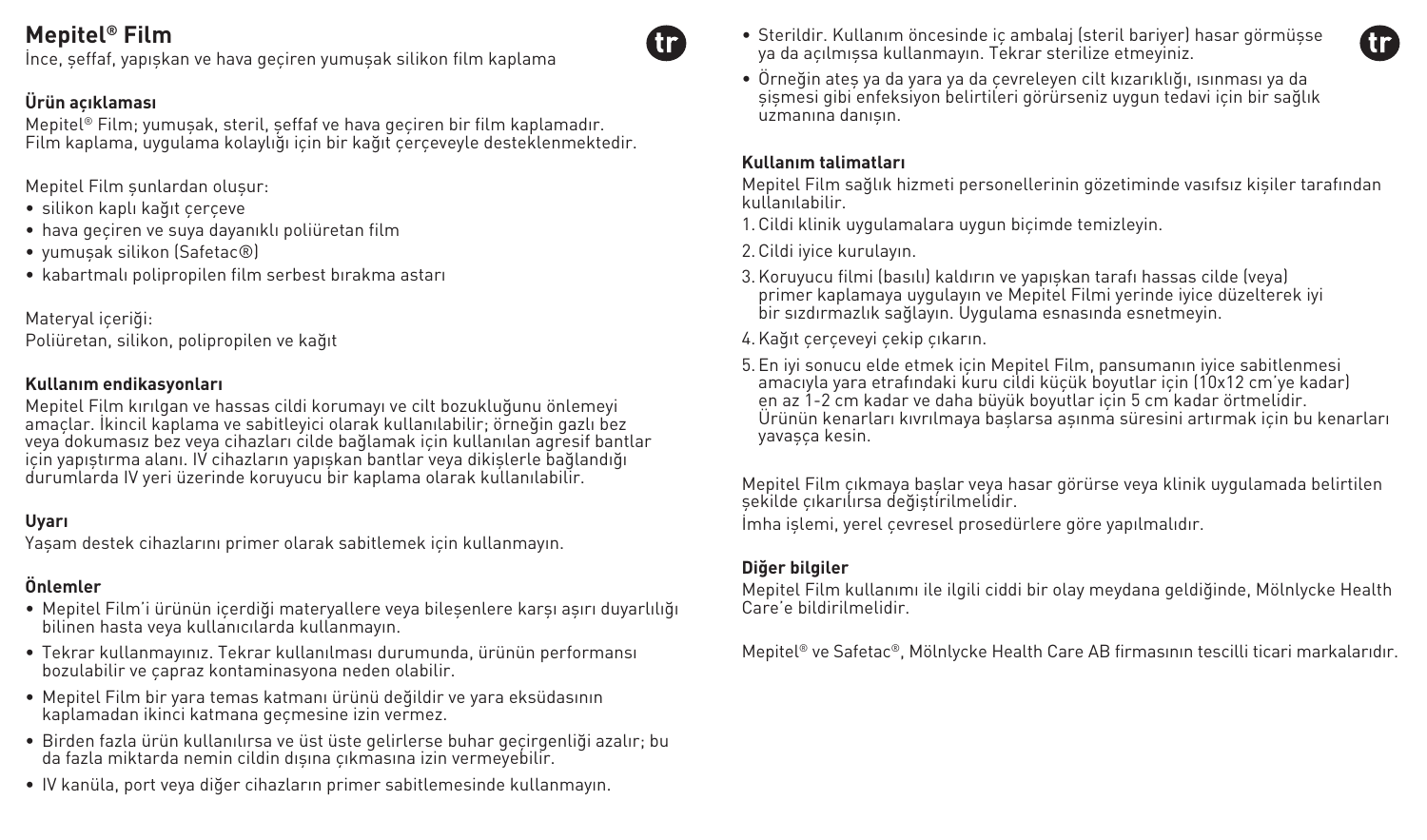Plonas, permatomas, lipnus, orui pralaidus minkštas silikoninės plėvelės tvarstis

#### **Gaminio aprašymas**

"Mepitel®" plėvelė yra švelnus, sterilus, permatomas, orui pralaidus plėvelės tvarstis. Tam, kad būtų lengviau naudoti, plėvelės tvarstis yra popieriniame rėmelyje.

"Mepitel" plėvelę sudaro:

- silikonu dengtas popierinis rėmelis
- orui pralaidi ir vandeniui atspari poliuretano plėvelė
- minkštas silikonas ("Safetac®")
- įspauduotas polipropileno plėvelės antiadhezinis pamušalas

Medžiagų sudėtis: poliuretanas, silikonas, polipropilenas ir popierius

#### **Naudojimo indikacijos**

"Mepitel" plėvelė yra skirta apsaugoti gležną ir jautrią odą ir sumažinti odos sužalojimo riziką. Ji gali būti naudojama kaip antrinis tvarstis, fiksuojant, pvz., marlę ar neaustinį tamponą, arba juostelės, padengtos agresyvia medžiaga, naudojamos tvirtinant prietaisus prie odos, tvirtinimo srityje. Ji gali būti naudojama kaip apsauginis tvarstis injekcijos vietoje, kai lašinės įtaisas tvirtinamas lipnia juosta ar siūlėmis.

#### **Įspėjimas**

Nenaudokite gyvybės palaikymo priemonių fiksavimui.

#### **Atsargumo priemonės**

- Nenaudokite "Mepitel" plėvelės pacientui ir (arba) naudotojui, kuriam yra padidėjęs jautrumas produkto sudėtinėms medžiagoms ar komponentams.
- Pakartotinai nenaudoti. Naudojant pakartotinai, gali pablogėti produkto savybės ir galimas kryžminis užkrėtimas.
- "Mepitel" plėvelė nėra daugiasluoksnis tvarstis, ji neleidžia žaizdos eksudatui per tvarstį prasiskverbti į antrąjį sluoksnį.
- Jeigu naudojamas daugiau nei vienas produktas ir jie persidengia, sumažėja garų pralaidumas; dėl to perteklinė drėgmė gali nepasišalinti nuo odos.
- Nenaudokite intraveninės kaniulės, prievado ar kitų prietaisų pirminiam fiksavimui.
- Sterilus. Nenaudokite, jei prieš naudojant buvo pažeista vidinė pakuotė (sterilus barjeras) ar ji buvo atidaryta. Pakartotinai nesterilizuoti.
- Jei matote infekcijos požymių, pvz., pasireiškė karščiavimas ar žaizda arba aplinkinė oda paraudo, įkaito ar patino, kreipkitės į sveikatos priežiūros specialista dėl tinkamo gydymo.

#### **Naudojimo instrukcija**

"Mepitel" plėvelę galima naudoti asmenims prižiūrint sveikatos priežiūros specialistams.

- 1. Nuvalykite odą pagal klinikinius reikalavimus.
- 2.Kruopščiai nusausinkite odą.
- 3.Pašalinkite apsauginę plėvelę (spausdintinę) ir lipnia puse priglauskite prie gležnos odos (arba) pirmojo tvarsčio ir išlyginkite "Mepitel" plėvelę, kad ji gerai priliptų. Klijuodami netempkite.
- 4. Nuimkite popierinį rėmelį.
- 5. Norint geriausio rezultato, "Mepitel" plėvelės kraštai turi užeiti ant mažesnių žaizdų (iki 10x12 cm) sausos aplinkinės odos kraštų bent 1–2 cm, o ant didesnių žaizdų odos kraštų – bent 5 cm, kad tvarstis tvirtai prisiklijuotų. Jeigu produkto kraštai riečiasi, nukirpkite juos, kad prailgintumėte naudojimo laiką.

"Mepitel" plėvelę reikia pakeisti, kai ji pradeda luptis, jeigu ji pažeista arba pagal klinikinius reikalavimus.

Utilizuoti pagal vietinius aplinkosaugos reikalavimus.

#### **Kita informacija**

Kilus reikšmingam su "Mepitel" plėvelės naudojimu susijusiam incidentui, apie jį reikia pranešti "Mölnlycke Health Care".

"Mepitel®" ir "Safetac®" yra registruotieji "Mölnlycke Health Care AB" prekiu ženklai.

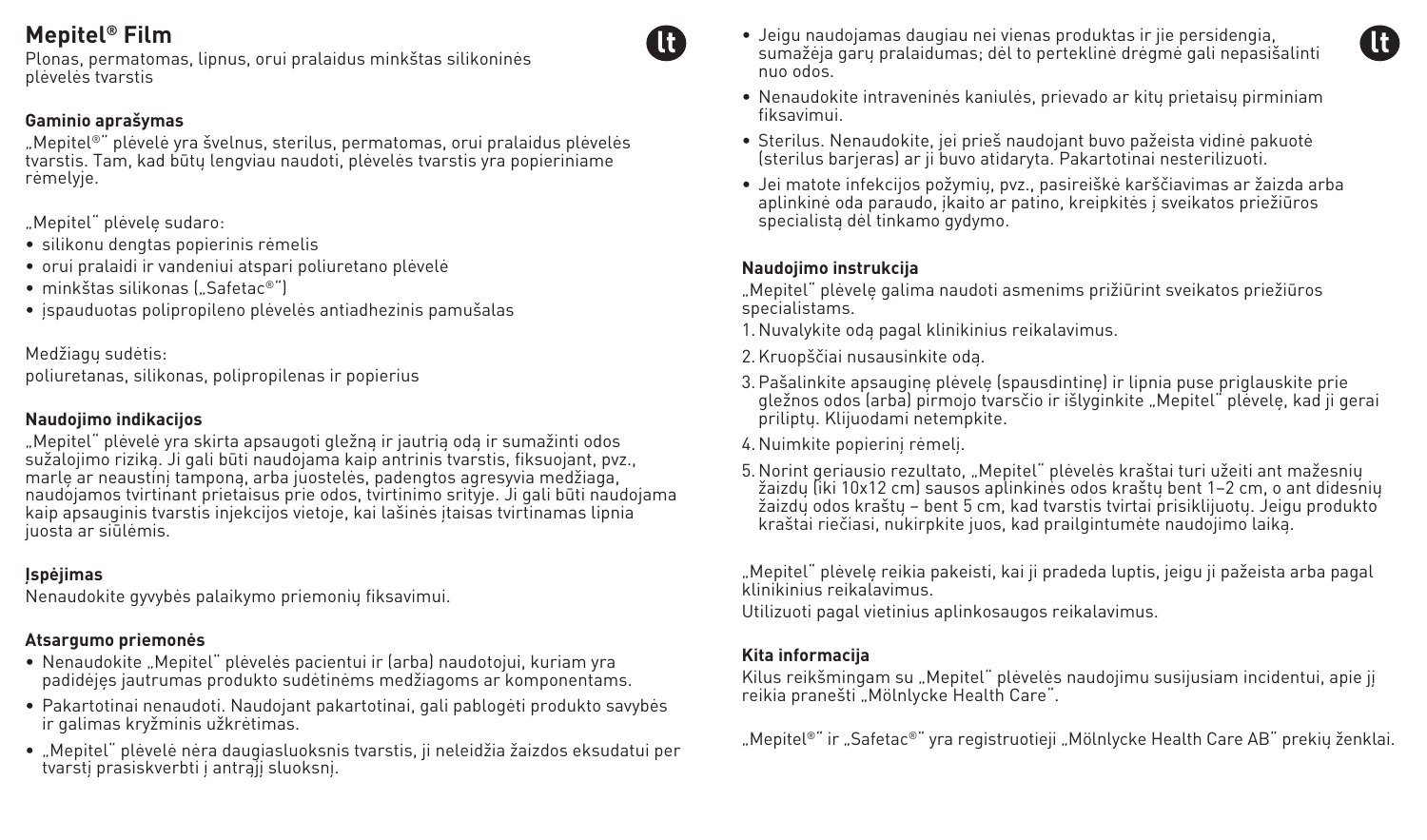Plāns, caurspīdīgs, lipīgs, elpojošs mīksta silikona plēves pārsējs

### **Izstrādājuma apraksts**

Mepitel® Film ir maigs, caurspīdīgs, elpojošs plēves pārsējs. Vieglākai uzklāšanai plēves pārsējs ir piestiprināts papīra ietvaram.

Mepitel Film satur:

- papīra ietvaru ar silikona pārklājumu;
- elpojošu un ūdensizturīgu poliuretāna plēvi;
- mīkstu silikona pārklājumu (Safetac®);
- reljefainu polipropilēna plēves aizsargkārtu.

Materiālu sastāvs: poliuretāns, silikons, polipropilēns un papīrs.

### **Lietošanas indikācijas**

Mepitel Film pārsējs ir paredzēts, lai aizsargātu trauslu un jutīgu ādu un samazinātu ādas bojājumu risku. To var izmantot kā sekundāru pārsēju, lai nostiprinātu, piemēram, marles tamponus vai tādus tamponus, kas nav izgatavoti no auduma, vai arī kā pamatni spēcīgi līpošiem plāksteriem, ar kuriem tiek piestiprinātas ierīces pie ādas. Tāpat arī to var izmantot kā aizsargājošu pārsēju uz intravenozās (i.v.) ievades vietām, kad i.v. ierīci nostiprina ar līmlenti vai šuvēm.

#### **Brīdinājums**

Neizmantojiet šo pārsēju dzīvību uzturošu ierīču primārai fiksācijai.

### **Piesardzības pasākumi**

- Mepitel Film pārsēju nedrīkst izmantot pacientam vai lietotājam ar zināmu pastiprinātu jutību pret izstrādājuma materiāliem vai sastāvdaļām.
- Nelietot atkārtoti! Izstrādājumu lietojot atkārtoti, tā efektivitāte var pasliktināties un ir iespējama krusteniska inficēšanās.
- Mepitel Film pārsēju nav paredzēts izmantot kā brūču kontaktslāni, un tas neļauj brūces eksudātam izkļūt caur pārsēju uz sekundāro slāni.
- Ja tiek izmantots vairāk nekā viens izstrādājums un tie pārklājas, tvaika caurlaidība samazinās, tādējādi liekais mitrums var netikt novadīts prom no ādas.

• Neizmantojiet pārsēju i.v. kaniles, porta vai citu ierīču primārai fiksācijai.



• Ja redzamas infekcijas pazīmes, piemēram, drudzis, vai ja brūce vai āda ap to ir apsārtusi, karsta vai uztūkusi, jākonsultējas ar veselības aprūpes speciālistu par piemērotu ārstēšanu.

### **Lietošanas norādījumi**

**M** 

Mepitel Film pārsēju drīkst lietot arī neprofesionāļi kvalificētu veselības aprūpes speciālistu uzraudzībā.

- 1. Attīriet ādu saskaņā ar klīniskās prakses principiem.
- 2.Rūpīgi nosusiniet ādu.
- 3. Noņemiet aizsargplēvi (ar uzdrukām) un uzklājiet lipīgo pusi uz trauslās ādas (vai) primārā pārsēja un izlīdziniet Mepitel Film pārsēju tam paredzētajā vietā, nodrošinot labu saķeri. Neiestiepiet pārsēju uzklāšanas laikā.
- 4. Noņemiet papīra ietvaru.
- 5. Lai sasniegtu labāku rezultātu, mazāka izmēra Mepitel Film pārsējam jāpārklājas pāri sausai ādai ap brūces malām vismaz par 1–2 cm (izmēriem līdz 10 x 12 cm), bet lielāku izmēru gadījumā — par 5 cm, tādējādi nostiprinot pārsēju. Ja izstrādājuma malas sāk locīties, uzmanīgi nogrieziet tās, lai palielinātu pārsēja izturības laiku.

Mepitel Film pārsējs jāmaina, ja tas sāk atlīmēties, ja ir bojāts vai arī atbilstoši klīniskajai praksei.

Izstrādājums jālikvidē saskaņā ar vietējiem vides aizsardzības noteikumiem.

## **Cita informācija**

Ja Mepitel Film lietošanas dēļ noticis kāds nopietns negadījums, par to jāziņo ražotājam Mölnlycke Health Care.

Mepitel® un Safetac® ir reģistrētas Mölnlycke Health Care AB prečzīmes.

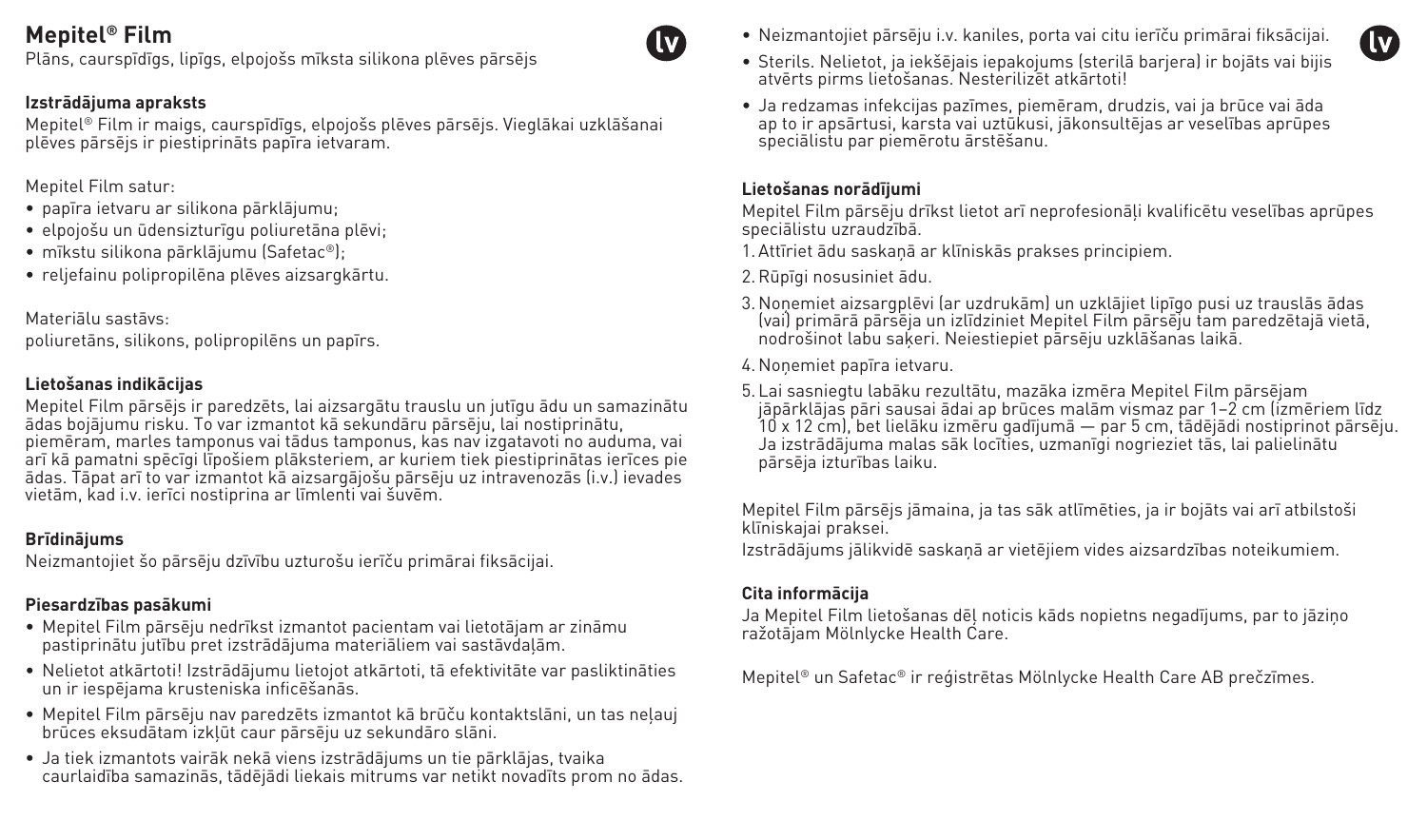Õhuke, läbipaistev, kleepuv ja hingav pehme silikooniga haavakile

### **Toote kirjeldus**

Mepitel® Film on õrn, steriilne, läbipaistev ja hingav haavakile. Haavakilet toestab paberraam, mis hõlbustab sideme paigaldamist.

Mepitel Film koosneb:

- silikooniga kaetud paberraamist;
- õhku läbilaskvast ja veekindlast polüuretaankilest;
- pehmest silikoonist (Safetac®);
- reljeefsest polüpropüleenkilest eraldatavast kaitsekihist.

Materjali koostis: polüuretaan, silikoon, polüpropüleen ja paber

### **Kasutusnäidustused**

Mepitel Film on mõeldud õrna ja tundliku naha kaitsmiseks ning nahakahjustuste ohu vähendamiseks. Seda saab kasutada sekundaarse haavakattena, et kinnitada nt marlit või lausmaterjalist tampooni, või tugevate teipide alusena, et seade nahale kinnitada. Seda saab kasutada kaitsesidemena IV-asukohas, kui IV-seade on kinnitatud teibi või haavaplaastriga.

### **Hoiatus**

Ärge kasutage elutähtsate seadmete kinnitamiseks.

### **Ettevaatusabinõud**

- Ärge kasutage Mepitel Filmi patsiendil või kasutajal, kellel on teadaolev tundlikkus tootes kasutatavate materjalide või komponentide suhtes.
- Ärge kasutage korduvalt. Taaskasutamisel võivad toote omadused halveneda ja see võib tekitada ristsaastumist.
- Mepitel Film ei ole haavavõrk ega võimalda haava eksudaadil läbi sideme sekundaarsesse kihti tungida.
- Kui kasutatakse enam kui üht toodet ja kui nad on asetatud teineteise peale, väheneb toote hingavus, mis võib põhjustada olukorra, kus liigne niiskus ei saa nahalt eemalduda.
- Ärge kasutage IV-kanüüli, pordi või muude seadmete esmase kinnitusvahendina.
- Steriilne. Ärge kasutage, kui sisemine pakend (steriilne ümbris) on enne kasutamist kahjustatud või avatud. Ärge steriliseerige uuesti.
- Kui märkate põletikumärke, nt palavik, või kui haav või ümbritsev nahk on punane, kuum või paistes, pidage sobiva ravi üle nõu tervishoiutöötajaga.

#### **Kasutusjuhised**

Mepitel Film on mõeldud kasutamiseks tavakasutajale tervishoiutöötaja järelevalve all.

- 1.Puhastage nahk kliinilise tava kohaselt.
- 2.Kuivatage nahk hoolikalt.
- 3. Eemaldage kaitsekile (trükitud kirjaga) ja asetage kleepuv pool õrnale nahale (või) primaarsele haavasidemele ning siluge Mepitel Film hea kinnituse tagamiseks paika. Ärge venitage paigaldamise ajal.
- 4. Eemaldage paberraam.
- 5.Parimate tulemuste saavutamiseks peab Mepitel Film ulatuma väiksemate suuruste puhul (kuni 10 × 12 cm) vähemalt 1–2 cm ümbritsevale nahale, suuremate suuruste puhul aga 5 cm, et tagada sideme hea kinnitus. Kui toote servad hakkavad keerduma, lõigake need õrnalt ära, et kandmisaega pikendada.

Mepitel Film tuleb ära vahetada, kui see hakkab maha tulema, on kahjustatud või kui seda näeb ette kliiniline tava. Jäätmeid tuleb käidelda kohalike keskkonnaeeskirjade kohaselt.

#### **Muu teave**

Kui Mepitel Filmiga seoses toimub tõsine intsident, tuleks sellest teatada ettevõttele Mölnlycke Health Care.

Mepitel® ja Safetac® on Mölnlycke Health Care AB registreeritud kaubamärgid.



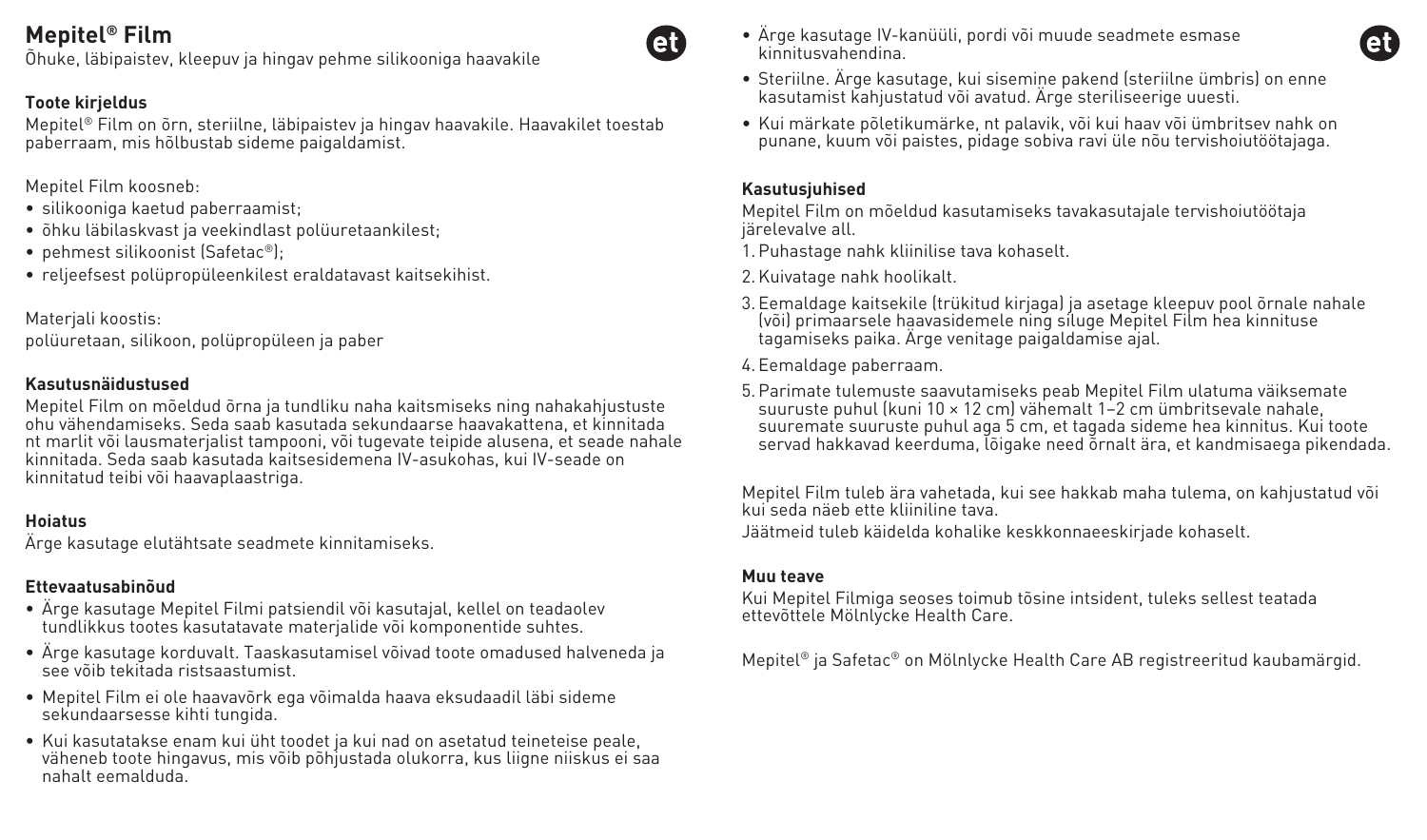Тонкая прозрачная адгезивная воздухопроницаемая мягкая силиконовая пленочная повязка

#### **Описание изделия**

Mepitel® Film представляет собой тонкую, стерильную, прозрачную, воздухопроницаемую пленочную повязку. Для облегчения наложения пленочная повязка поддерживается бумажной рамкой.

Mepitel Film состоит из:

- бумажной рамки с силиконовым покрытием,
- воздухопроницаемой водонепроницаемой полиуретановой пленки,
- мягкого силиконового слоя (Safetac®).
- защитной накладки из тисненой полипропиленовой пленки.

Состав материала: полиуретан, силикон, полипропилен и бумага

#### **Показания к применению**

Повязка Mepitel Film предназначена для защиты ранимой и чувствительной кожи и минимизации риска повреждения кожи. Эту повязку можно использовать в качестве вторичной повязки, например для фиксации марлевых или нетканых тампонов или в качестве подготовительной основы при применении пластырей с высокими адгезивными свойствами для закрепления устройств на коже. Эту повязку можно использовать в качестве защитной повязки на участках внутривенных манипуляций, где используемое при манипуляции устройство фиксируется липким пластырем или шовным материалом.

#### **Предостережение**

Не использовать для первичной фиксации устройств жизненного обеспечения.

#### **Меры предосторожности**

- Запрещается использовать Mepitel Film на пациентах и/или пользователях с доказанной повышенной чувствительностью к материалам или компонентам, из которых изготовлено изделие.
- Не используйте изделие повторно. Повторное применение может привести к снижению эффективности изделия, а также может стать причиной перекрестного заражения.
- Mepitel Film не является изделием, предназначенным для контакта с раневой поверхностью, и не пропускает раневой экссудат через повязку во вторичный слой.
- В случае использования нескольких изделий, перекрывающих друг друга, паропроницаемость повязок снижается, что может привести к скоплению под повязкой жидкости, не отводимой от кожи.
- Не используйте эту повязку для первичной фиксации внутривенных канюль, портов или других устройств.
- Стерильно. Не используйте, если внутренняя упаковка (стерильный барьер) была повреждена или вскрыта. Не подвергайте повторной стерилизации.
- При наличии признаков инфекции, например при повышенной температуре, покраснении кожи вокруг раны, локальном ощущении тепла или отеке обратитесь к медицинскому работнику для получения соответствующего лечения.

#### **Инструкция по применению**

- Повязка Mepitel Film может использоваться непрофессионалами под наблюдением квалифицированного медицинского работника.
- 1. Выполните очистку кожи в соответствии с клинической практикой.
- 2. Тщательно осушите кожу.
- 3. Снимите защитную пленку (с напечатанным на ней рисунком), наложите Mepitel Film клейкой стороной на чувствительную кожу или первичную повязку и расправьте Mepitel Film на месте, обеспечивая хорошее прилегание. Не растягивайте во время наложения.
- 4. Удалите бумажную рамку.
- 5. Для получения правильных результатов лечения повязка Mepitel Film должна перекрывать окружающую сухую кожу не менее чем на 1–2 см для ран меньшего размера (до 10 х 12 см) и 5 см для более обширных ран. Это необходимо для надежной фиксации повязки. Если края изделия начинают закручиваться, аккуратно обрежьте их, чтобы увеличить время использования повязки до замены.

Менять повязку Mepitel Film следует после того, как она начинает отставать от кожи, при ее повреждении либо в соответствии с принятой клинической практикой.

Утилизацию следует проводить в соответствии с местными правилами экологической безопасности.

#### **Прочая информация**

При любом серьезном инциденте, связанном с использованием Mepitel Film, обязательно уведомите Mölnlycke Health Care.

Mepitel® и Safetac® являются зарегистрированными торговыми знаками компании Mölnlycke Health Care AB.

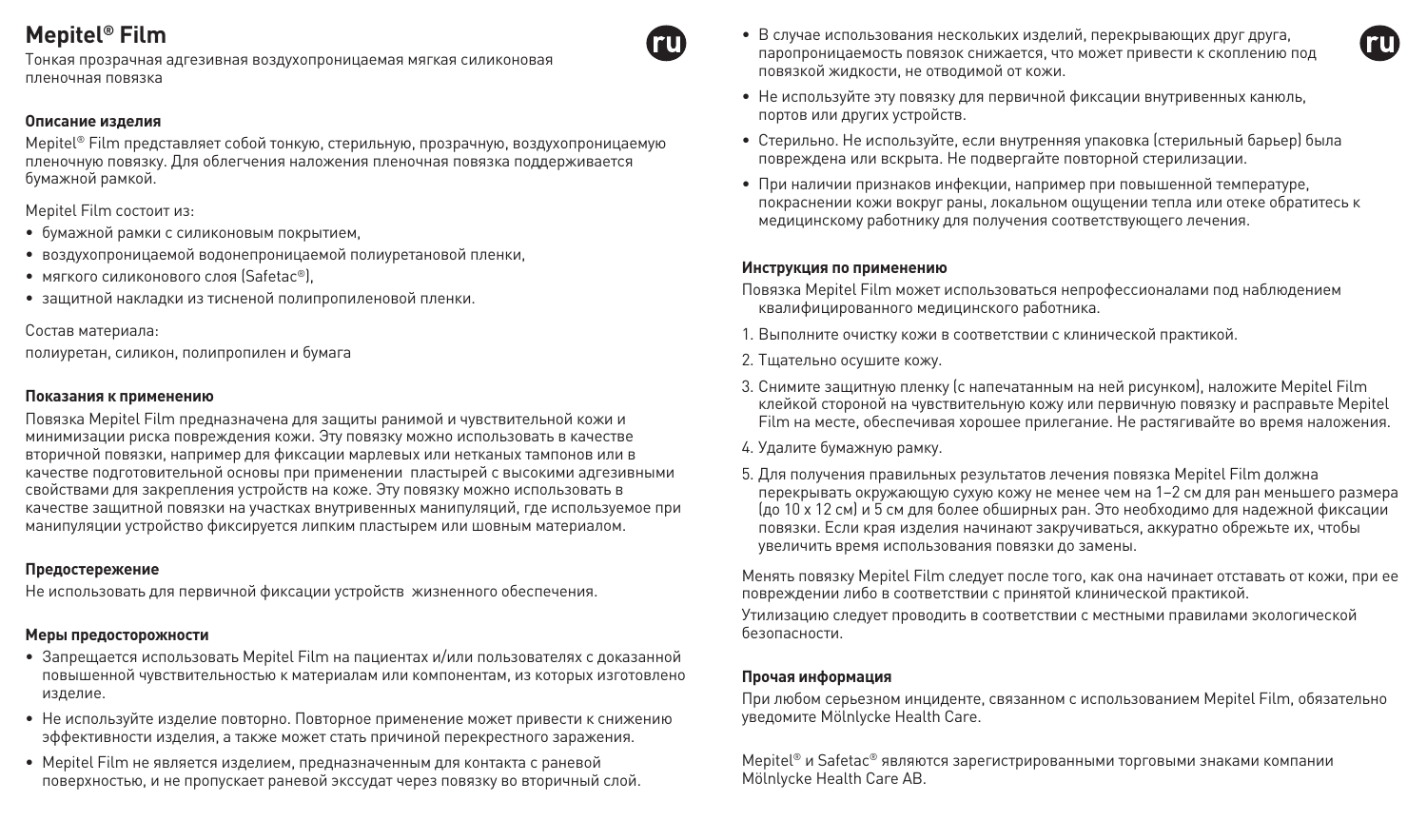Tanak, proziran, samoljepljiv, prozračan mekani silikonski povoj u obliku folije

## **Opis proizvoda**

Folija Mepitel® Film je lagan, sterilan, proziran, prozračan povoj u obliku folije Papirnati okvir na povoju služi za lakšu primjenu.

Folija Mepitel Film sastoji se od:

- silikonom premazanog papirnatog okvira
- prozračne i vodootporne poliuretanske folije.
- mekanog silikona (Safetac®)
- reljefnog polipropilenskog zaštitnog filma.

Sastav materijala: poliuretan, silikon, polipropilen i papir

### **Indikacije za upotrebu**

Folija Mepitel Film namijenjena je zaštiti oštećene i osjetljive kože i minimiziranju pucanja kože. Može se upotrebljavati kao sekundarni povoj za učvršćivanje npr. tupfera od gaze ili netkanih materijala ili kao podloga za jače ljepljive trake radi učvršćivanja uređaja na kožu. Može se upotrebljavati kao zaštitni povoj na mjestima za IV ako se IV uređaj učvršćuje ljepljivom trakom ili šavovima.

#### **Upozorenje**

Nemojte upotrebljavati za primarnu fiksaciju uređaja za održavanje života.

### **Mjere opreza**

- Nemojte upotrebljavati foliju Mepitel na pacijentima i/ili korisnicima s poznatom preosjetljivošću na materijale ili sastojke proizvoda.
- Nemojte ponovno upotrebljavati. Kod višekratne upotrebe svojstva proizvoda mogu oslabiti te može doći do križne kontaminacije.
- Folija Mepitel Film ne stavlja se izravno na otvorene rane i ne dopušta da eksudat rane prodre kroz povoj do sekundarnog sloja.
- Ako se upotrebljava više od jednog proizvoda i oni se preklapaju, smanjuje se propusnost na isparavanje, što može prouzročiti da se suvišna vlaga ne odvodi od kože.

• Nemojte upotrebljavati za primarno fiksiranje IV kanila, priključaka i ostale opreme.



- Sterilno. Nemojte upotrebljavati ako je unutarnje pakiranje (sterilna barijera) oštećeno ili otvoreno prije upotrebe. Nemojte ponovno sterilizirati.
- Ako primijetite bilo kakve znakove infekcije, npr. povišenu tjelesnu temperaturu ili ako su rana ili okolna koža crvene, tople ili natečene, obratite se zdravstvenom djelatniku radi odgovarajućeg liječenja.

### **Upute za upotrebu**

Foliju Mepitel mogu upotrebljavati nestručne osobe pod nadzorom zdravstvenih djelatnika.

- 1.Očistite kožu u skladu s kliničkom praksom.
- 2. Temeljito osušite kožu.
- 3.Uklonite zaštitnu foliju (otisnuta strana) i prislonite ljepljivu stranu na oštećenu kožu (ili) primarni povoj te zagladite foliju Mepitel Film kako bi se priljubila uz kožu. Nemojte rastezati foliju tijekom postavljanja.
- 4.Uklonite papirnati okvir.
- 5. Za najbolji učinak folija Mepitel Film trebala bi prelaziti rubove rane na okolnu suhu kožu za najmanje 1 do 2 cm na manjim ranama (veličine 10 x 12 cm) i za 5 cm na većim ranama kako bi se povoj dobro učvrstio. Ako se rubovi proizvoda počnu savijati, pažljivo ih izrežite kako bi se produljilo vrijeme nošenja.

Foliju Mepitel Film potrebno je promijeniti kad se počne odljepljivati, ako je oštećena ili kao što je indiciráno kliničkom praksom. Odložite u skladu s lokalnim postupcima za zaštitu okoliša.

### **Ostale informacije**

Svaki ozbiljan incident povezan s upotrebom folije Mepitel treba prijaviti tvrtki Mölnlycke Health Care.

Mepitel® i Safetac® registrirani su zaštitni znakovi tvrtke Mölnlycke Health Care AB.

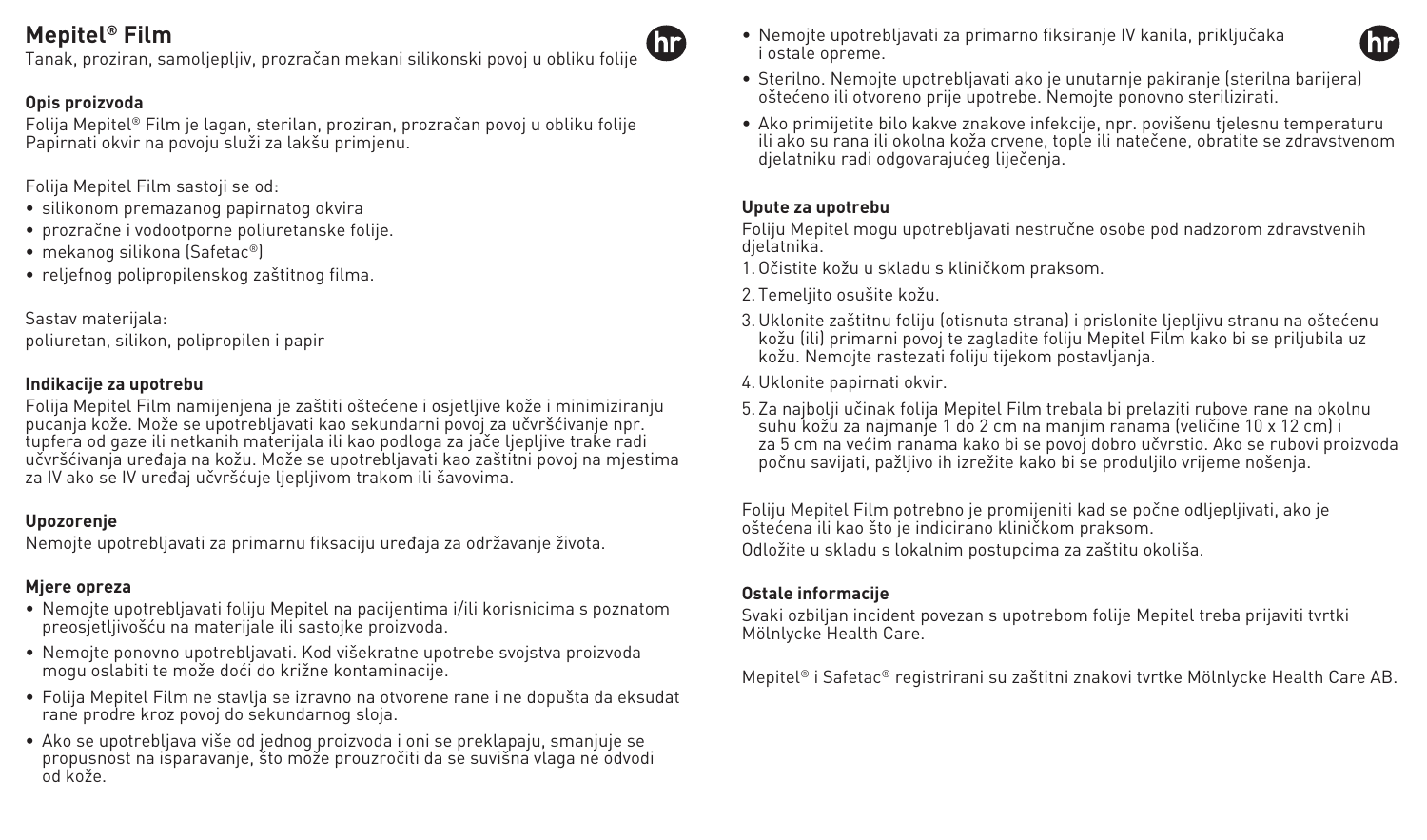Tanka, prozirna, adhezivna, prozračna mekana obloga navlaka u obliku folije

## **Opis proizvoda**

Mepitel® Film je nežna, sterilna, prozirna i prozračna obloga u obliku folije. Obloga u obliku folije ima papirni okvir kao oslonac, radi lakše primene.

Mepitel Film sadrži sledeće:

- silikonom obložen papirni okvir
- prozračnu i vodootpornu poliuretansku foliju
- meki silikon (Safetac®)
- sloj koji se odlepljuje, sa odštampanim nazivom, u obliku polipropilenske folije

Sadržaj materijala: Poliuretan, silikon, polipropilen i papir

### **Indikacije za upotrebu**

Mepitel Film namenjen je za zaštitu krhke i osetljive kože i smanjenje rizika od oštećenja kože. Može da se koristi kao sekundarna obloga, za fiksiranje npr. gaze ili komprese od netkanog materijala ili kao podloga za adhezivne trake koje pričvršćuju medicinska sredstva za kožu. Može da se koristi kao zaštitna obloga preko mesta uvođenja intravenskih uređaja kada se ti uređaju pričvršćuju lepljivom trakom ili šavovima.

### **Upozorenje**

Nemojte da koristite ovaj proizvod kao sredstvo za primarno fiksiranje uređaja za održavanje života.

## **Mere predostrožnosti**

- Nemojte da koristite Mepitel Film na pacijentima ili korisnicima za koje je poznato da su preosetljivi na materijale ili komponente proizvoda.
- Nemojte koristiti više puta. U slučaju višekratne upotrebe proizvod može da se ošteti i izazove unakrsnu kontaminaciju.
- Mepitel Film nije proizvod sa slojem namenjenim za kontakt sa ranom i ne dozvoljava da eksudat rane prođe kroz oblogu do sekundarnog sloja.
- Ukoliko se koristi više od jednog proizvoda i oni se preklope, permeabilnost pare se smanjuje, što može da dovede do nemogućnosti udaljavanja viška vlažnosti od kože.
- Nemojte koristiti ovaj proizvod za primarno fiksiranje IV kanile, porta ili drugih medicinskih sredstava.
- Sterilno. Nemojte da koristite proizvod ako je unutrašnje pakovanje (sterilna barijera) oštećeno ili otvoreno pre korišćenja. Nemojte ponovo da sterilišete.
- Ako primetite znakove infekcije, kao što je povišena temperatura, ili ako rana ili koža oko nje postanu crveni, topli ili otečeni, obratite se zdravstvenom radniku radi adekvatnog tretmana.

#### **Uputstvo za upotrebu**

Gì

Mepitel Film mogu da koriste i nestručna lica pod nadzorom medicinskih radnika. 1.Očistite kožu u skladu sa kliničkom praksom.

- 2. Temeljno osušite kožu.
- 3.Uklonite zaštitni film (sa štampom) i nanesite lepljivu stranu na osetljivu kožu (ili) primarnu oblogu i pričvrstite Mepitel Film tako da glatko naleže i dobro prianja. Nemojte ga rastezati tokom nanošenja.
- 4.Uklonite papirni okvir.
- 5.Da bi se postigli najbolji rezultati, Mepitel Film bi trebalo da preklapa suvu okolnu kožu najmanje 1–2 cm kod manjih dimenzija obloge (dimenzije do 10x12 cm) i 5 cm kod većih dimenzija, kako bi se obloga dobro fiksirala. Ako ivice proizvoda počnu da se uvrću, nežno odsecite te krajeve, kako biste produžili vek trajanja proizvoda.

Mepitel Film bi trebalo promeniti kada počne da se odlepljuje, ukoliko se ošteti, ili onako kako je indikovano kliničkom praksom.

Proizvod odlažite na otpad u skladu sa lokalnim procedurama za zaštitu životne sredine.

### **Ostale informacije**

Ukoliko dođe do nekog ozbiljnog incidenta u vezi sa upotrebom sredstva Mepitel Film, prijavite ga kompaniji Mölnlycke Health Care.

Mepitel® i Safetac® su registrovani trgovački žigovi kompanije Mölnlycke Health Care AB.

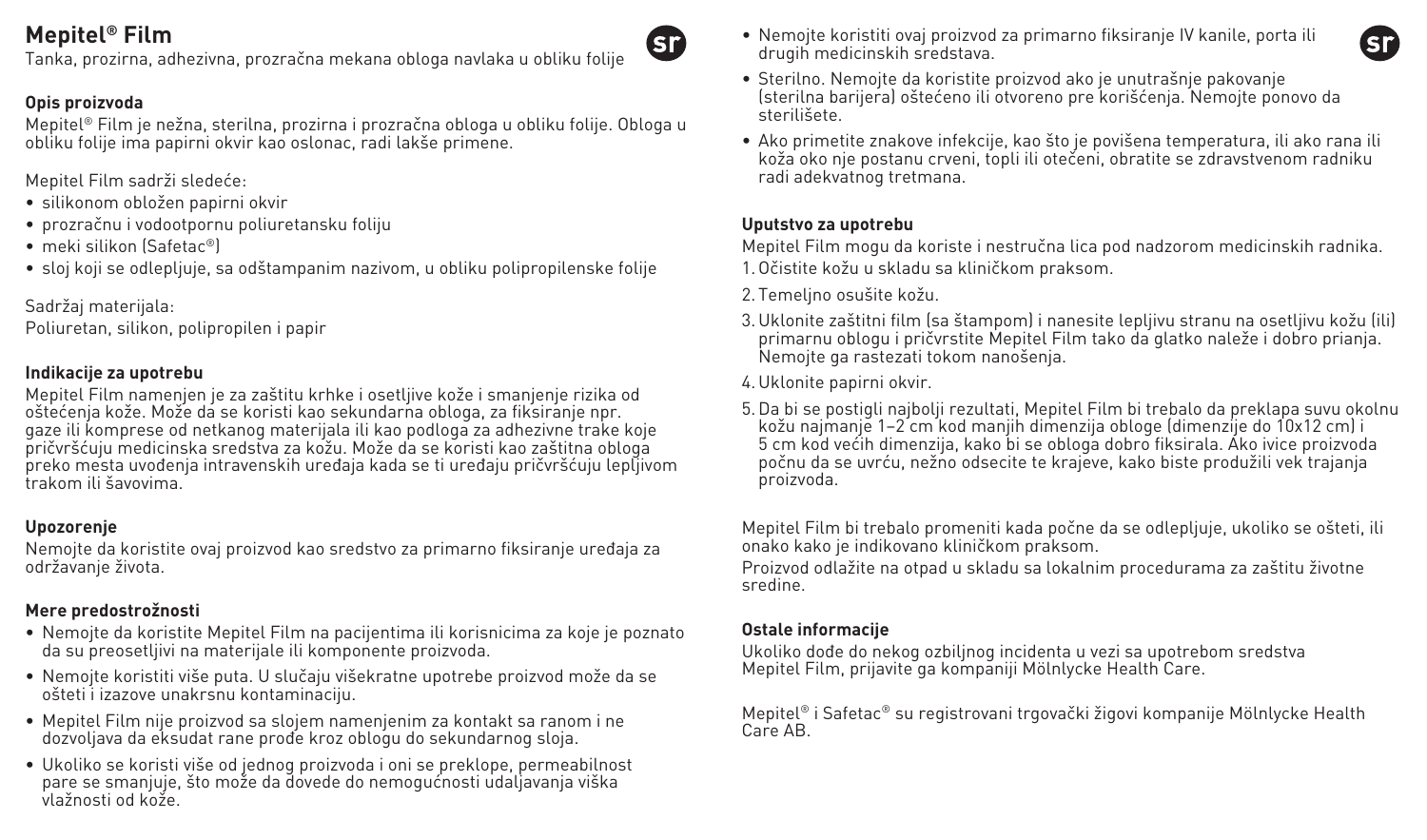Þunnar, gegnsæjar, sjálflímandi, loftandi umbúðir úr mjúkri silíkonfilmu

## **Vörulýsing**

Mepitel® Film eru fíngerðar, dauðhreinsaðar, gegnsæjar, loftandi filmuumbúðir. Filmuumbúðirnar eru studdar af pappírsramma svo auðvelt sé að setja þær á.

Mepitel Film samanstendur af:

- silíkonhúðuðum pappírsramma
- loftandi og vatnsheldri pólýúretanfilmu
- mjúku silíkoni (Safetac®)
- upphleyptri fóðringu úr pólýprópýlenfilmu

Innihaldsefni: Pólýúretan, silíkon, pólýprópýlen og pappír

### **Notkunarleiðbeiningar**

Mepitel Film er ætlað að verna viðkvæma húð og lágmarka hættu á niðurbroti í húð. Hægt er að nota hana sem aðrar umbúðir, t.d. til að festa sárabindi eða óofna bómullarhnoðra eða sem undirlag fyrir sterkt límband til að festa tæki við húðina. Hægt er að nota hana sem hlífðarumbúðir yfir holnálastungur þegar holnálin er fest með sjálflímandi límbandi eða seymum.

### **Viðvörun**

Notið ekki til að festa lífbúnaðartæki.

### **Varúðarráðstafanir**

- Notið ekki Mepitel Film á sjúklinga eða notendur með þekkt ofurnæmi fyrir efnum eða innihaldi vörunnar.
- Notist ekki aftur. Sé varan endurnotuð kann hún að spillast og getur valdið krossmengun.
- Mepitel Film er ekki sáralagsvara og hleypir sáravessum ekki í gegnum umbúðirnar yfir í annað sáralag.
- Ef fleiri en ein vara er notuð og þær skarast minnkar gufugegndræpi; sem getur leitt til þess að of mikill raki getur safnast upp og legið við húðina.
- Notist ekki til að festa holnál, tengi eða önnur tæki.
- Dauðhreinsað. Notist ekki ef innri pakkning (dauðhreinsaður tálmi) er skemmd eða hefur verið opnuð fyrir notkun. Dauðhreinsist ekki aftur.
- Sjáir þú merki um sýkingu, eins og hita í sárinu eða roða, hita eða bólgu í aðliggjandi húð, skaltu ráðfæra þig við faglærðan heilbrigðisstarfsmann um viðeigandi meðferð.

#### **Notkunarleiðbeiningar**

G

Leikmenn mega nota Mepitel Film undir umsjón faglærðs heilbrigðisstarfsfólks.

- 1.Hreinsið húðina í samræmi við klínískar starfsvenjur.
- 2.Þurrkið húðina vandlega.
- 3. Fjarlægið verndarfilmuna (prentuð) og setjið sjálflímandi hliðina á viðkvæma húðina (eða) aðalumbúðirnar og sléttið Mepitel Film niður, svo að góð þétting myndist. Teygið ekki á við ásetningu.
- 4. Fjarlægið pappírsrammann.
- 5. Fyrir bestu niðurstöður ætti Mepitel Film að ná yfir þurra nærliggjandi húð um að minnsta kosti 1-2 cm í litlum stærðum (stærðir allt að 10x12 cm) og 5 cm í stærri stærðum til að festa umbúðirnar tryggilega. Ef brúnir vörunnar taka að verpast skal klippa þær varlega til að auka notkunartíma hennar.

Skipta skal um Mepitel Film þegar hún byrjar að losna, ef hún skaddast eða eins og læknir mælir fyrir um.

Farga skal í samræmi við gildandi umhverfisverklag.

### **Aðrar upplýsingar**

Ef alvarleg tilvik hafa orðið í tengslum við notkun á Mepitel Film skal tilkynna það til Mölnlycke Health Care.

Mepitel® og Safetac® eru skráð vörumerki Mölnlycke Health Care AB.

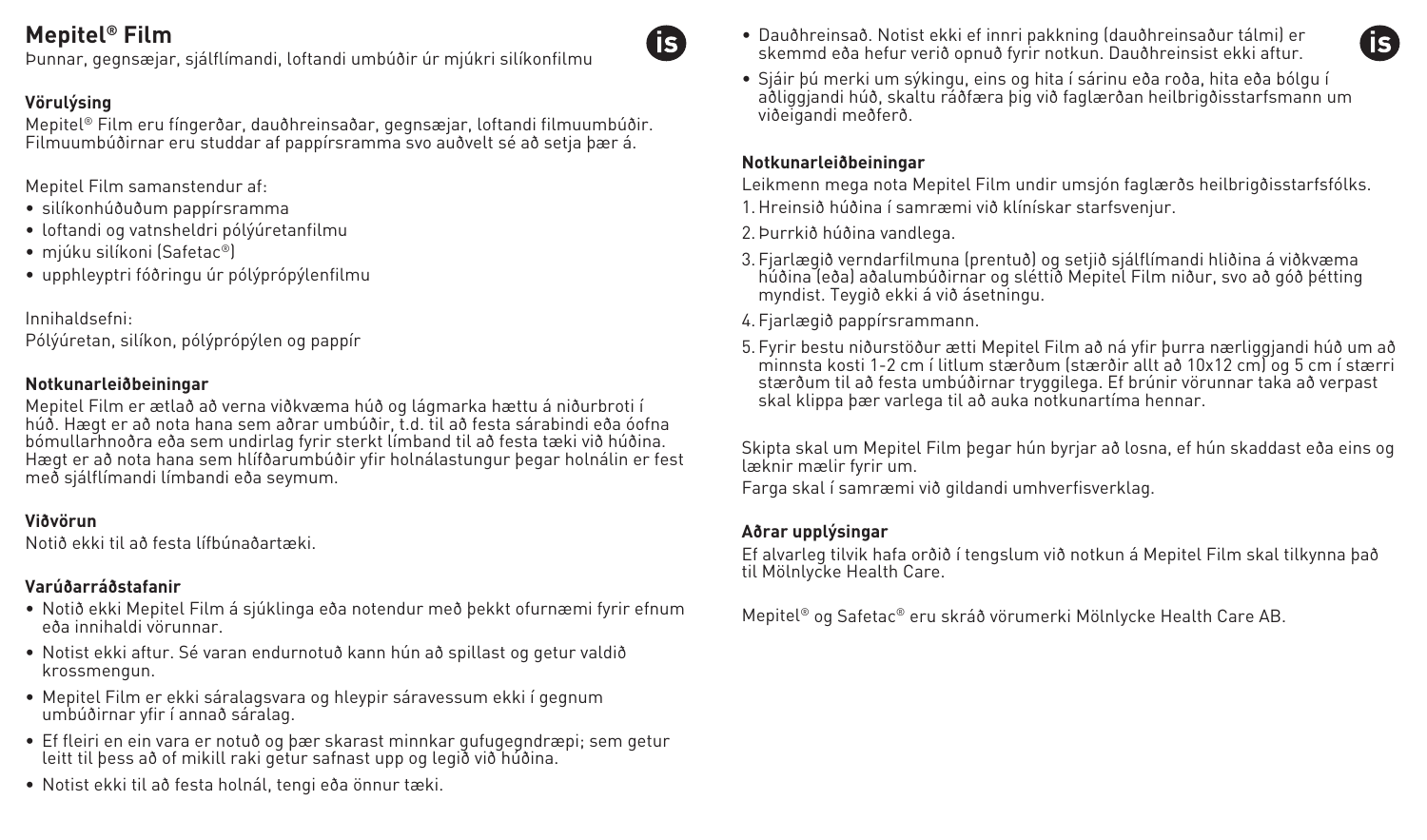غشاء من طبقة ر فيعة لاصقة وشفافة وجيدة التهوية مصنو عة من السيليكون الناعم

وصف العنتج<br>إن غشاء ®Mepitel هو ضمادة معقمة من طبقة رفيعة وشفافة وجيدة التهوية. الغشاء مزود بإطار ورقي لتسهيل االستخدام.

- يتكون غشاء Mepitel من:
- إطار ورقي مغطى بالسيليكون • طبقة رقيقة من البولي يوريثان جيدة التهوية ومقاومة للماء
	- $\text{(Safeiac}^{\circledR})$  سيليكون ناعم (
- طبقة رفيعة مانعة لاللتصاق ومطبوعة بنقوش مصنوعة من البولي البروبلين

المكونات: البولي يوريثان والسيليكون والبولي البروبلين والورق

دواعي االستعمال تم تصميم غشاء Mepitel لحماية البشرة الحساسة وسهلة التأثر وتقليص خطر إصابة الجلد. يمكن استخدامه كضمادة ثانوية لتثبيت الشاش أو المماسح غير المنسوجة على سبيل المثال أو كشريط أحادي الجانب للشرائط اللاصقة القوية وذلك لتثبيت الأجهزة على الجلّد. يمكن استخدامه كضمّادة واّقية توضع فوق مواضع الحقن بالوريد عند تأمين جهاز الحقن بالوريد باستخدام شريط الصق أو فوق خياطات الجروح.

> تحذير تجنب استخدام الغشاء لتكون المثبت الرئيسي لألجهزة الداعمة للحياة.

> > االحتياطات

- ال تستخدم غشاء Mepitel مع المريض أو المستخدم الذي يعاني من فرط الحساسية المعروفة تجاه المواد او المكونات التي يحتوي عليها المنتج.<br>• لا تقم بإعادة استخدامه. إذا قمت بإعادة استخدام المنتج، فقد ينخفض أداء المنتج وقد يحدث تلوث
- عرضي.<br>• لا يعد غشاء Mepitel منتجًا يمكن استخدامه بصورة ملامسة للجرح، وهو لا يسمح بمرور
- إفرازات الجرح خالل الضمادة إلى الطبقة الثانوية.
- إذا تم استخدام آكثر من منتج واحد بصورة متداخلة، فإن معدل نفاذية البخار سينخفض مما سيؤدي<br>إلى وجود رطوبة زائدة لا تزول عن الجلد
	- لا يُستخدم كَاداة التثّبيت الرئيسية لقنية أو منفذ أو غير هم من أجهز ة الحقن بالوريد.
- معقم. لا تستخدمه إذا كان التغليف الداخلي (العازل المعقم) تالفًا أو مفتوحًا قبل االستخدام. ال تقم بإعادة تعقيمه.
- في حالة ظهور أي أعراض للعدوى كالحمى، أو في حالة احمرار الجرح أو الجلد المحيط به أو إذا أصبح دافثًا أو متورمًا، فعليك باستشارة أخصائي الرعاية الصحية للحصول على العالج المناسب.

تعليمات االستعمال

 $\epsilon$ 

يمكن لألشخاص العاديين استخدام غشاء Mepitel تحت إشراف أخصائي الرعاية الصحية. 1. قم بتنظيف الجلد وفقًا للممارسة السريرية.

- 2. جفف الجلد جيدًا.
- 3. قم بإزالة طبقة الحماية (المطبوعة) وضع الجانب اللاصق فوق الجلد سريع التأثر (أو) الضمادة الرئيسية وقم بوضع غشاء Mepitel في موضعه بحيث ال تتكون أي كتل، للتأكد من تثبيتها بإحكام. ال تقم بمط المنتج خالل االستعمال.
	- .4 قم بإزالة اإلطار الورقي.
- .5 للحصول على أفضل النتائج، يجب أن تتداخل غشاء Mepitel مع الجلد الجاف المحيط في مسافة لا تقل عن 1 إلى 2 سم في المساحات الأصـغر (أي المساحات التي تصـل إلى<br>10x12 سم) و 5 سم للمساحات الأكبر لتثبيت الضمادة بإحكام. إذا بدأت حواف المنتج في االنحناء، فقم بقصها برفق لزيادة فترة االستعمال.

يجب تغيير غشاء Mepitel عندما يبدأ في الانفصال أو إذا أصبح تالفاً أو حسما تشير الممارسة الطبية. يجب التخلص من المنتج بما يتوافق مع اإلجراءات البيئية المحلية.

معلومات أخرى إذا وقع أي حادث خطير مرتبط باستخدام غشاء Mepitel، فينبغي إخطار شركة<br>Mölnlycke Health Care به.

> إن RMepitel وRSafetac هما عالمتان تجاريتان مملوكتان لشركة .Mölnlycke Health Care AB